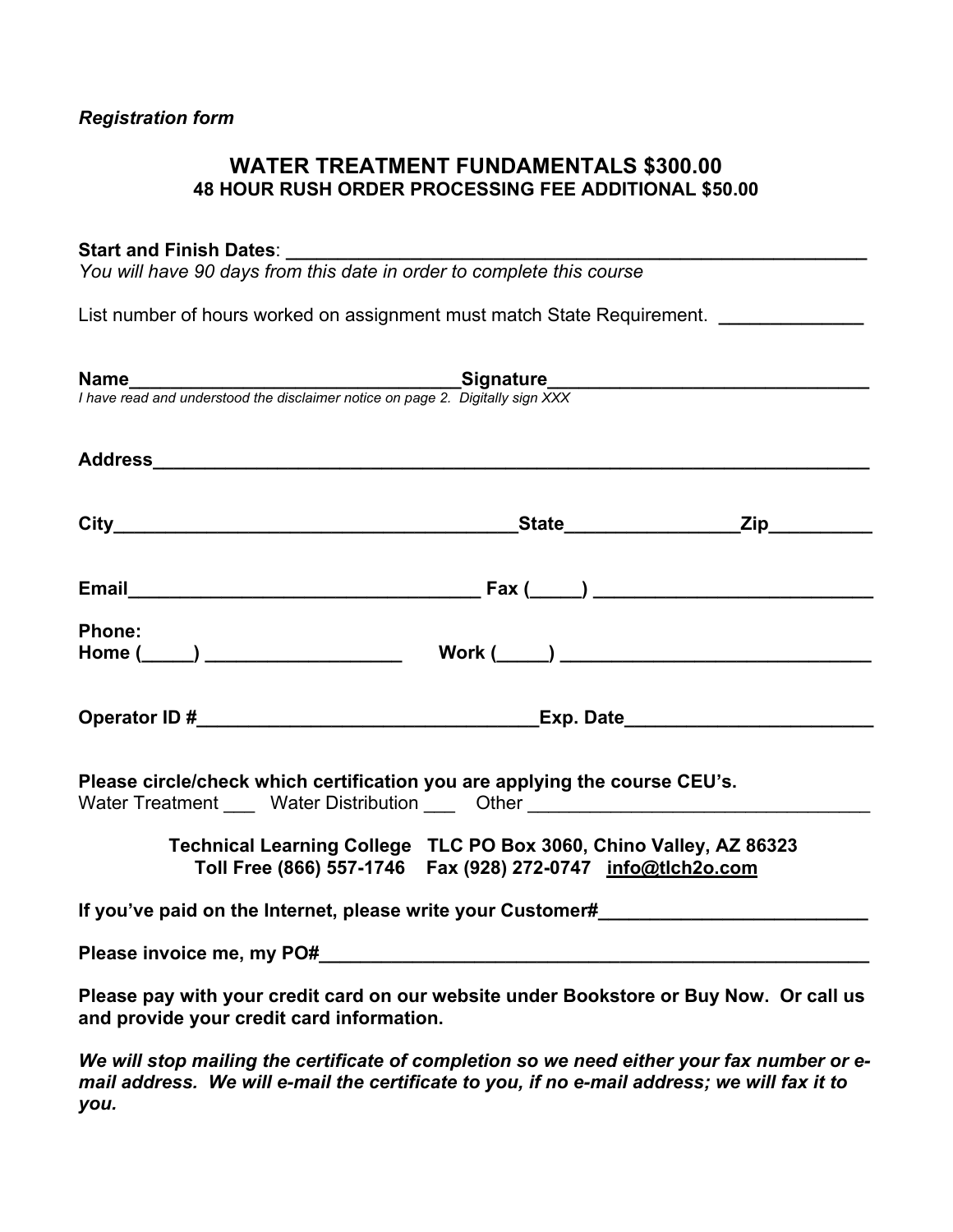#### **DISCLAIMER NOTICE**

I understand that it is my responsibility to ensure that this CEU course is either approved or accepted in my State for CEU credit. I understand State laws and rules change on a frequent basis and I believe this course is currently accepted in my State for CEU or contact hour credit, if it is not, I will not hold Technical Learning College responsible. I also understand that this type of study program deals with dangerous conditions and that I will not hold Technical Learning College, Technical Learning Consultants, Inc. (TLC) liable for any errors or omissions or advice contained in this CEU education training course or for any violation or injury or neglect or damage caused by this CEU education training or course material suggestion or error. I will call or contact TLC if I need help or assistance and double-check to ensure my registration page and assignment has been received and graded.

**State Approval Listing Link**, check to see if your State accepts or has pre-approved this course. Not all States are listed. Not all courses are listed. If the course is not accepted for CEU credit, we will give you the course free if you ask your State to accept it for credit.

**Professional Engineers**; Most states will accept our courses for credit but we do not officially list the States or Agencies. Please check your State for approval.

## **State Approval Listing URL…**

*<http://www.abctlc.com/downloads/PDF/CEU%20State%20Approvals.pdf>*

*You can obtain a printed version of the course manual from TLC for an additional \$169.95 plus shipping charges.* 

#### **AFFIDAVIT OF EXAM COMPLETION**

I affirm that I personally completed the entire text of the course. I also affirm that I completed the exam without assistance from any outside source. I understand that it is my responsibility to file or maintain my certificate of completion as required by the state or by the designation organization.

#### **Grading Information**

In order to maintain the integrity of our courses we do not distribute test scores, percentages or questions missed. Our exams are based upon pass/fail criteria with the benchmark for successful completion set at 70%. Once you pass the exam, your record will reflect a successful completion and a certificate will be issued to you.

#### **Rush Grading Service**

If you need this assignment graded and the results mailed to you within a 48-hour period, prepare to pay an additional rush service handling fee of \$50.00. This fee may not cover postage costs. If you need this service, simply write RUSH on the top of your Registration Form. We will place you in the front of the grading and processing line.

For security purposes, please fax or e-mail a copy of your driver's license and always call us to confirm we've received your assignment and to confirm your identity.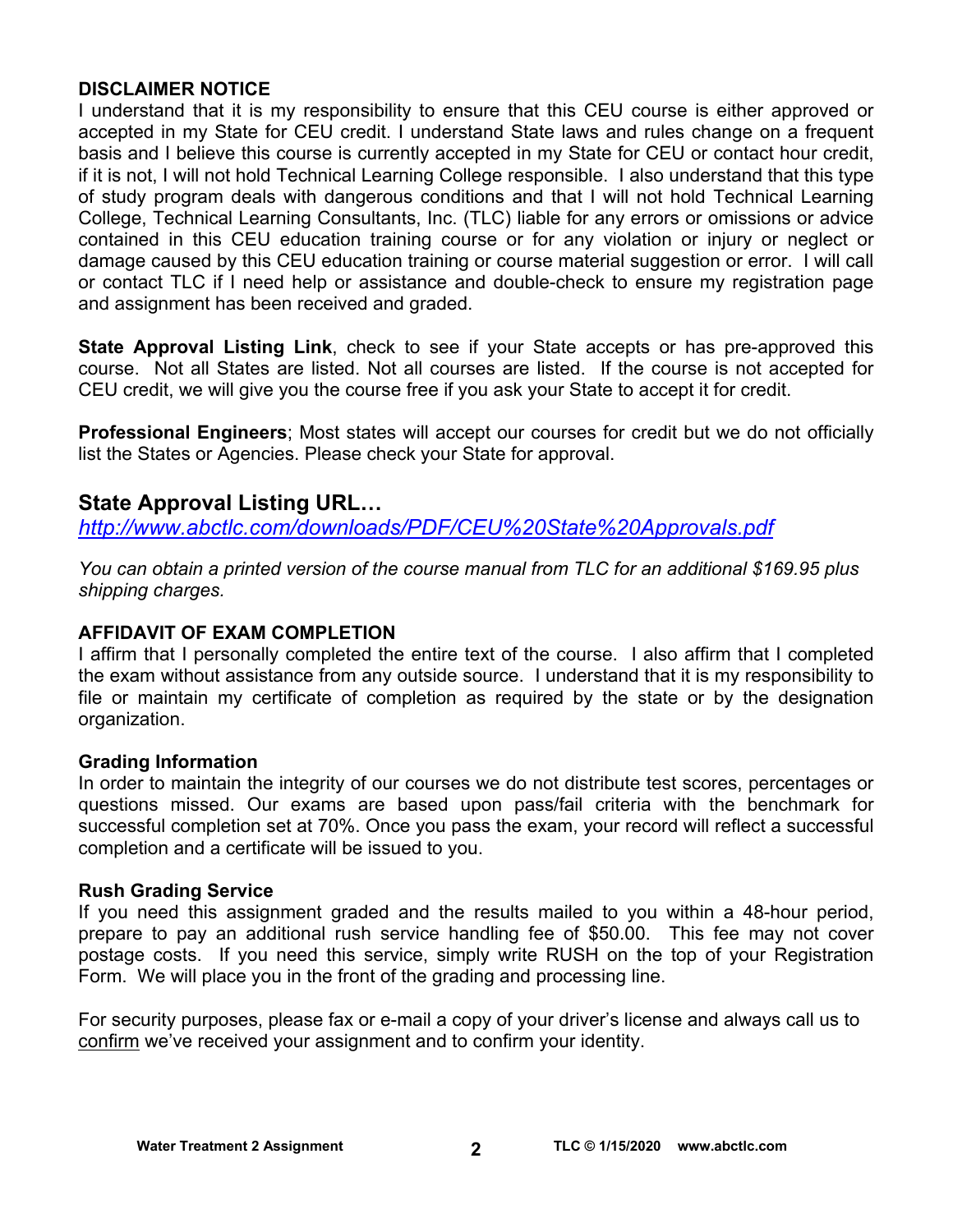## **Texas Students Only Acknowledgement of Notice of Potential Ineligibility for License**

*You are required to sign and return to TLC or your credit will not be reported.* 

| Name:                                                                                                                                                                                                                                                                                                                                                                                                                                                                                                                                                                                                                                                                                                                                                                                                                                                                                                                                                                                                                                                                                                                                            |  |
|--------------------------------------------------------------------------------------------------------------------------------------------------------------------------------------------------------------------------------------------------------------------------------------------------------------------------------------------------------------------------------------------------------------------------------------------------------------------------------------------------------------------------------------------------------------------------------------------------------------------------------------------------------------------------------------------------------------------------------------------------------------------------------------------------------------------------------------------------------------------------------------------------------------------------------------------------------------------------------------------------------------------------------------------------------------------------------------------------------------------------------------------------|--|
| Date of Birth:                                                                                                                                                                                                                                                                                                                                                                                                                                                                                                                                                                                                                                                                                                                                                                                                                                                                                                                                                                                                                                                                                                                                   |  |
| Email Address:                                                                                                                                                                                                                                                                                                                                                                                                                                                                                                                                                                                                                                                                                                                                                                                                                                                                                                                                                                                                                                                                                                                                   |  |
| By signing this form, I acknowledge that Technical Learning College notified me of the following:<br>the potential ineligibility of an individual who has been convicted of an offense to be issued an<br>occupational license by the Texas Commission on Environmental Quality (TCEQ) upon completion of the<br>educational program;<br>the current TCEQ Criminal Conviction Guidelines for Occupational Licensing, which describes<br>the process by which the TCEQ's Executive Director determines whether a criminal conviction:<br>renders a prospective applicant an unsuitable candidate for an occupational license;<br>warrants the denial of a renewal application for an existing license; or<br>warrants revocation or suspension of a license previously granted.<br>the right to request a criminal history evaluation from the TCEQ under Texas Occupations Code<br>Section $53.102$ ; and<br>that the TCEQ may consider an individual to have been convicted of an offense for the purpose of<br>denying, suspending or revoking a license under circumstances described in Title 30 Texas<br>Administrative Code Section 30.33. |  |

| Enrollee Signature: | Date: |
|---------------------|-------|
|                     |       |

Name of Training Provider/Organization: Technical Learning College

Contact Person: Melissa Durbin Role/Title: Dean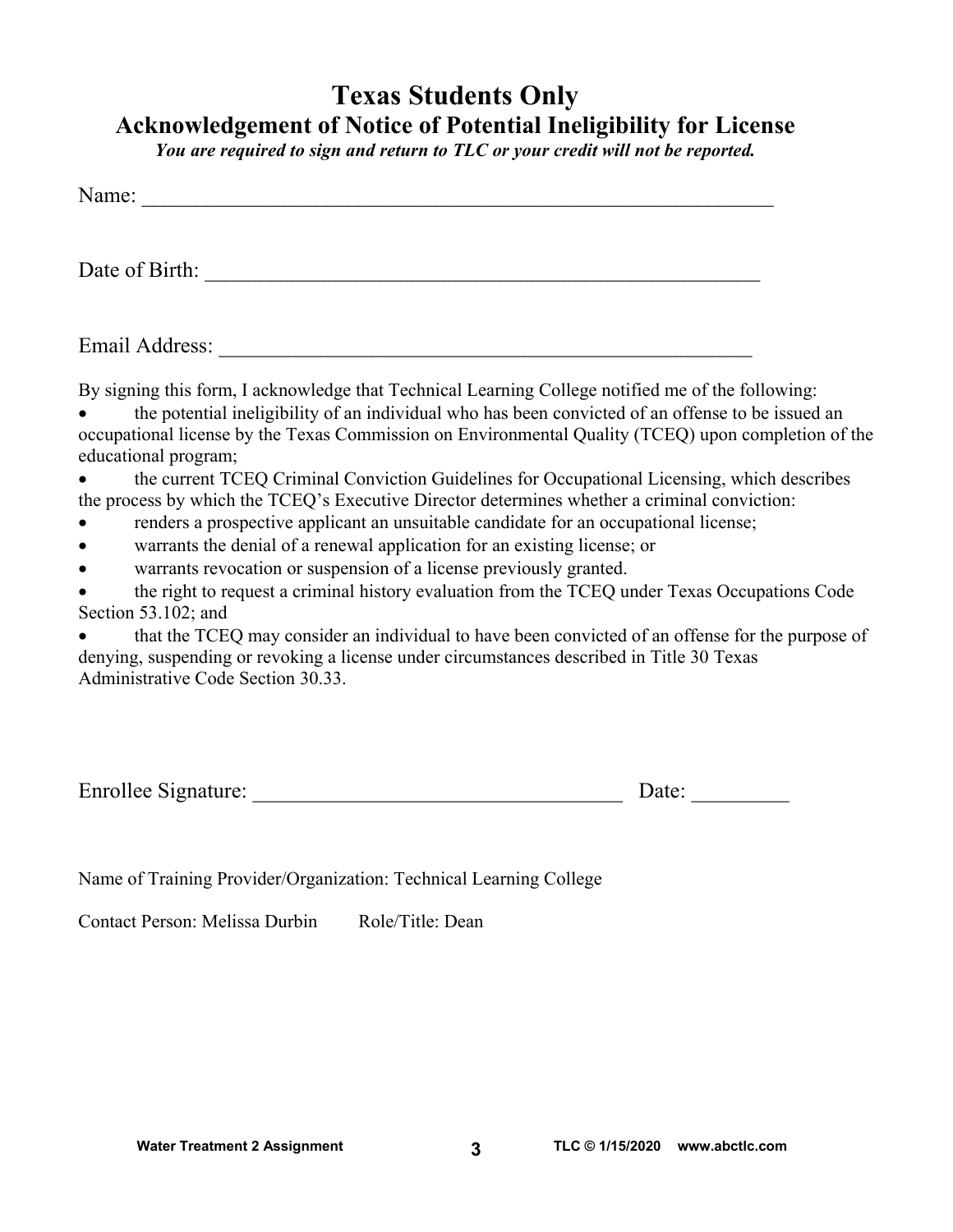## **CERTIFICATION OF COURSE PROCTOR**

Technical Learning College requires that our students who takes a correspondence or home study program course must pass a proctored course reading, quiz and final examination. The proctor must complete and provide to the school a certification form approved by the commission for each examination administered by the proctor.

**Instructions**. When a student completes the course work, fill out the blanks in this section and provide the form to the proctor with the examination.

Name of Course:  $\blacksquare$ 

Name of Licensee: **Name of Licensee:** 

**Instructions to Proctor**. After an examination is administered, complete and return this certification and examination to the school in a sealed exam packet or in pdf format.

I certify that:

- 1. I am a disinterested third party in the administration of this examination. I am not related by blood, marriage or any other relationship to the licensee which would influence me from properly administering the examination.
- 2. The licensee showed me positive photo identification prior to completing the examination.
- 3. The enclosed examination was administered under my supervision on \_\_\_\_\_\_\_\_\_\_\_. The licensee received no assistance and had no access to books, notes or reference material.
- 4. I have not permitted the examination to be compromised, copied, or recorded in any way or by any method.
- 5. Provide an estimate of the amount of time the student took to complete the assignment.

Time to complete the entire course and final exam.

Notation of any problem or concerns:

Name and Telephone of Proctor (please print):

Signature of Proctor

 $\overline{a}$ 

 $\overline{a}$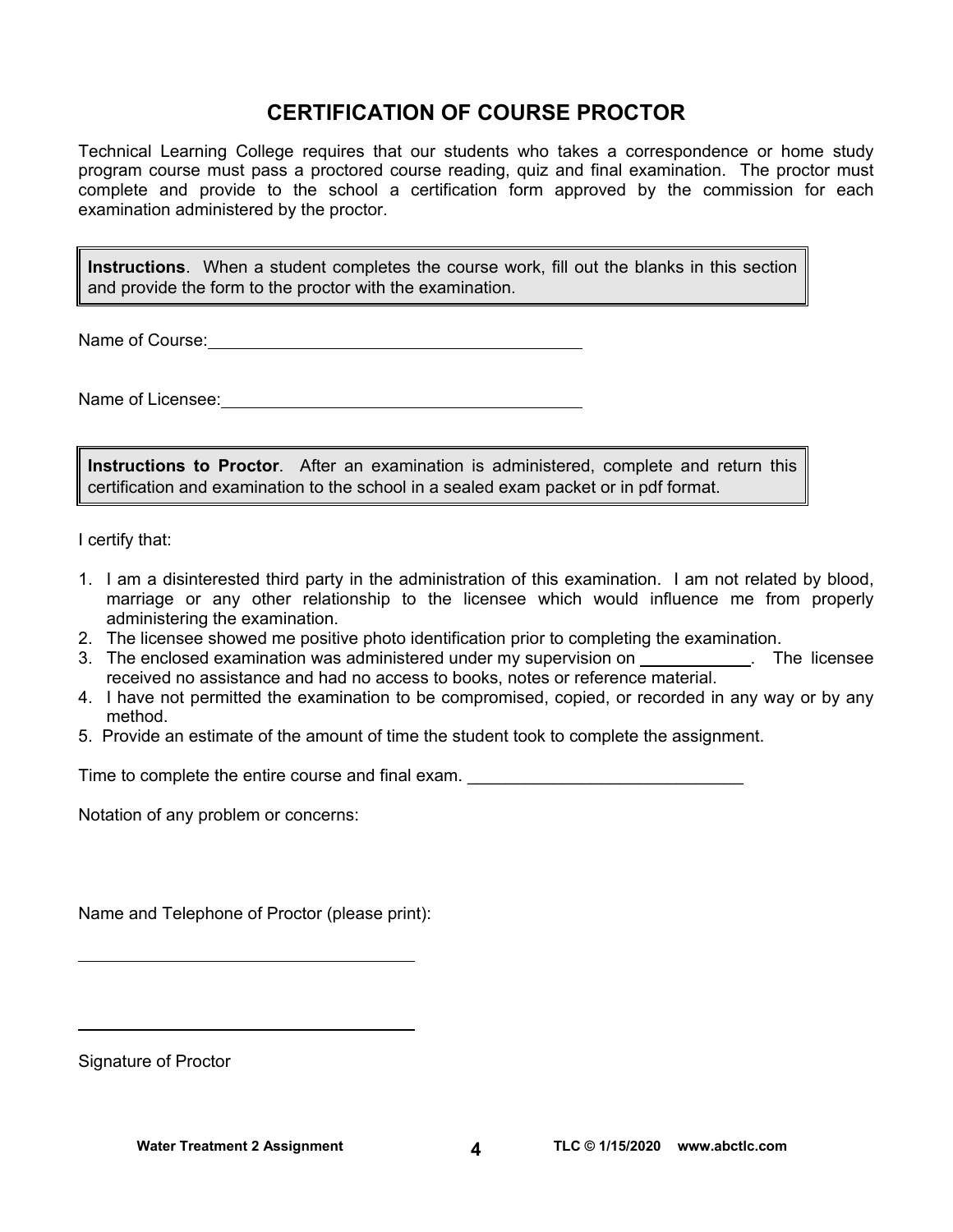## **WT FUNDAMENTALS Answer Key**

**Name\_\_\_\_\_\_\_\_\_\_\_\_\_\_\_\_\_\_\_\_\_\_\_\_\_\_\_\_\_\_\_\_\_\_\_\_**

**Phone \_\_\_\_\_\_\_\_\_\_\_\_\_\_\_\_\_\_\_\_\_\_\_\_\_\_\_\_\_\_\_\_\_\_\_** 

**Did you check with your State agency to ensure this course is accepted for credit?** 

**You are responsible to ensure this course is accepted for credit. No refunds. Method of Course acceptance confirmation. Please fill this section** 

Website \_\_ Telephone Call \_\_ Email \_\_\_ Spoke to \_\_\_\_\_\_\_\_\_\_\_\_\_\_\_\_\_\_\_\_\_\_\_\_\_\_\_\_\_\_\_\_

Did you receive the approval number, if applicable?

What is the course approval number, if applicable? \_\_\_\_\_\_\_\_\_\_\_\_\_\_\_\_\_\_\_\_\_\_\_\_\_\_\_\_\_

*You can electronically complete this assignment in Adobe Acrobat DC.* 

Please Circle, Bold, Underline or X, one answer per question. A **felt tipped pen** works best.

| 1. ABCD                             | 20. A B C D |   | 39. A B                          | 58. A B C D |
|-------------------------------------|-------------|---|----------------------------------|-------------|
| 2. ABCD                             | 21. A B     |   | 40. A B                          | 59. A B     |
| 3. ABCD                             | 22. A B C D |   | 41. A B C D                      | 60. A B C D |
| 4. ABCD                             | 23. A B     |   | 42. A B C D                      | 61. A B     |
| 5. A B C D                          | 24. A B C D |   | 43. A B                          | 62. A B C D |
| 6. A B                              | 25. A B C D |   | 44. A B                          | 63. A B C D |
| 7. ABCD                             | 26. A B C D |   | 45. A B C D                      | 64. A B C D |
| 8. ABCD                             | 27. A B C D |   | 46. A B C D                      | 65. A B C D |
| 9. ABCD                             | 28. A B C D |   | 47. A B C D                      | 66. A B C D |
| 10. ABCD                            | 29. A B C D |   | 48. A B C D                      | 67. A B     |
| 11. AB                              | 30. A B     |   | 49. A B C D                      | 68. A B     |
| 12. A B                             | 31. A B C D |   | 50. A B C D                      | 69. A B C D |
| 13. A B C D                         | 32. A B C D |   | 51. A B C D                      | 70. A B     |
| 14. ABCD                            | 33. A B C D |   | 52. A B C D                      | 71. A B C D |
| 15. ABCD                            | 34. A B C D |   | 53. A B C D                      | 72. A B     |
| 16. A B C D                         | 35. A B C D |   | 54. A B C D                      | 73. A B C D |
| 17. ABCD                            | 36. A B C D |   | 55. A B C D                      | 74. A B     |
| 18. ABCD                            | 37. A B C D |   | 56. A B C D                      | 75. A B C D |
| 19. ABCD                            | 38. A B C D |   | 57. A B C D                      | 76. A B C D |
| <b>Water Treatment 2 Assignment</b> |             | 5 | TLC $@$ 1/15/2020 www.abctlc.com |             |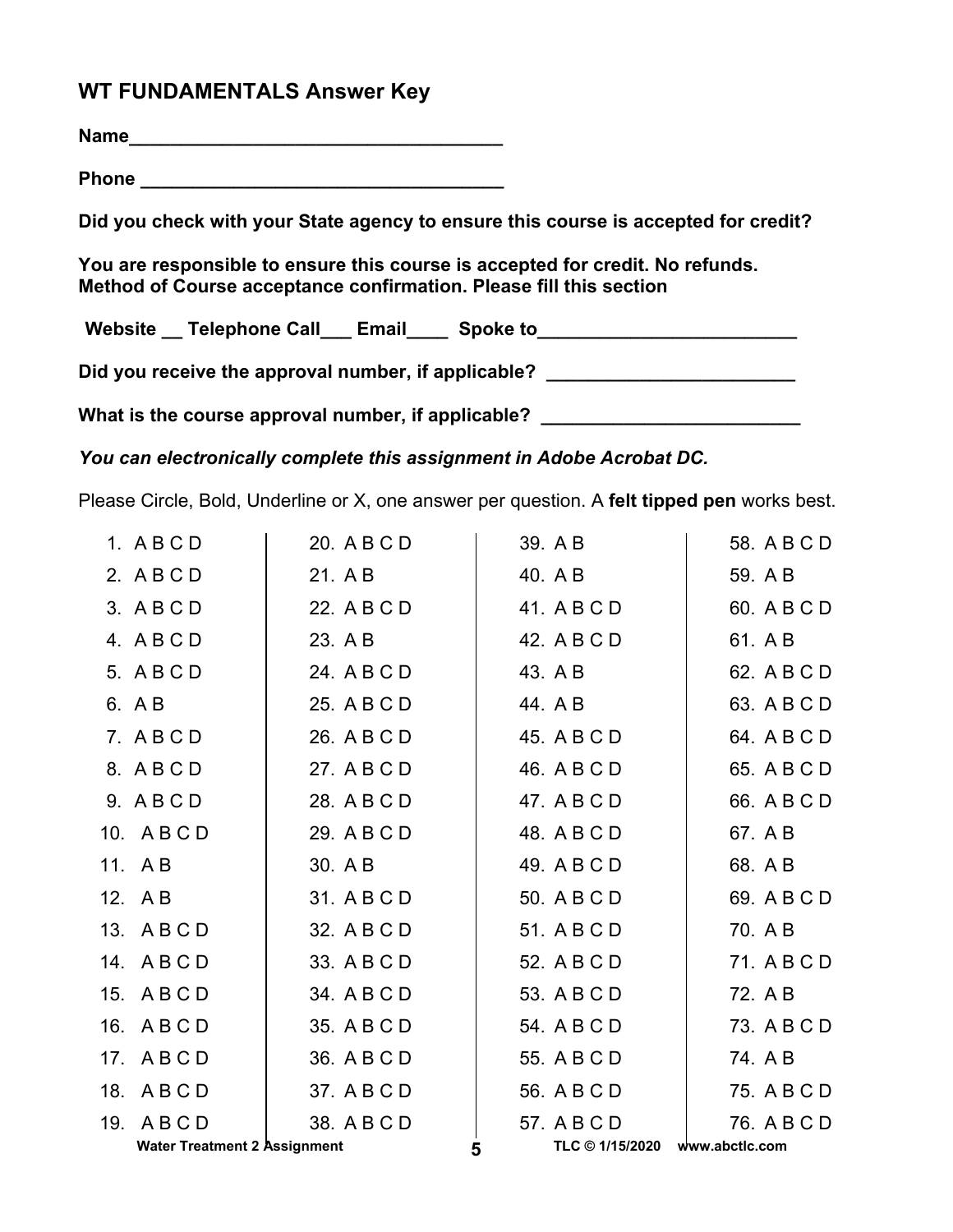|         | <b>Water Treatment 2 Assignment</b> |          |              | 6 |          | TLC © 1/15/2020 | www.abctlc.com |              |
|---------|-------------------------------------|----------|--------------|---|----------|-----------------|----------------|--------------|
|         | 109. ABCD                           |          | 142. A B C D |   |          | 175. A B C D    |                | 208. A B C D |
|         | 108. A B C D                        | 141. AB  |              |   |          | 174. ABCD       |                | 207. A B C D |
|         | 107. ABCD                           | 140. A B |              |   |          | 173. A B C D    |                | 206. A B C D |
|         | 106. A B C D                        | 139. A B |              |   |          | 172. A B C D    |                | 205. A B C D |
|         | 105. ABCD                           | 138. AB  |              |   |          | 171. ABCD       |                | 204. A B     |
|         | 104. ABCD                           |          | 137. A B C D |   |          | 170. A B C D    |                | 203. A B     |
|         | 103. ABCD                           |          | 136. A B C D |   | 169. AB  |                 |                | 202. A B     |
| 102. AB |                                     |          | 135. A B C D |   | 168. AB  |                 | 201. AB        |              |
| 101. AB |                                     |          | 134. ABCD    |   |          | 167. A B C D    |                | 200. A B C D |
| 100. AB |                                     |          | 133. ABCD    |   |          | 166. A B C D    |                | 199. A B     |
|         | 99. A B                             |          | 132. A B C D |   |          | 165. A B C D    |                | 198. A B C D |
|         | 98. A B                             |          | 131. ABCD    |   |          | 164. A B C D    |                | 197. A B C D |
|         | 97. A B                             |          | 130. A B C D |   | 163. A B |                 |                | 196. A B C D |
|         | 96. A B C D                         |          | 129. ABCD    |   | 162. A B |                 |                | 195. A B C D |
|         | 95. A B C D                         |          | 128. A B C D |   |          | 161. A B C D    |                | 194. A B C D |
|         | 94. A B C D                         |          | 127. ABCD    |   |          | 160. A B C D    |                | 193. A B C D |
|         | 93. A B C D                         | 126. A B |              |   | 159. A B |                 |                | 192. A B C D |
|         | 92. A B C D                         | 125. A B |              |   |          | 158. A B C D    |                | 191. A B C D |
|         | 91. A B C D                         | 124. A B |              |   |          | 157. A B C D    |                | 190. A B     |
|         | 90. A B                             | 123. A B |              |   | 156. A B |                 |                | 189. A B     |
|         | 89. A B C D                         | 122. A B |              |   |          | 155. A B C D    |                | 188. A B     |
|         | 88. A B C D                         | 121. AB  |              |   | 154. A B |                 |                | 187. A B     |
|         | 87. A B C D                         | 120. AB  |              |   |          | 153. A B C D    |                | 186. A B C D |
|         | 86. A B C D                         |          | 119. ABCD    |   | 152. A B |                 |                | 185. A B C D |
|         | 85. A B C D                         |          | 118. ABCD    |   | 151. A B |                 |                | 184. A B     |
|         | 84. A B C D                         |          | 117. ABCD    |   | 150. A B |                 |                | 183. A B C D |
|         | 83. A B C D                         |          | 116. ABCD    |   | 149. A B |                 |                | 182. A B     |
|         | 82. A B C D                         |          | 115. ABCD    |   |          | 148. A B C D    |                | 181. A B     |
|         | 81. A B C D                         |          | 114. ABCD    |   |          | 147. ABCD       |                | 180. A B C D |
|         | 80. A B C D                         |          | 113. ABCD    |   |          | 146. A B C D    |                | 179. A B C D |
|         | 79. A B C D                         |          | 112. A B C D |   |          | 145. A B C D    |                | 178. A B C D |
|         | 78. A B C D                         |          | 111. ABCD    |   |          | 144. ABCD       |                | 177. ABCD    |
|         | 77. A B C D                         |          | 110. A B C D |   |          | 143. A B C D    |                | 176. A B C D |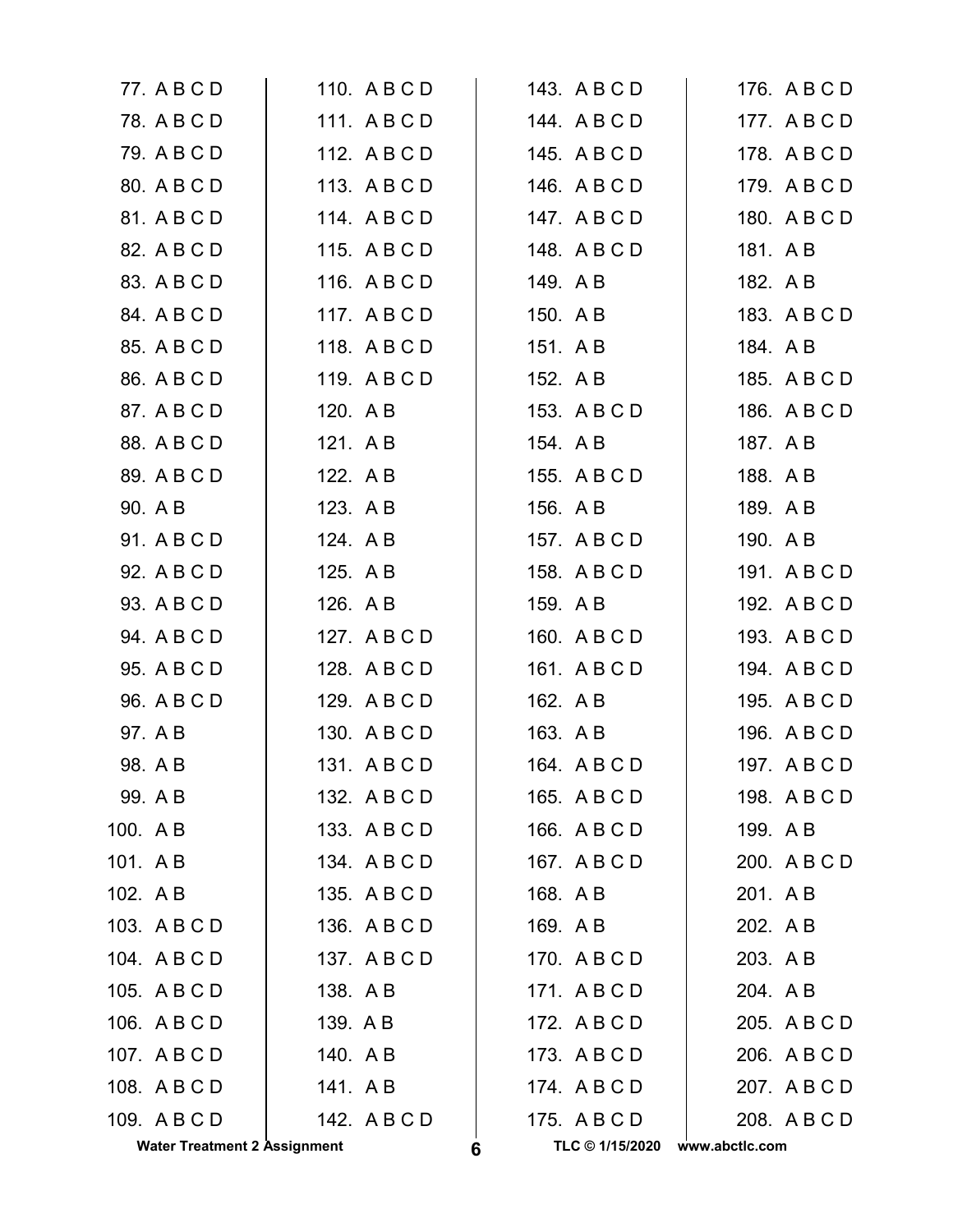| <b>Water Treatment 2 Assignment</b> |              | TLC © 1/15/2020<br>7 | www.abctlc.com |
|-------------------------------------|--------------|----------------------|----------------|
| 241. ABCD                           | 274. ABCD    | 307. AB              | 340. AB        |
| 240. A B C D                        | 273. A B C D | 306. A B             | 339. AB        |
| 239. AB                             | 272. A B C D | 305. A B             | 338. A B C D   |
| 238. A B                            | 271. AB      | 304. AB              | 337. A B C D   |
| 237. ABCD                           | 270. AB      | 303. A B C D         | 336. A B C D   |
| 236. A B C D                        | 269. A B C D | 302. A B             | 335. A B       |
| 235. A B                            | 268. A B C D | 301. ABCD            | 334. A B C D   |
| 234. ABCD                           | 267. ABCD    | 300. A B C D         | 333. A B C D   |
| 233. A B C D                        | 266. A B     | 299. A B C D         | 332. A B C D   |
| 232. A B                            | 265. A B C D | 298. A B             | 331. ABCD      |
| 231. AB                             | 264. A B C D | 297. AB              | 330. A B C D   |
| 230. AB                             | 263. AB      | 296. AB              | 329. A B C D   |
| 229. AB                             | 262. A B C D | 295. A B             | 328. A B C D   |
| 228. AB                             | 261. A B C D | 294. A B             | 327. A B C D   |
| 227. A B                            | 260. AB      | 293. A B             | 326. A B C D   |
| 226. A B                            | 259. A B C D | 292. A B             | 325. A B C D   |
| 225. A B                            | 258. A B     | 291. AB              | 324. A B C D   |
| 224. AB                             | 257. A B     | 290. A B             | 323. A B C D   |
| 223. A B                            | 256. A B     | 289. A B C D         | 322. A B C D   |
| 222. A B                            | 255. A B     | 288. AB              | 321. A B C D   |
| 221. AB                             | 254. A B C D | 287. AB              | 320. A B       |
| 220. A B                            | 253. A B C D | 286. A B C D         | 319. AB        |
| 219. AB                             | 252. A B C D | 285. A B             | 318. AB        |
| 218. A B                            | 251. A B C D | 284. AB              | 317. AB        |
| 217. A B                            | 250. A B C D | 283. A B C D         | 316. A B C D   |
| 216. AB                             | 249. A B C D | 282. A B C D         | 315. A B       |
| 215. A B                            | 248. A B C D | 281. ABCD            | 314. AB        |
| 214. ABCD                           | 247. A B C D | 280. A B C D         | 313. A B C D   |
| 213. A B C D                        | 246. A B C D | 279. A B C D         | 312. AB        |
| 212. A B C D                        | 245. A B C D | 278. A B             | 311. AB        |
| 211. ABCD                           | 244. A B C D | 277. ABCD            | 310. A B C D   |
| 210. A B C D                        | 243. A B C D | 276. ABCD            | 309. AB        |
| 209. A B                            | 242. A B C D | 275. A B             | 308. A B       |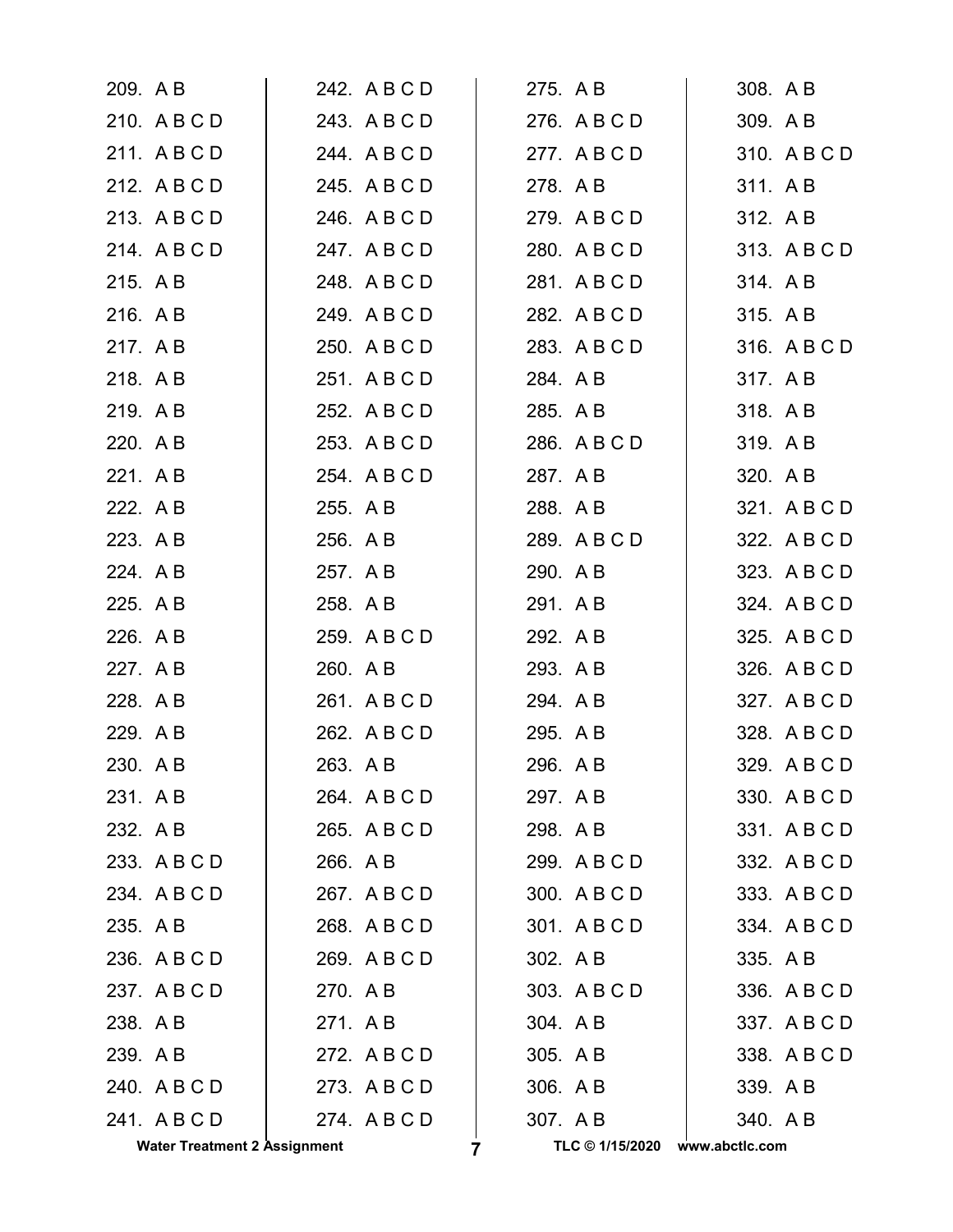|          | <b>Water Treatment 2 Assignment</b> |         |              | 8 | TLC © 1/15/2020 | www.abctlc.com |          |              |
|----------|-------------------------------------|---------|--------------|---|-----------------|----------------|----------|--------------|
|          | 373. ABCD                           |         | 406. A B C D |   | 439. A B C D    |                |          | 472. A B C D |
| 372. A B |                                     |         | 405. A B C D |   | 438. A B C D    |                |          | 471. ABCD    |
| 371. AB  |                                     |         | 404. A B C D |   | 437. ABCD       |                | 470. A B |              |
| 370. AB  |                                     |         | 403. A B     |   | 436. A B C D    |                |          | 469. A B C D |
| 369. AB  |                                     |         | 402. A B     |   | 435. A B        |                |          | 468. A B C D |
|          | 368. A B C D                        |         | 401. A B C D |   | 434. A B C D    |                |          | 467. A B C D |
|          | 367. ABCD                           |         | 400. A B     |   | 433. A B C D    |                |          | 466. A B C D |
|          | 366. A B C D                        | 399. AB |              |   | 432. A B C D    |                |          | 465. A B C D |
|          | 365. A B C D                        |         | 398. AB      |   | 431. ABCD       |                | 464. A B |              |
|          | 364. A B C D                        |         | 397. A B C D |   | 430. A B C D    |                | 463. A B |              |
|          | 363. A B C D                        |         | 396. A B C D |   | 429. A B C D    |                |          | 462. A B C D |
|          | 362. A B C D                        |         | 395. A B     |   | 428. A B C D    |                | 461. A B |              |
|          | 361. A B C D                        |         | 394. A B C D |   | 427. ABCD       |                | 460. A B |              |
|          | 360. A B C D                        |         | 393. A B C D |   | 426. A B C D    |                |          | 459. A B C D |
|          | 359. A B C D                        |         | 392. A B C D |   | 425. A B        |                |          | 458. A B C D |
|          | 358. A B C D                        |         | 391. A B     |   | 424. A B C D    |                |          | 457. A B C D |
|          | 357. A B C D                        |         | 390. A B     |   | 423. A B C D    |                |          | 456. A B C D |
|          | 356. A B C D                        |         | 389. A B C D |   | 422. A B C D    |                |          | 455. A B C D |
| 355. A B |                                     |         | 388. A B C D |   | 421. A B        |                |          | 454. A B C D |
| 354. AB  |                                     |         | 387. A B C D |   | 420. A B C D    |                |          | 453. A B C D |
| 353. AB  |                                     |         | 386. A B C D |   | 419. ABCD       |                |          | 452. A B C D |
| 352. A B |                                     |         | 385. A B     |   | 418. A B        |                |          | 451. A B C D |
| 351. A B |                                     |         | 384. A B C D |   | 417. ABCD       |                |          | 450. A B C D |
|          | 350. A B C D                        |         | 383. A B C D |   | 416. A B C D    |                |          | 449. A B C D |
| 349. A B |                                     |         | 382. A B     |   | 415. A B C D    |                |          | 448. A B C D |
| 348. A B |                                     |         | 381. AB      |   | 414. ABCD       |                |          | 447. A B C D |
|          | 347. ABCD                           |         | 380. A B     |   | 413. A B C D    |                |          | 446. A B C D |
| 346. AB  |                                     |         | 379. ABCD    |   | 412. A B C D    |                |          | 445. A B C D |
| 345. A B |                                     |         | 378. A B C D |   | 411. ABCD       |                |          | 444. A B C D |
|          | 344. ABCD                           |         | 377. A B C D |   | 410. A B C D    |                |          | 443. A B C D |
|          | 343. A B C D                        |         | 376. A B C D |   | 409. A B C D    |                | 442. A B |              |
|          | 342. A B C D                        |         | 375. A B C D |   | 408. A B C D    |                |          | 441. ABCD    |
| 341. A B |                                     |         | 374. A B C D |   | 407. A B C D    |                |          | 440. A B C D |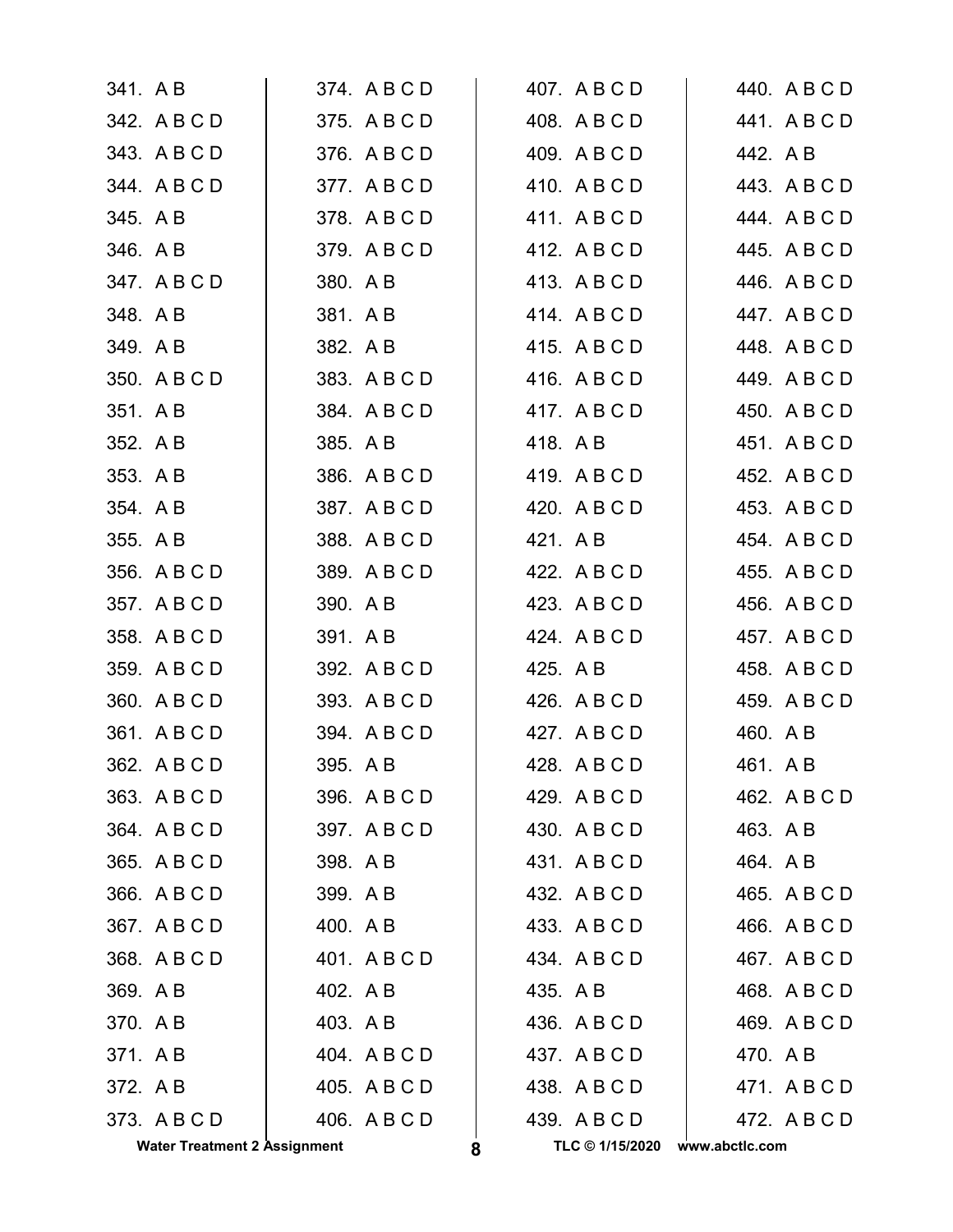| 473. A B  | 480. A B C D | 487. A B     | 494. A B C D |
|-----------|--------------|--------------|--------------|
| 474. ABCD | 481. ABCD    | 488. ABCD    | 495. A B C D |
| 475. A B  | 482. A B C D | 489. A B C D | 496. A B C D |
| 476. A B  | 483. A B C D | 490. A B     | 497. A B C D |
| 477. AB   | 484. ABCD    | 491. ABCD    | 498. A B C D |
| 478. AB   | 485. A B     | 492. A B C D | 499. A B C D |
| 479. AB   | 486. A B C D | 493. A B C D | 500. AB      |
|           |              |              |              |

#### **Amount of Time for Course Completion – How many hours you spent on course?**

#### **Must match State Hour Requirement \_\_\_\_\_\_\_\_\_\_ (Hours)**

*I understand that I am 100 percent responsible to ensure that TLC receives the Assignment and Registration Key. I understand that TLC has a zero tolerance towards not following their rules, cheating or hostility towards staff or instructors. I need to complete the entire assignment for credit. There is no credit for partial assignment completion. My exam was proctored.* 

*I* will contact TLC if *I* do not hear back from them within 2 days of assignment submission. *I will not hold TLC liable for any errors, injury, death or non-compliance with rules. I will abide with all federal and state rules and rules found on page 2. I will forfeit my purchase costs and will not receive credit or a refund if I do not abide with TLC's rules.* 

**Please Sign that you understand and will abide with TLC's Rules.** 

# **\_\_\_\_\_\_\_\_\_\_\_\_\_\_\_\_\_\_\_\_\_\_\_\_\_\_\_\_\_\_\_\_\_\_\_\_\_\_\_\_\_\_\_\_\_\_\_\_\_\_\_\_\_\_ Signature**

*Please write down any questions you were not able to find the answers or that have errors.*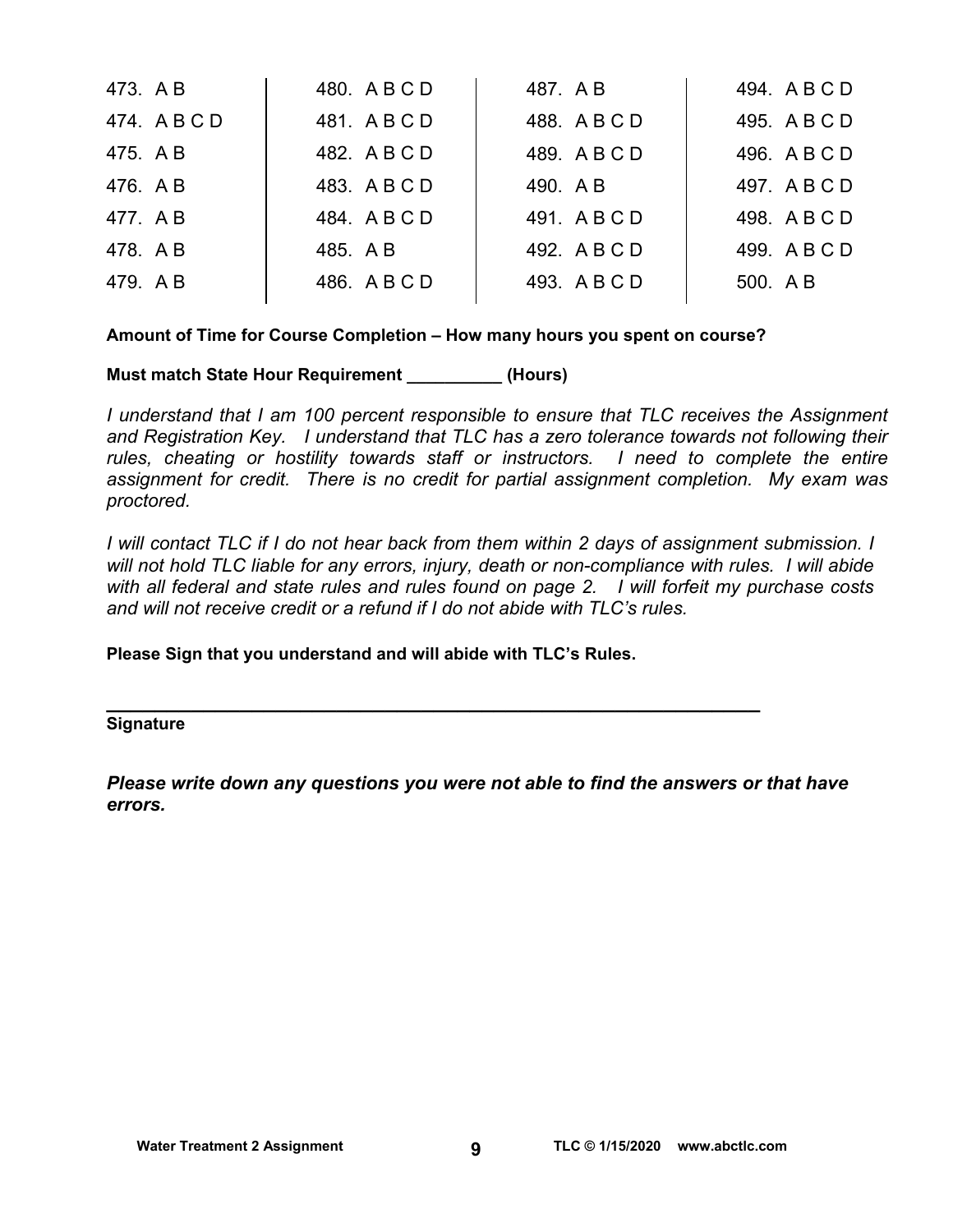## **When Finished with Your Assignment...**

#### **REQUIRED DOCUMENTS**

Please scan the **Registration Page, Answer Key, Proctor Report, Survey and Driver's License** and email these documents to [info@TLCH2O.com.](mailto:info@TLCH2O.com) 

#### **IPhone Scanning Instructions**

If you are unable to scan, take a photo of these documents with your **iPhone** and send these photos to TLC, info@TLCH2O.com.

#### **FAX**

If you are unable to scan and email, please fax these documents to TLC, if you fax, call to confirm that we received your paperwork. **(928) 468-0675** 

#### **Rush Grading Service**

If you need this assignment graded and the results mailed to you within a 48-hour period, prepare to pay an additional rush service handling fee of \$50.00.

*This course contains general EPA's SDWA federal rule requirements. Please be aware that each state implements water / sampling procedures / safety / environmental / SDWA regulations that may be more stringent than EPA's regulations. Check with your state environmental/health agency for more information. These rules change frequently and are often difficult to interpret and follow. Be careful to be in compliance with your regulatory agencies and do not follow this course for any compliance concerns.*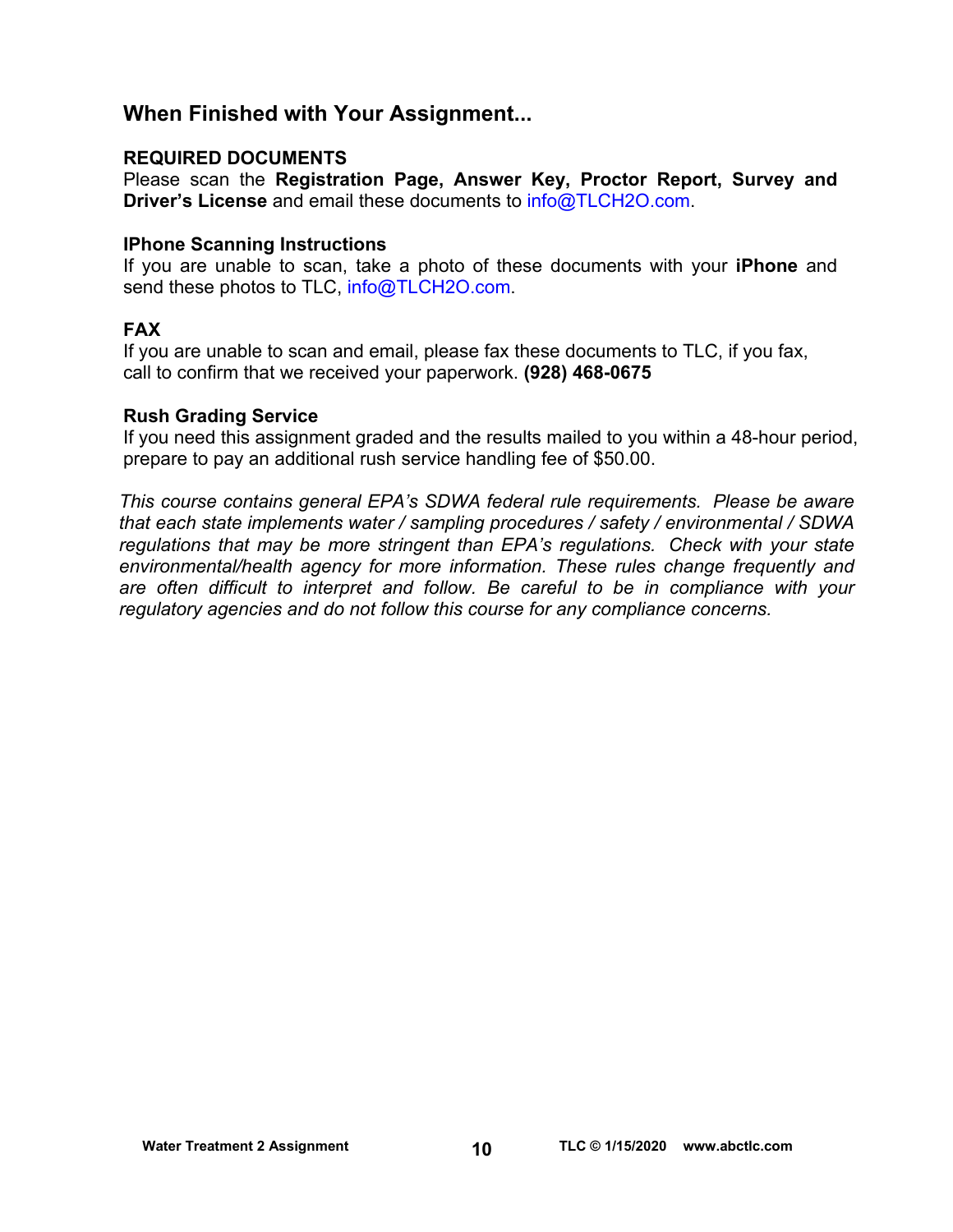### **WATER TREATMENT FUNDAMENTALS CEU COURSE CUSTOMER SERVICE RESPONSE CARD**

NAME: \_\_\_\_\_\_\_\_\_\_\_\_\_\_\_\_\_\_\_\_\_\_\_\_\_\_\_\_\_\_\_\_\_\_\_\_\_\_\_\_\_\_\_\_\_\_\_\_\_\_\_\_\_\_\_\_\_\_\_

E-MAIL\_\_\_\_\_\_\_\_\_\_\_\_\_\_\_\_\_\_\_\_\_\_\_\_\_\_\_\_\_\_\_PHONE\_\_\_\_\_\_\_\_\_\_\_\_\_\_\_\_\_\_\_\_\_\_\_

#### *PLEASE COMPLETE THIS FORM BY CIRCLING THE NUMBER OF THE APPROPRIATE ANSWER IN THE AREA BELOW.*

| Please rate the difficulty of your course.         |  |  |  |  |           |             |                                                                          |
|----------------------------------------------------|--|--|--|--|-----------|-------------|--------------------------------------------------------------------------|
| Very Easy 0 1 2 3 4                                |  |  |  |  |           |             | 5 Very Difficult                                                         |
| Please rate the difficulty of the testing process. |  |  |  |  |           |             |                                                                          |
| Very Easy 0 1 2 3                                  |  |  |  |  | $4 \quad$ | $5^{\circ}$ | <b>Very Difficult</b>                                                    |
|                                                    |  |  |  |  |           |             | Please rate the subject matter on the exam to your actual field or work. |
| Very Similar 0 1 2 3 4                             |  |  |  |  |           |             | 5 Very Different                                                         |
| How did you hear about this Course?                |  |  |  |  |           |             |                                                                          |
| What would you do to improve the Course?           |  |  |  |  |           |             |                                                                          |
|                                                    |  |  |  |  |           |             |                                                                          |

 $\mathcal{L}_\mathcal{L} = \mathcal{L}_\mathcal{L} = \mathcal{L}_\mathcal{L} = \mathcal{L}_\mathcal{L} = \mathcal{L}_\mathcal{L} = \mathcal{L}_\mathcal{L} = \mathcal{L}_\mathcal{L} = \mathcal{L}_\mathcal{L} = \mathcal{L}_\mathcal{L} = \mathcal{L}_\mathcal{L} = \mathcal{L}_\mathcal{L} = \mathcal{L}_\mathcal{L} = \mathcal{L}_\mathcal{L} = \mathcal{L}_\mathcal{L} = \mathcal{L}_\mathcal{L} = \mathcal{L}_\mathcal{L} = \mathcal{L}_\mathcal{L}$ 

Any other concerns or comments.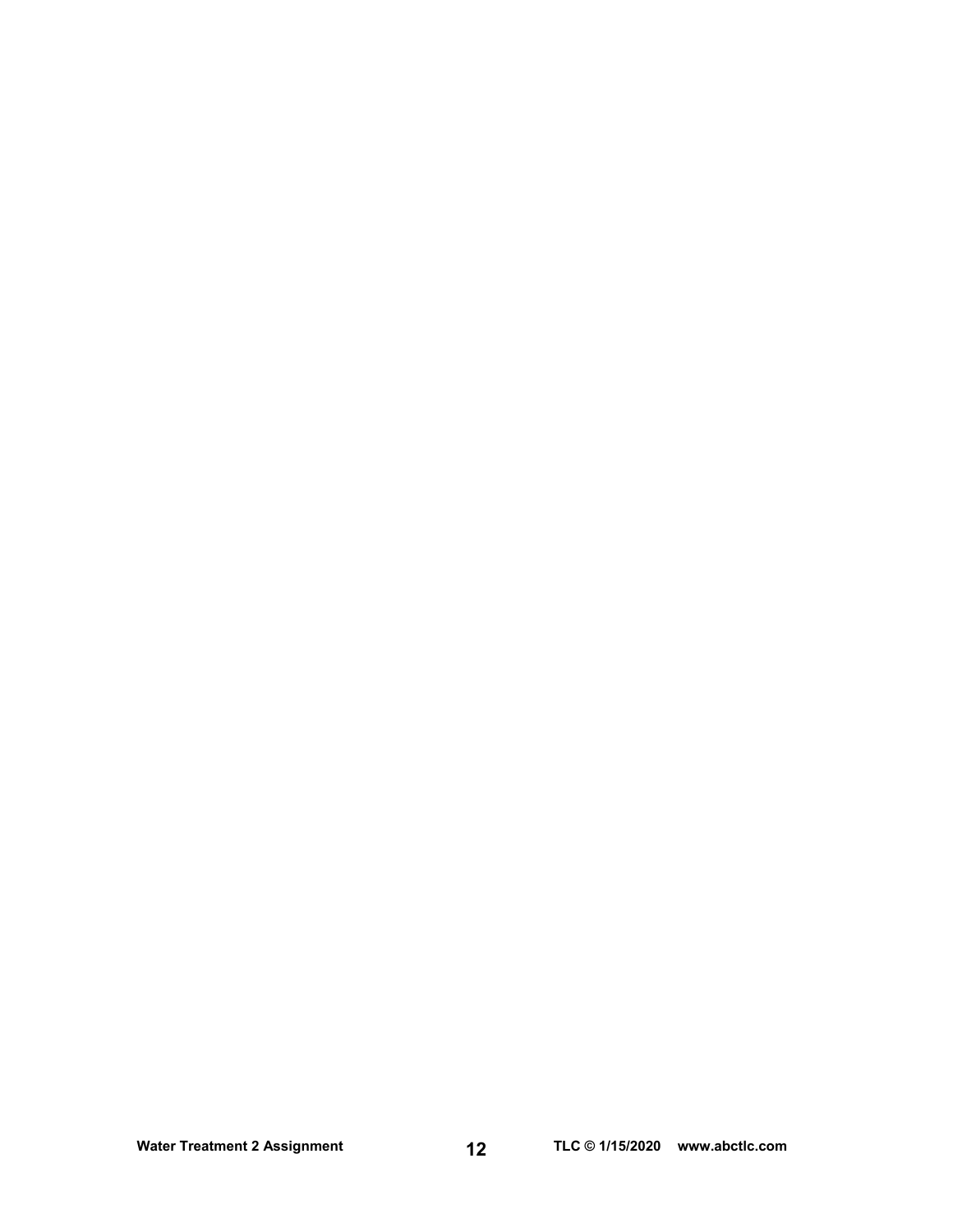## **Water Treatment Fundamentals CEU Training Course Assignment**

The Water Treatment Fundamentals CEU course assignment is available in Word on the Internet for your convenience, please visit [www.ABCTLC.com an](http://www.ABCTLC.com)d download the assignment and e-mail it back to TLC.

You will have 90 days from receipt of this manual to complete it in order to receive your Professional Development Hours (PDHs) or Continuing Education Unit (CEU). A score of 70 % or better is necessary to pass this course. If you should need any assistance, please email or fax all concerns and the completed ANSWER KEY to [info@tlch2o.com.](mailto:info@tlch2o.com) 

Select one answer per question. Please utilize the answer key. (s) on the answer will indicate either plural and singular tenses.

#### **Hyperlink to the Glossary and Appendix**

*<http://www.abctlc.com/downloads/PDF/WTGlossary.pdf>*

*Because of the dangers of chlorine... we will start with the Disinfection Section* 

#### **Disinfection Section**

#### **Chlorine's Appearance and Odor**

- 1. Chlorine is a greenish-yellow gas it will condense to an amber liquid at approximately E or at high pressures.<br>A. -29.2 degrees C. 29 degrees
- C. 29 degrees
- B. 100 degrees D. None of the above
- 2. Prolonged exposures to chlorine gas may result in?
- A. Moisture, steam, and water C. Olfactory fatigue
- B. Odor thresholds D. None of the above

#### **Chlorine Gas**

#### **Pathophysiology**

- 3. As far as chlorine safety and respiratory protection, the intermediate of chlorine accounts for its effect on the upper airway and the lower respiratory tract.
- A. Effects of Hydrochloric acid C. Water solubility
- B. Vapor from Chlorine gas D. None of the Above

4. Respiratory exposure to **the summay be prolonged because its moderate water solubility may** not cause upper airway symptoms for several minutes.

- A. Hydrochloric acid C. Plasma exudation
- B. Chlorine gas D. None of the Above
- 5. The odor threshold for chlorine gas is approximately?
- A. 0.3-0.5 parts per million (ppm) C. 3-5 parts per million (ppm)
- B. 3 parts per million (ppm) D. None of the Above

#### **Mechanism of Activity**

6. Chlorine gas feeds out of the cylinder through a gas regulator. The cylinders are on a scale that operators use to measure the amount used each day. The chains are used to prevent the tanks from falling over.

A. True B. False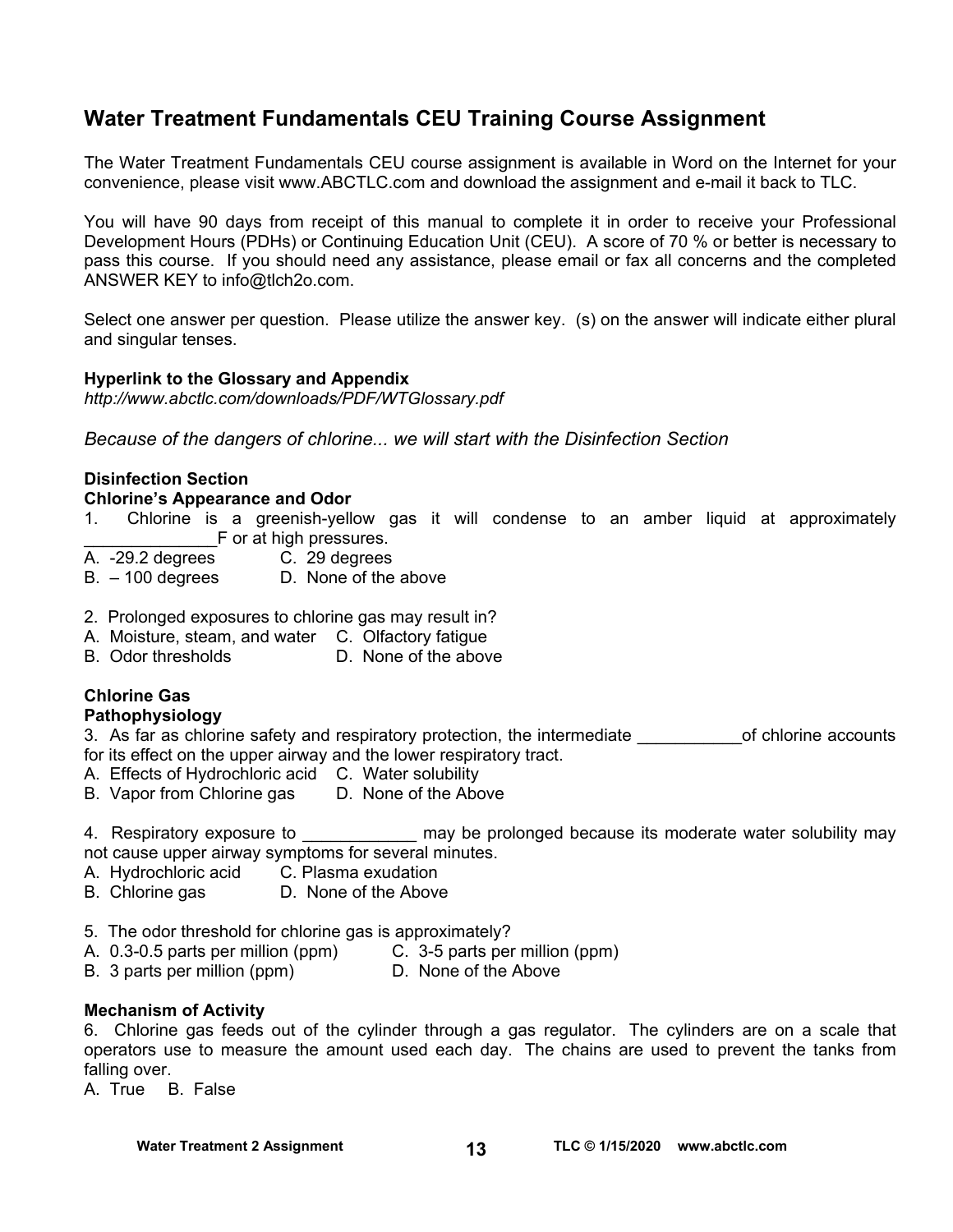#### **Early Response to Chlorine Gas**

- 7. If you mix ammonia with chlorine gas, this compound reacts to form **with the same of the set of the set of the set of the set of the set of the set of the set of the set of the set of the set of the set of the set of th**
- A. Chloramine gas C. Sulfuric gas
- B. Chlorine gas D. None of the Above

#### **Reactivity**

8. What is formed when chlorine is in contact with combustible substances (such as gasoline and petroleum products, hydrocarbons, turpentine, alcohols, acetylene, hydrogen, ammonia, and sulfur), reducing agents, and finely divided metals?

- A. Fires and explosions C. Moisture, steam, and water
- B. Odor thresholds D. None of the above
- 9. Chlorine reacts with hydrogen sulfide and water to form this substance?
- A. Hydrogen sulfide C. Chlorinates
- B. Hydrochloric acid **D.** None of the above
- 10. According to the text, chlorine is also incompatible with?
- A. Plastic C. Palladium
- B. Moisture, steam, and water D. None of the above

#### **Flammability**

11. When there is a fire that involves Chlorine, the firefight should be fought downwind from the minimum distance possible.

A. True B. False

12. Keep unnecessary people away; isolate the hazard area and deny entry. For a massive fire in a cargo area, use unmanned hose holders or monitor nozzles; if this is impossible, withdraw from the area and let the fire burn. Emergency personnel should stay out of low areas and Ventilate closed spaces before entering.

A. True B. False

13. The effectiveness of chlorination depends on the metal of the water, the concentration of the chlorine solution added, the time that chlorine is in contact with the organism, and water quality.

- A. Chlorine residual C. Oxygen
- B. Chlorine demand D. None of the above

14. Chlorine may not be available for disinfection because **with the water (like iron**, manganese, hydrogen sulfide, and ammonia).

- A. pH increases C. Required contact time
	-
- B. Part of it combines with other chemicals D. None of the above
- 

15. The amount of chlorine required to achieve disinfection and that reacts with the other chemicals is the?

- A. Chlorine residual C. Free chlorine residual
- B. Chlorine demand D. None of the above

16. Which term is used when disinfection decreases, as the concentration of the chlorine increases?

- 
- A. pH increases **C. Required contact time**
- B. Chlorine level and water quality D. None of the above
- 
- 17. Chlorination is more effective as?
- A. Water temperature increases C. Water cools down
	-
- B. Chlorine demand D. None of the above
	-
- 

Water Treatment 2 Assignment **14** TLC © 1/15/2020 www.abctlc.com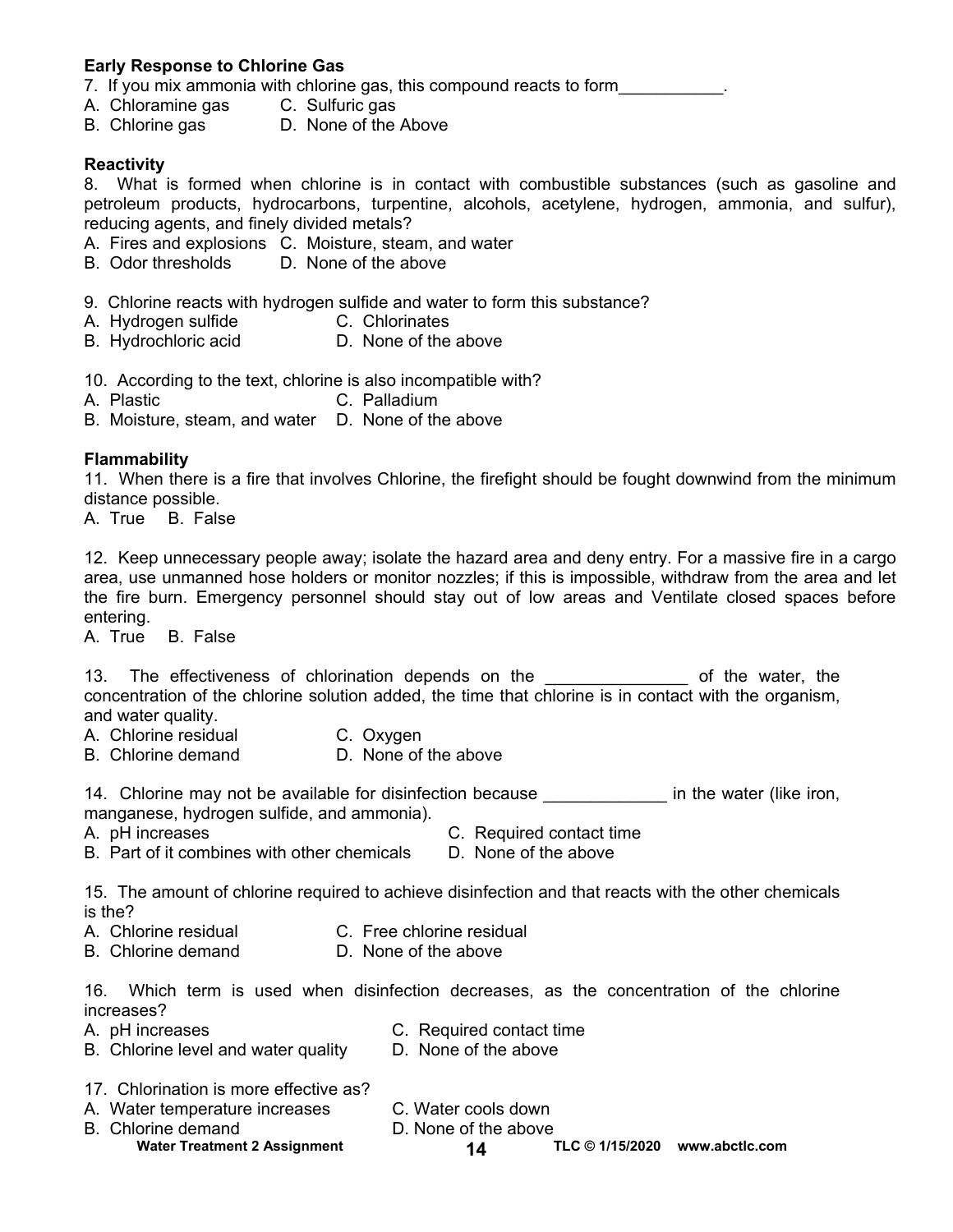|  | 18. Chlorination becomes more alkaline and is less effective as the? |  |  |  |  |  |  |  |
|--|----------------------------------------------------------------------|--|--|--|--|--|--|--|
|--|----------------------------------------------------------------------|--|--|--|--|--|--|--|

- A. Water's pH increases C. Required contact time is maximized
- B. Water quality increases D. None of the above
- 19. Chlorination is less effective in?
- A. Clear water C. Day time
- B. Cloudy (turbid) water D. None of the above

20. By adding a little more chlorine to what is already sufficient, this action will generally result in that can be measured easily.

- A. pH increases **C. Required contact time**
- B. A free chlorine residual D. None of the above

#### **Chlorination Chemistry**

21. The hypochlorite ion is a much weaker disinfecting agent than Hypochlorous acid, about 100 times less effective.

A. True B. False

22. According to the text, pH and temperature affect the ratio of hypochlorous acid to hypochlorite ions. As the temperature is decreased, the example of the setting increases.

A. Reduction Ratio **C.** "CT" disinfection concept

B. Ratio of hypochlorous acid D. None of the above

23. Under normal water conditions, hypochlorous acid will also chemically react and break down into the hypochlorite ion.

A. True B. False

24. Although the ratio of \_\_\_\_\_\_\_\_\_\_\_\_\_\_\_ is greater at lower temperatures, pathogenic organisms are actually harder to kill.

- A. Hypochlorous acid C. Total chlorine
- B. The amount of chlorine D. None of the above

25. If all other things were equal, \_\_\_\_\_\_\_\_ and a lower pH are more conducive to chlorine disinfection.

- A. Lower pH<br>B. Hypochlorous acid **C.** Higher water temperatures<br>D. None of the above
- B. Hypochlorous acid

#### **Chlorine DDBP**

26. These term means that chlorine is present as CI, HOCI, and OCI is called \_\_\_\_\_\_\_\_\_\_\_\_\_,

and that which is bound but still effective is \_\_\_\_\_\_\_\_\_\_\_\_\_\_\_\_.

- A. Free available chlorine and Total
- B. Free and Residual
- C. Free available chlorine and Combined Chlorine
- D. None of the above
- 27. Chloramines are formed by reactions with?
- A. Acid and  $Cl<sub>2</sub>$  C. Folic Acid and Cl2
- B. Ammonia and  $Cl<sub>2</sub>$  D. None of the above

(S) Means the answer can be plural or singular in nature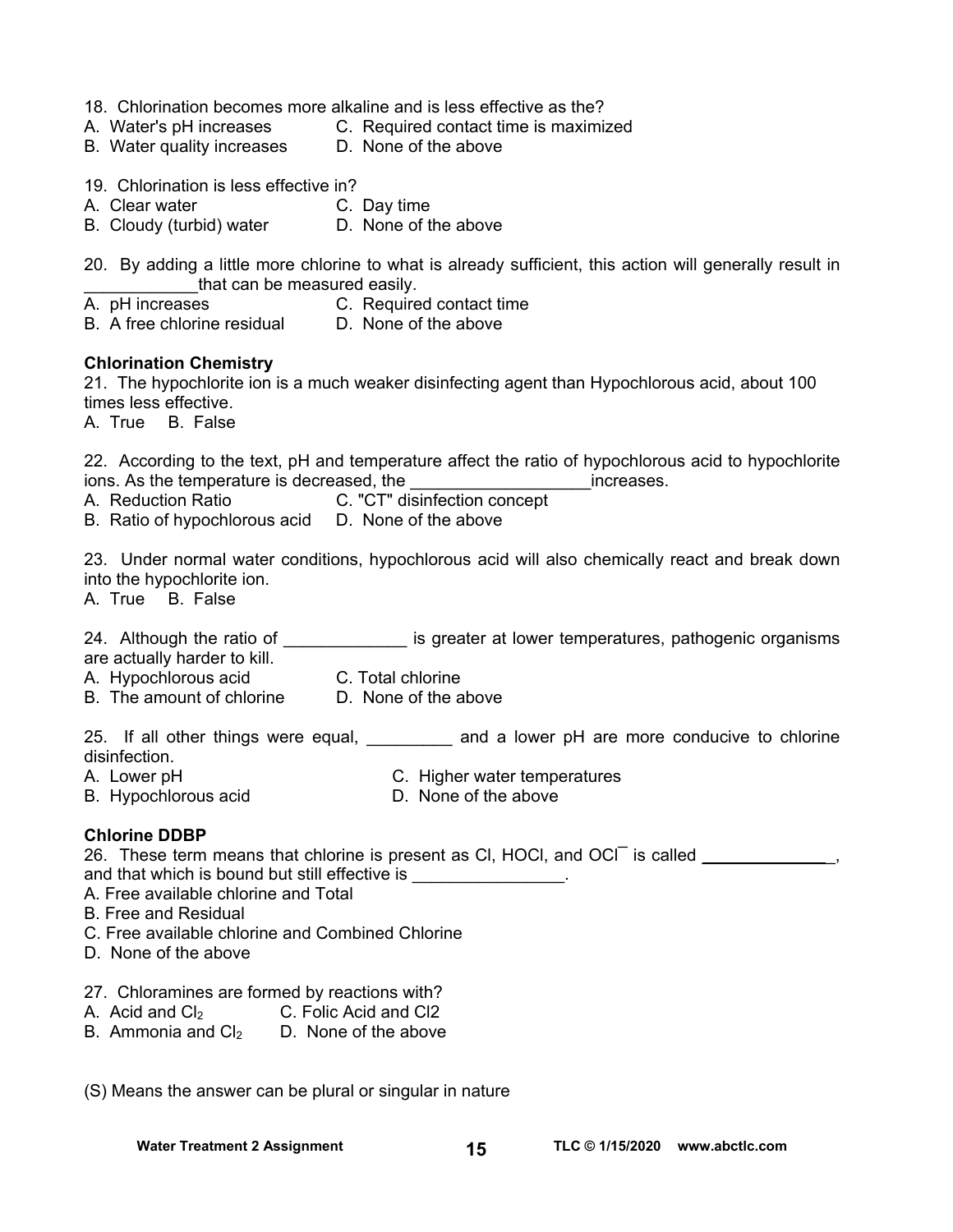#### **Types of Residual**

28. Which of the following is all chlorine that is available for disinfection?

- A. Chlorine residual C. Total chlorine
- B. Chlorine demand D. None of the Above

#### **Chlorine Exposure Limits**

- 29. What is OSHA's PEL?
- A. 10 PPM C. 1,000 PPM
- B. 1 PPM D. None of the above

30. Chlorine's Physical and chemical properties: A yellowish green, nonflammable and liquefied gas

- with an unpleasant and irritating smell.
- A. True B. False

31. Liquid chlorine is about **times heavier than water** 

- A. 1.5 C. 2.5
- B. 10 D. None of the above

32. Gaseous chlorine is about \_\_\_\_\_\_\_\_\_\_\_\_\_\_\_\_\_\_ times heavier than air.

- A. 1.5 C. 2.5<br>B 10 D Nor
- D. None of the above

#### **Alternate Disinfectants - Chloramine**

33. It is recommended that Chloramine be used in conjunction with a stronger disinfectant. It is best utilized as a?

- A. Chloramine C. Stable distribution system disinfectant
- 
- B. T10 value disinfectant D. None of the above

34. In the production of  $\qquad \qquad$ , the ammonia residuals in the finished water, when fed in excess of stoichiometric amount needed, should be limited to inhibit growth of nitrifying bacteria.

A. Dry sodium chlorite C. Ammonia residual(s)

- 
- 
- 
- B. Chloramines D. None of the above

#### **Chlorine Dioxide**

35. Which term provides good Giardia and virus protection but its use is limited by the restriction on the maximum residual of  $0.5$  mg/L CIO<sub>2</sub>/chlorite/chlorate allowed in finished water?

- 
- A. Chlorinated byproducts C. Ammonia residual(s)
- B. Chlorine dioxide D. None of the above

36. If chlorine dioxide is being used as an oxidant, the preferred method of generation is to entrain this term or substance into a packed reaction chamber with a 25% aqueous solution of sodium chlorite  $(NaClO<sub>2</sub>)$ .

- A. Chloramine C. Chlorine dioxide
- B. Chlorine gas D. None of the above

37. According to the text, which chemical is explosive and can cause fires in feed equipment if leaking solutions or spills are allowed to dry out?

- A. Dry sodium chlorite C. Ammonia
- B. Chlorine dioxide D. None of the above

38. Chlorine dioxide may be used for either taste or odor control or as a?

- A. Chloramine D. Gas
- B. Pre-disinfectant D. None of the above

Water Treatment 2 Assignment **16 TLC © 1/15/2020** www.abctlc.com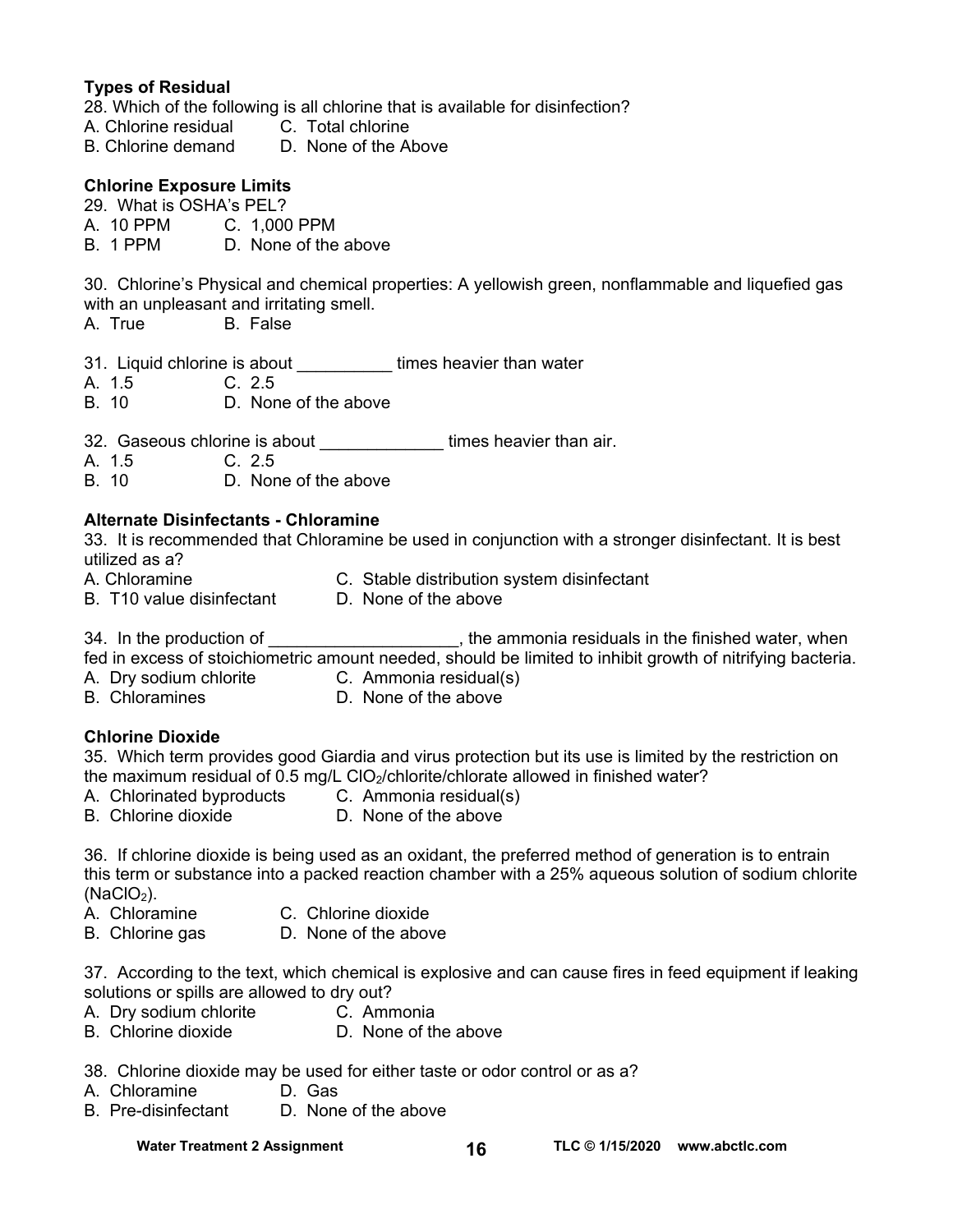39. Total residual oxidants (including chlorine dioxide and chlorite, but excluding Chlorine dioxide) shall not exceed 0.50 mg/L during normal operation or 0.30 mg/L (including chlorine dioxide, chlorite and chlorate) during periods of extreme variations in the raw water supply.

A. True B. False

#### **Ozone**

40. Ozone is a very effective disinfectant for both Giardia and viruses

A. True B. False

41. When determining Ozone CT (contact time) values must be determined for the ozone basin alone; an accurate **Exercise 2.** must be obtained for the contact chamber, and residual levels.

- A. Residual C. Contact time
- B. T10 value D. None of the above

42. Ozone does not provide a system residual and should be used as a primary disinfectant only in conjunction with?

- A. Dry sodium chlorite C. Free and/or combined chlorine
- B. Chlorine dioxide D. None of the above

43. Ozone does not produce chlorinated byproducts (such as trihalomethanes) but it may cause an increase in such byproduct formation if it is fed ahead of free chlorine; ozone may also produce its own oxygenated byproducts such as  $Cl<sub>2</sub> + NH<sub>4</sub>$ .

A. True B. False

44. Ozonation must include adequate ozone leak detection alarm systems, and an ozone off-gas destruction system.

A. True B. False

#### **Water Quality Section**

#### **Three Types of Public Water Systems**

45.Provides water to the same population year-round (for example: homes, apartment buildings)

- A. TNCWS C. NTNCWSs
- B. CWSs D. None of the above

46. Approximately 85,000 systems<br>A. TNCWS C. NTNCWSs

- A. TNCWS C. NTNCWSs
- B. CWSs D. None of the above

47. Provides water where people do not remain for long periods of time (for example: gas stations, campgrounds)

- A. TNCWS C. NTNCWSs
- B. CWSs D. None of the above
- 48. Approximately 52,000 systems serving the majority of the U.S. population
- A. TNCWS C. NTNCWSs
- B. CWSs D. None of the above

49.Provides water to the same people at least six months a year, but not all year (for

- example: schools, factories, churches, office buildings that have their own water system)
- A. TNCWS C. NTNCWSs
- B. CWSs D. None of the above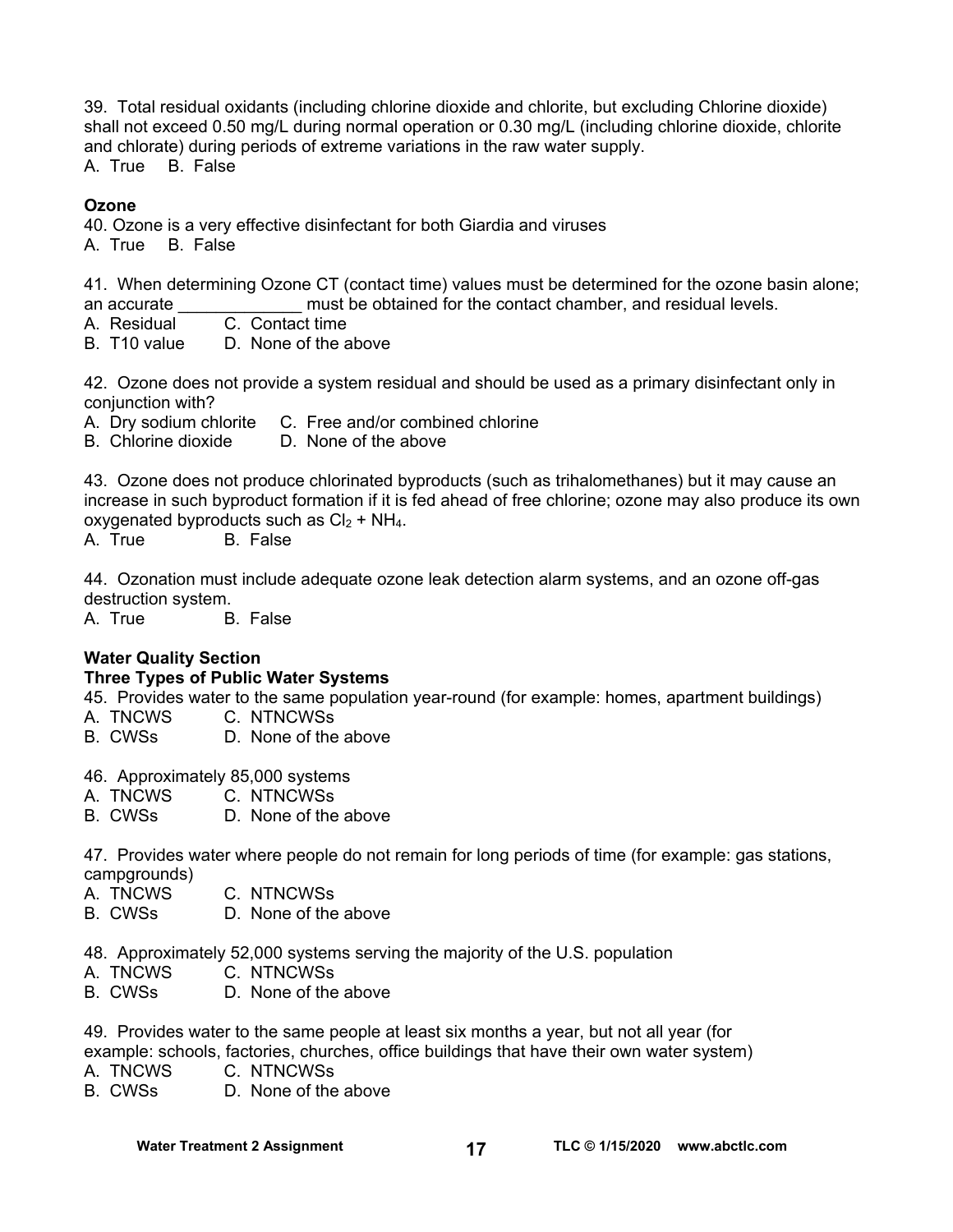50. Approximately 18,000 water systems

- A. TNCWS C. NTNCWSs
- B. CWSs D. None of the above

#### **Water Quality Key Words**

51. Which of the following is manufactured from aluminum hydroxide by dehydroxylating it in a way that produces a highly porous material?

- A. Activated alumina C. Aluminum salts
- B. Fluoride D. None of the above

52. Which of the following substances has been processed to make it extremely porous and thus to have a very large surface area available for adsorption or chemical reactions?

- A. Activated alumina C. Dissolved organic carbon
- 
- B. Activated carbon D. None of the above
- 53. The "dissolved" fraction of which compound is an operational classification?
- A. Activated alumina C. Organic carbon
- B. Activated carbon D. None of the above
- 

## **Water Quality Section**

#### **Surface (Raw) Water Introduction**

54. Water passes runoffs and infiltrates the ground during precipitation; this runoff acquires a wide variety of \_\_\_\_\_\_\_\_\_\_\_\_\_\_\_\_that intensely alters its usefulness.

- 
- C. Dissolved or suspended impurities
- B. Biological actions D. None of the above

55. Raw water generally contains varying amounts of dissolved minerals including calcium, magnesium, sodium, chlorides, sulfates and bicarbonates, depending on its source.

A. True B. False

#### **Surface Water Properties**

56. Depending on the region, some lakes and rivers receive **the seat of the seat of rom sewer facilities** or defective septic tanks.

- A. Excess nutrients C. Discharge
	-
- B. Biological actions D. None of the above

57. Runoff could produce mud, leaves, decayed vegetation, and human and animal refuse. The discharge from industry could increase\_\_\_\_\_\_\_\_\_\_\_\_\_\_\_\_. Some lakes and reservoirs may experience seasonal turnover.

- A. Volatile organic compounds C. Excess nutrients
	-
- B. Water quality **D. None of the above**

58. Adjustments in the dissolved oxygen, algae, temperature, suspended solids, turbidity, and carbon dioxide will change because of

- A. Excess nutrients C. Discharge
	-
- B. Biological activities D. None of the above

#### **Managing Water Quality at the Source**

59. Another characteristic of quality control is aquatic plants. The ecological equilibrium in lakes and reservoirs plays a natural part in purifying and sustaining the life of the lake. Certain vegetation removes the excess nutrients that would promote the growth of algae. Too much algae will imbalance the lake and kill fish.

A. True B. False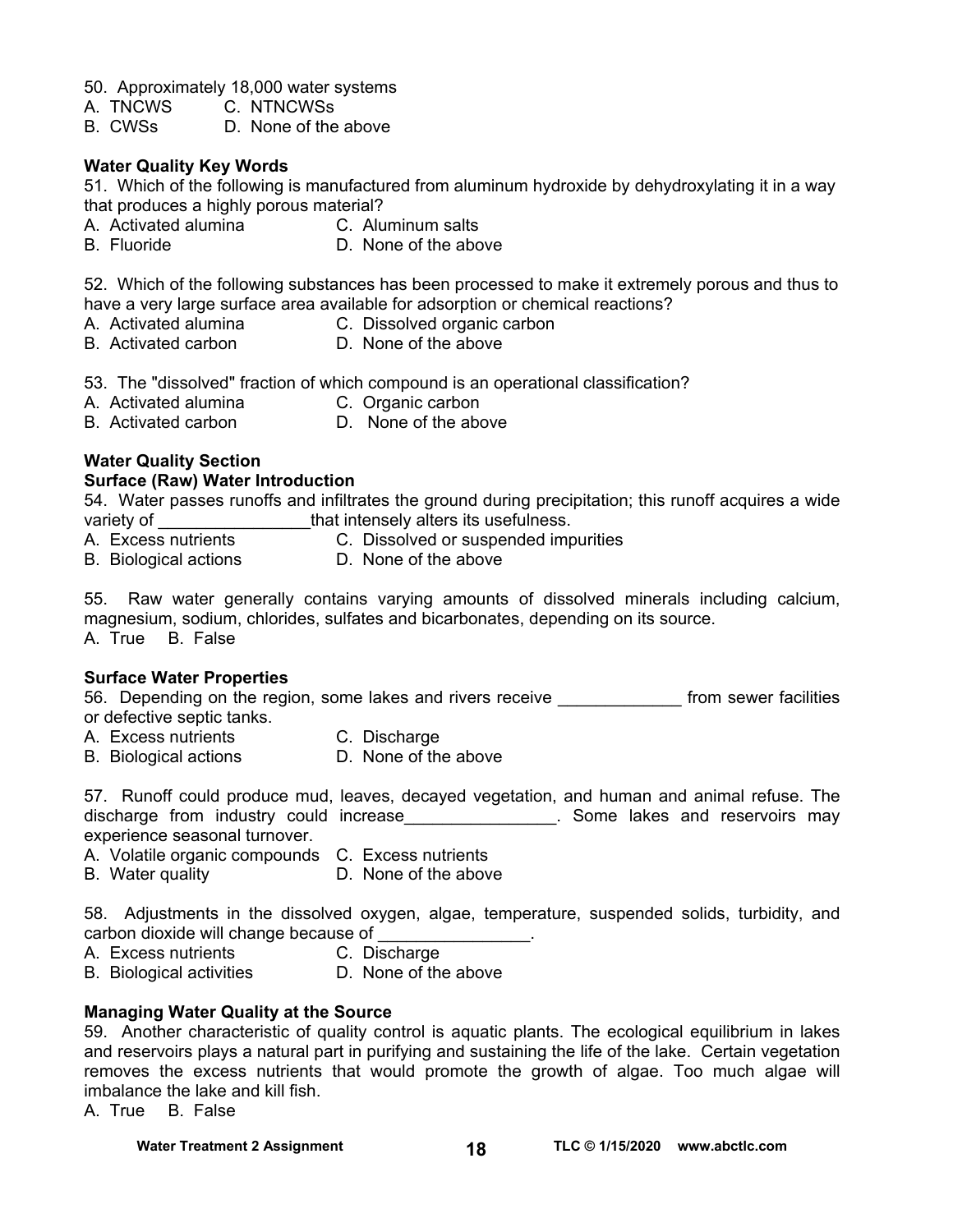60. Algae growth is supplied by the energy of the sun. As algae absorbs this energy, it converts carbon dioxide to oxygen. Algae and rooted aquatic plants are essential in the food chain of fish and birds. Algae growth is the result of photosynthesis.

A. True B. False

61. Most treatment plant upsets are such as taste and odor, color, and filter clogging is due to algae. The type of algae determines the problem it will cause, for instance slime, corrosion, color, and toxicity.

A. True B. False

62. Contingent upon federal regulations and the amount of copper found natural in water, operators have used\_\_\_\_\_\_\_\_\_\_\_\_\_\_\_\_\_\_\_\_\_\_\_\_\_\_\_\_\_\_, powdered activated carbon and chlorine to control algae blooms.

- A. pH and alkalinity C. Potassium permanganate
- B. Metals, and non-metals D. None of the above
- **Physical Characteristics of Water**

63. Physical characteristics are the elements found that are considered alkali, metals, and nonmetals such as carbonates, fluoride, the consumer relates it to scaling of faucets or staining.

- 
- A. pH and alkalinity C. Powdered activated carbon and chlorine
- 
- B. Sulfides or acids **D. None of the above**

64. Total Dissolved Solids (TDS) is not a primary pollutant; it is a gauge of appealing water characteristics such as hardness and an indication of an assortment of chemical contaminants that might be present, such as?

- A. Turbidity C. Arsenic
- B. Colloids D. None of the above

65. pH is the negative logarithm of the hydrogen ion concentration, [H+], a measure of the degree to which a solution is

- A. Alkalinity C. Hydrogen ion (H+)
- B. Acidic or alkaline D. None of the above

66.  $\blacksquare$  is a substance that can give up a hydrogen ion  $(H^*)$ ; a base is a substance that can accept H+.

A. Acid C. Acidic or alkaline

B. Base D. None of the above

#### **Alkalinity**

67. Alkalinity of water is its acid-neutralizing capacity. It is the sum of all the titratable bases. The measured value may vary significantly with the end-point pH used.

A. True B. False

68. Alkalinity is substantial in many uses and treatments of natural waters and wastewaters. Because the alkalinity of many surface waters is primarily a function of carbonate, bicarbonate, and hydroxide content, it is taken as an indication of the concentration of these constituents. The measured values also may include contributions from borates, phosphates, silicates or other bases if these are present.

A. True B. False

(S) Means the answer can be plural or singular in nature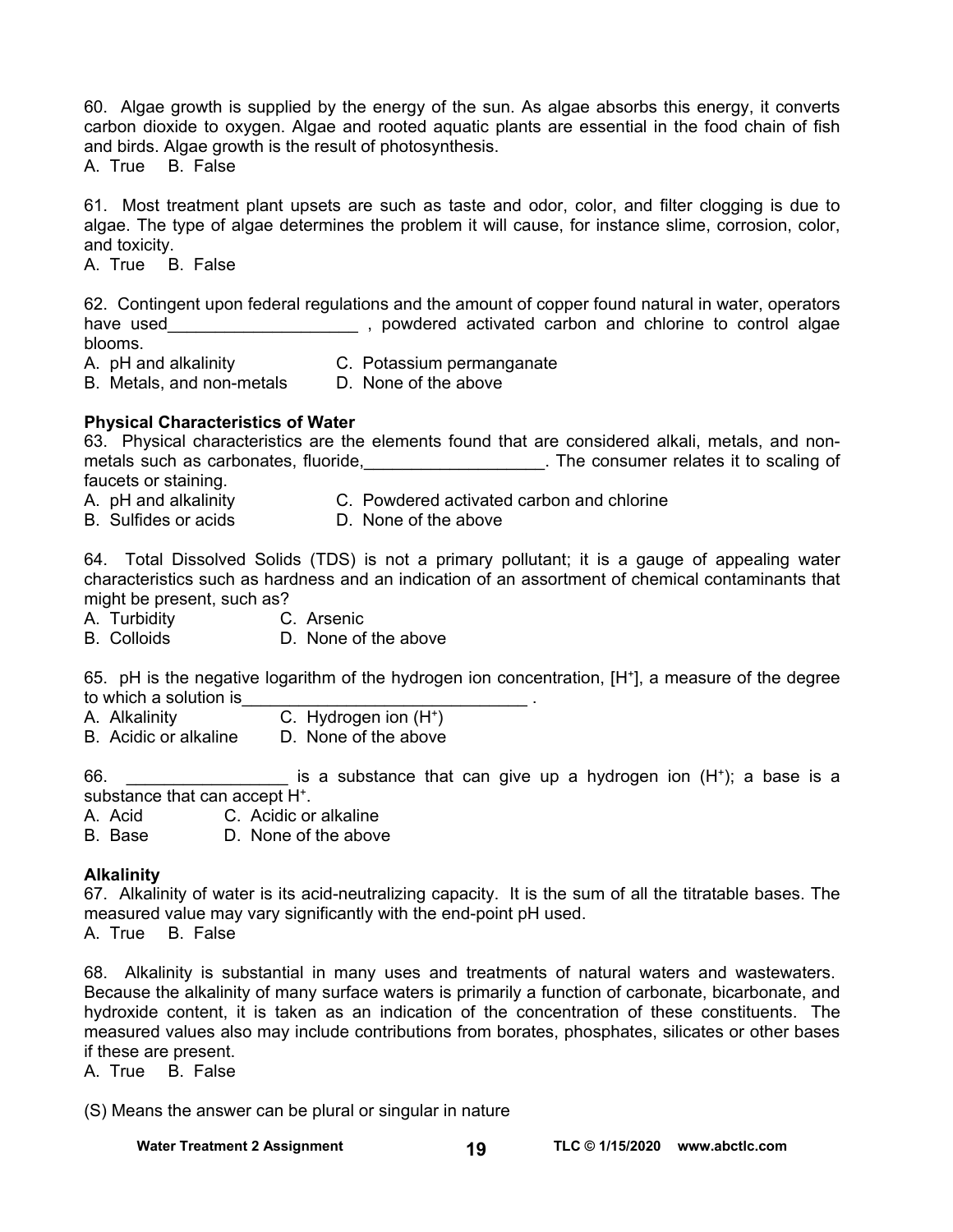69. \_\_\_\_\_\_\_\_\_\_\_\_\_\_\_\_\_\_\_ with an overabundance of alkaline earth metal concentrations is significant in determining the suitability of water for irrigation.

A. Alkalinity C. Hydrogen ion (H+)

B. Acid D. None of the above

70. Alkalinity measurements are used in the interpretation and control of water and wastewater treatment processes

A. True B. False

#### **Turbidity Introduction**

71. One physical feature of water is turbidity, is a measurement of the cloudiness of water caused  $bv$ 

A. Suspended particles C. Temperature fluctuation

B. Variations D. None of the above

72. High levels of turbidity may inhibit with proper water treatment and monitoring. If high quality raw water is low in turbidity, there will be a reduction in water treatment costs. Turbidity is unwanted because it causes health hazards.

A. True B. False

73. The turbidity in natural surface waters is composed of a large number of sizes of particles. The sizes of particles can be changing constantly, depending on precipitation and factors.

A. MCL C. Temperature

B. Manmade D. None of the above

74. When heavy rains transpire, runoff into streams, rivers, and reservoirs occurs, causing turbidity levels to increase. In most cases, the particle sizes are relatively large and settle relatively quickly in both the water treatment plant and the source of supply. However, in some instances, fine, colloidal material may be present in the supply, which may cause some difficulty in the coagulation process. A. True B. False

75. Generally, higher turbidity levels require higher coagulant dosages. However, seldom is the relationship between turbidity level and \_\_\_\_\_\_\_\_\_\_\_\_\_\_\_\_\_\_\_\_\_\_\_\_\_\_\_\_\_\_\_\_\_linear.<br>A. Coaquiant dosage densing C. Temperature

- 
- 

A. Coagulant dosage C. Temperature<br>B. Total Dissolved Solids (TDS) D. None of the above B. Total Dissolved Solids (TDS)

76. Usually, the extra coagulant required is relatively small when turbidities are much higher than normal due to higher collision probabilities of the during high turbidities.

- A. Turbidity C. Total Dissolved Solids (TDS)
- B. Colloids D. None of the above

77. Low **EXECUTE:** waters can be very difficult to coagulate due to the difficulty in inducing collision between the colloids.

- A. Turbidity C. Total Dissolved Solids (TDS)
- B. Colloids D. None of the above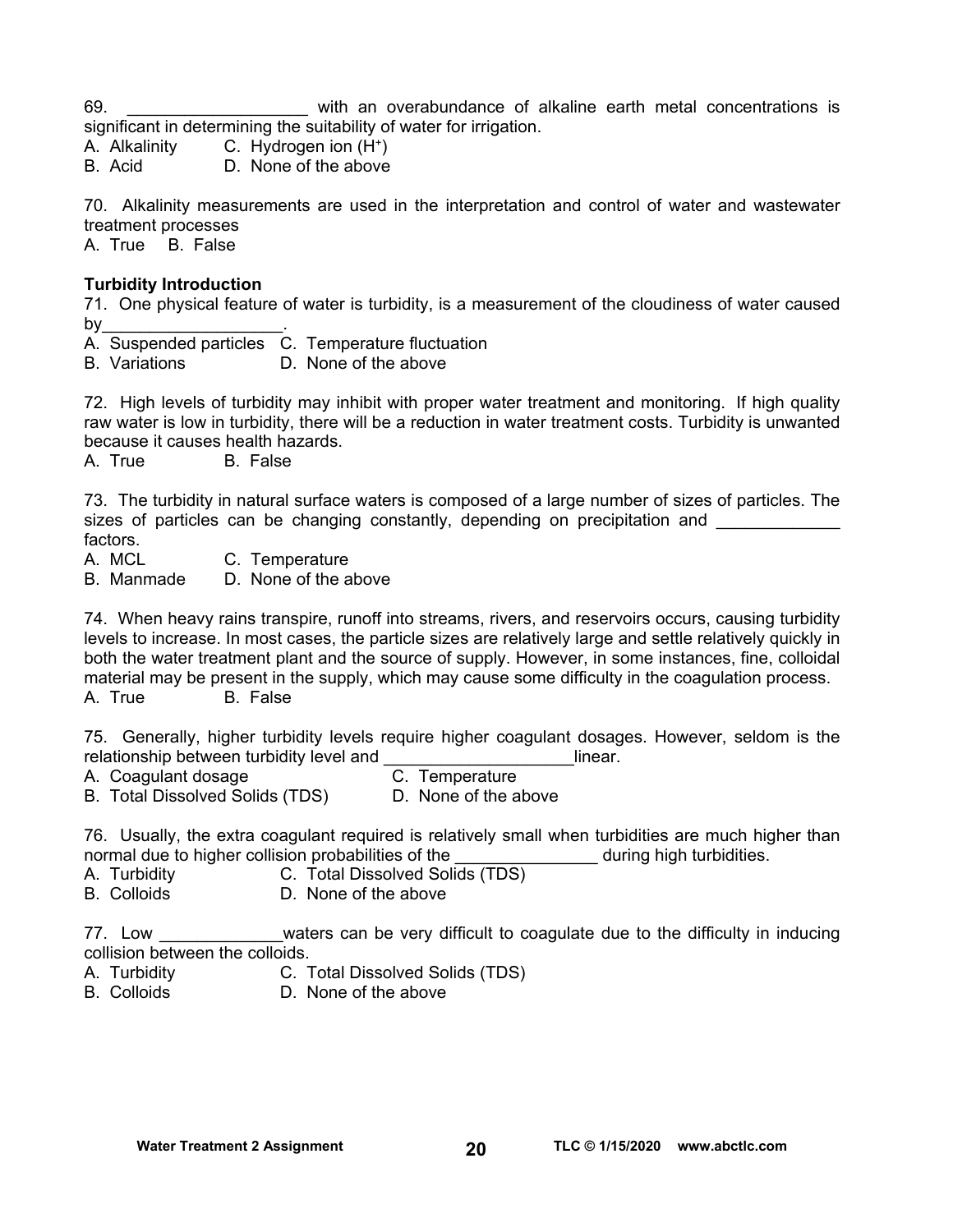78. **The same of the supply due to pollution**, and these colloids and these colloids can be difficult to remove in the coagulation process. In this situation, higher coagulant dosages are generally required.

- 
- A. Turbidity C. Total Dissolved Solids (TDS)
- B. Organic colloids D. None of the above

#### **Turbidity MCL**

79. An MCL for turbidity established by the EPA because The Contract enterferes with disinfection. This characteristic of water changes the most rapidly after a heavy rainfall.

- A. Conductivity C. Temperature
- B. Turbidity D. None of the above

80. The temperature variation of a sample, a scratched or unclean sample tube in the nephelometer and selecting an incorrect wavelength of a light path may be conditions caused by an inaccurate measurement.

A. Conductivity C. Temperature

B. Turbidity D. None of the above

#### **Dissolved Oxygen**

81. The level of dissolved oxygen in natural waters is often a direct indication of quality, since aquatic plants produce oxygen, while microorganisms generally consume it as they feed on

- $\mathcal{L}_\text{max}$  , where  $\mathcal{L}_\text{max}$ A. Pollutants C. E. coli bacteria
- B. Organic matter D. None of the above

82. At low temperatures, the electronic is increased, so that in winter, concentrations as high as 20 ppm may be found in natural waters; during summer, saturation levels can be as low as 4 or 5 ppm.

- A. Dissolved oxygen C. Solubility of oxygen
- B. Thermal stratification D. None of the above

83. \_\_\_\_\_\_\_\_\_\_\_\_\_\_\_\_\_\_\_\_\_ is essential for the support of fish and other aquatic life and aids in the natural decomposition of organic matter.

- A. Dissolved oxygen C. Solubility of oxygen
- B. Thermal stratification D. None of the above

84. Thermal stratification is possible as water becomes less dense when heated, meaning water weighs less per unit volume. Therefore, warmer water will be lighter and colder water will be heavier. Due to this, there will always be a level of "self-induced" and the same in a water storage.

- A. Saturation level(s) C. Permanent hardness
	-
- B. Thermal stratification D. None of the above

#### **Objections to Hard Water**

#### **Scale Formation**

85. Hard water forms scale, usually\_\_\_\_\_\_\_\_\_\_\_\_\_\_\_\_\_, which causes a variety of problems. Left to dry on the surface of glassware and plumbing fixtures, including showers doors, faucets, and sink tops; hard water leaves unsightly white scale known as water spots.

- A. Magnesium carbonate C. Calcite
- B. Calcium carbonate D. None of the above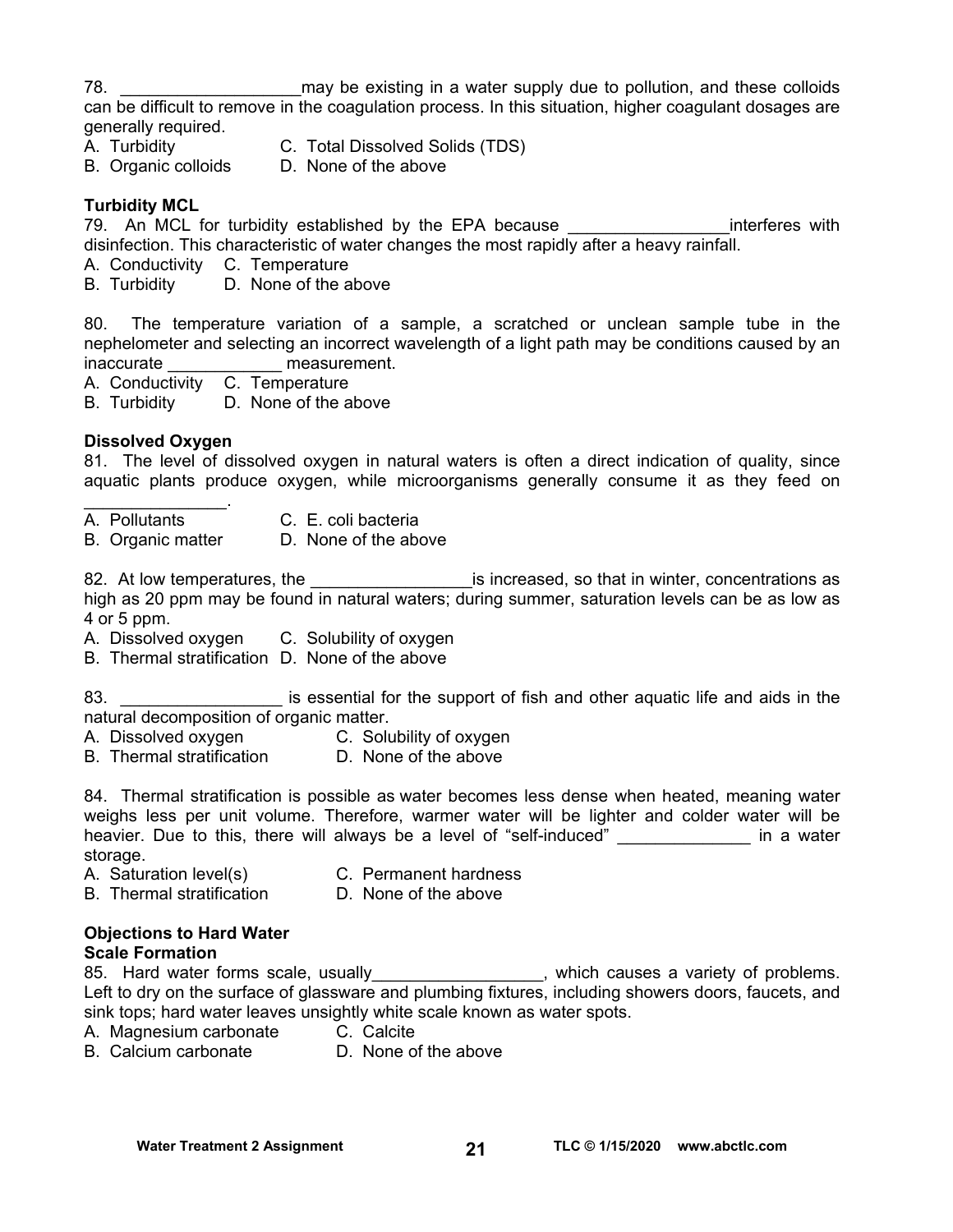#### **Secondary Standard**

86. TDS is most often measured in parts per million (ppm) or milligrams per liter of water (mg/L). The normal TDS level ranges from

- A. 50 ppm to 1,000 ppm C. 50 ppm to 100 ppm
- B. 5 ppm to 10 ppm D. None of the above

#### **Langelier Saturation Index**

87. The Langelier Saturation index (LSI) is an evenness scale derived from the theoretical concept of saturation and provides an indicator of the degree of saturation of water with respect to calcium carbonate. It can be shown that the Langelier saturation index (LSI) approximates the base 10 logarithm of the saturation level.

- A. Magnesium carbonate C. Calcite
- B. Calcium carbonate D. None of the above

88. The Langelier saturation level approaches the concept of saturation using pH as a main variable. The LSI can be interpreted as the pH change required to bring water to the set of  $\sim$  . The set of  $\sim$   $\sim$ 

A. Saturation level(s) C. Equilibrium

B. Stratification D. None of the above

#### **More on the Stage 2 DBP Rule**

89. Which of the following rules focuses on public health protection by limiting exposure to DBPs, specifically total trihalomethanes and five haloacetic acids, which can form in water through disinfectants used to control microbial pathogens?

- A. Stage 2 DBP rule C. Long Term 2 Enhanced Surface Water Treatment Rule
- B. Stage 1 DBPR D. None of the above

90. Safe Drinking Water Act (SDWA) has been highly effective in protecting public health and has evolved to respond to new and emerging threats to safe drinking water.

A. True B. False

91. Which of the following is one of the major public health advances in the 20th century?

- A. Disinfection of drinking water C. Amendments to the SDWA
- B. Water distribution **D. None of the above**

92. There are specific microbial pathogens, such as example that which can cause illness, and are highly resistant to traditional disinfection practices.

- A. Cryptosporidium C. Protozoa
- B. E. coli host culture D. None of the above

93. The Stage 1 Disinfectants and Disinfection Byproducts Rule and \_\_\_\_\_\_\_\_\_\_, promulgated in December 1998.

- A. Stage 1 DBPR C. Interim Enhanced Surface Water Treatment Rule
- B. Stage 2 DBPR D. None of the above

94. Which of the following rules will reduce potential cancer and reproductive and developmental health risks from disinfection byproducts?

- A. Stage 1 DBPR C. Long Term 2 Enhanced Surface Water Rule
- B. Stage 2 DBPR D. None of the above
-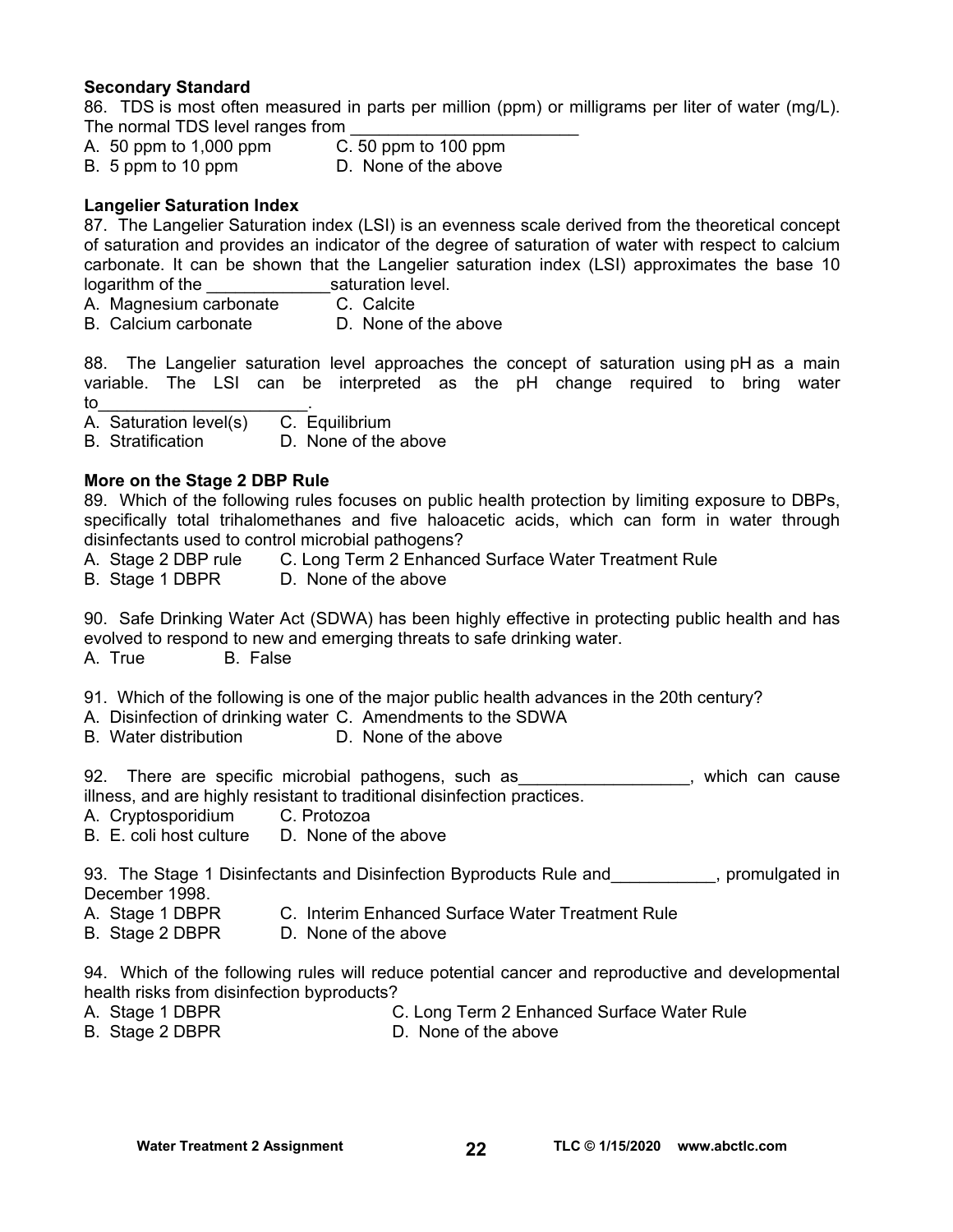#### **What are Disinfection Byproducts (DBPs)?**

95. Which of the following form when disinfectants used to treat drinking water react with naturally occurring materials in the water?

- 
- A. Chloramines C. Disinfection byproducts (DBPs)
- B. Humic and fulvic acids D. None of the above

96. Total trihalomethanes and haloacetic acids are widely occurring entity formed during disinfection with chlorine and chloramine.

A. Gases C. Classes of DBPs

B. Substances D. None of the above

#### **Are THMs and HAAs the only disinfection byproducts?**

97. The presence of TTHM and HAA5 is representative of the occurrence of many other chlorination DBPs; thus, an increase of TTHM and HAA5 generally indicates an increase of DBPs from chlorination.

A. True B. False

#### **All disinfectants form DBPs in one of two reactions:**

98. Chorine and chlorine-based compounds (halogens) react with organics in water causing the hydrogen atom to substitute other atoms, resulting in halogenated by-products. A. True B. False

99. Secondary by-products are formed when multiple disinfectants are used.

A. True B. False

100. The EPA Surface Water Treatment Rule (SWTR) requires systems using public water supplies from either surface water or groundwater under the direct influence of surface water to disinfect.

A. True B. False

#### **Public Health Concerns**

101. Results from toxicology studies have shown several DBPs (e.g., bromodichloromethane, bromoform, chloroform, dichloroacetic acid, and bromate) to be inert to laboratory animals. A. True B. False

102. Other DBPs (e.g., chlorite, bromodichloromethane, and certain haloacetic acids) have also been shown to cause adverse mutations (extra chromosomes) in laboratory animals. A. True B. False

#### **Disinfection Byproduct Research and Regulations Summary The IPCS (IPCS 2000, p. 375) reached similar conclusions:**

103. \_\_\_\_\_\_\_\_\_\_\_\_\_\_\_\_\_is unquestionably the most important step in the treatment of water for drinking water supplies.

A. DBP(s) C. Disinfection

B. Turbidity (particle) D. None of the above

104. The **the compromised because of concern over the** should not be compromised because of concern over the potential long-term effects of disinfectants and DBPs.

A. DBP(s) C. Microbial quality of drinking water

B. Turbidity (particle) D. None of the above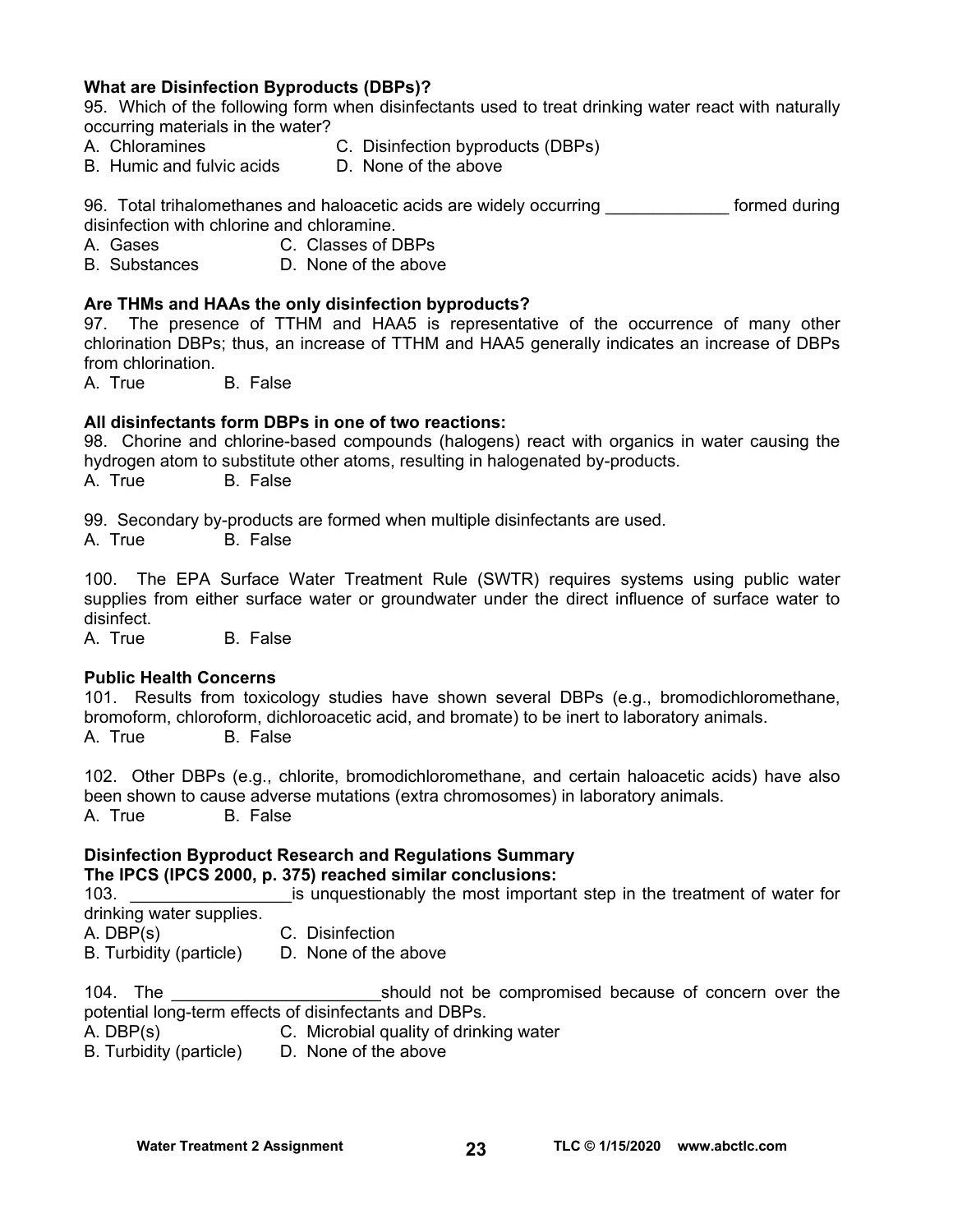105. The risk of illness and death resulting from exposure to pathogens in drinking water is very much greater than the risks from

- A. Disinfectants and DBPs C. Natural organic matter precursors
	-
- B. Turbidity (particle) D. None of the above

#### **Controlling Disinfection Byproducts**

106. Treatment techniques are available that provide water suppliers the opportunity to maximize potable water safety and quality while minimizing the risk of

- A. DBP risks C. Disinfectants and DBPs
- B. Turbidity (particle) D. None of the above

107. Generally, the best approach to reduce \_\_\_\_\_\_\_\_\_\_\_\_\_\_\_\_\_\_\_\_\_is to remove natural organic matter precursors prior to disinfection.

- A. DBP(s) C. DBP formation
- B. Turbidity (particle) D. None of the above

#### **The EPA guidance discusses three processes to effectively remove natural organic matter prior to disinfection:**

#### **Coagulation and Clarification**

108. Most treatment plants optimize their coagulation process for removal.

- A. Inorganic coagulants C. Turbidity (particle)
- B. Most contaminants D. None of the above

109. Coagulation processes can also be optimized for natural organic matter removal with higher doses of  $\Box$   $\Box$  (such as alum or iron salts), and optimization of pH.

- A. THMs and HAAs C. Natural organic matter
- B. Inorganic coagulants D. None of the above

#### **Absorption**

110. Activated carbon can be used to absorb **that react with disinfectants to form** byproducts.

A. Inorganic coagulants C. Soluble organics

B. Most contaminants D. None of the above

#### **Membrane Technology**

111. Membranes, used historically to desalinate brackish waters, have also demonstrated excellent removal of

- A. THMs and HAAs C. Natural organic matter
- B. Optimization of pH D. None of the above

112. Membrane processes use hydraulic pressure to force water through a semi-permeable membrane that rejects most expansion of this technology include reverse osmosis (RO), nanofiltration (low pressure RO), and microfiltration (comparable to conventional sand filtration).

- A. Inorganic coagulants C. Insoluble organics
- B. Contaminants D. None of the above

113. Other conventional methods of reducing DBP formation include changing the point of chlorination and using \_\_\_\_\_\_\_\_\_\_\_\_\_for residual disinfection.

- $\overline{C}$ . Total residual disinfection
- B. Chloramines D. None of the above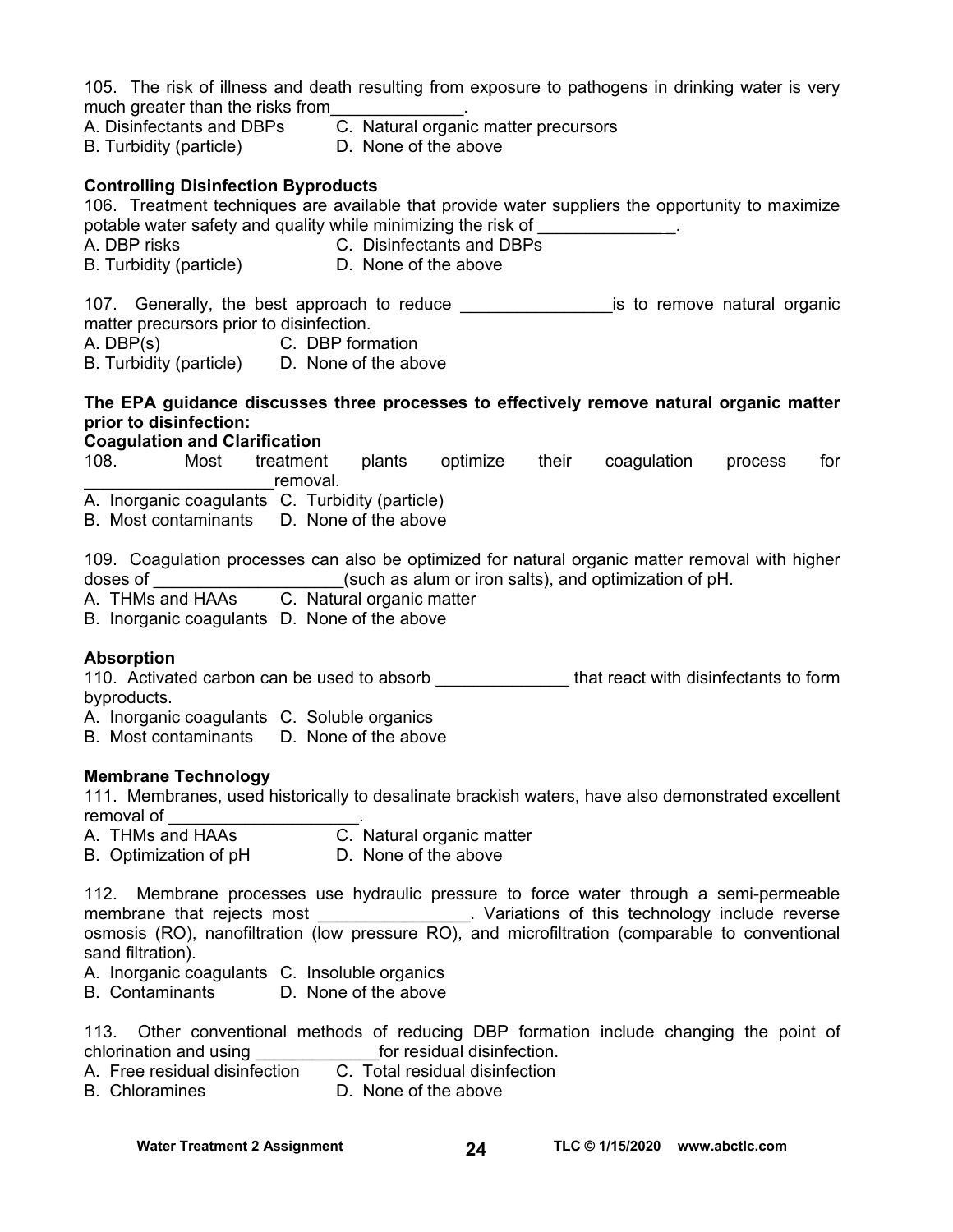114. EPA predicted that most water systems will be able to achieve compliance with new DBP regulations through the use of one or more of these relatively low cost methods (EPA, 1998). Water system managers may also consider switching from chlorine to alternative disinfectants to reduce formation of

- A. THMs and HAAs C. Natural organic matter
- 
- 
- B. Optimization of pH D. None of the above

#### **Contaminants that may be present in sources of drinking water include:**

115. Which of the following like salts and metals, which can be naturally occurring or result from urban stormwater runoff, industrial or domestic wastewater discharges, oil and gas production, mining or farming?

- A. Radioactive contaminants C. Inorganic contaminants
- B. Pesticides and herbicides D. Microbial contaminants

116. Which of the following may come from a variety of sources such as agriculture, urban stormwater run-off, and residential uses?

A. Radioactive contaminants C. Inorganic contaminants

B. Pesticides and herbicides D. Microbial contaminants

117. Which of the following, such as viruses and bacteria, which may come from sewage treatment plants, septic systems, agricultural livestock operations and wildlife?

- A. Microbial contaminants C. Inorganic contaminants
- B. Pesticides and herbicides D. All of the above

118. Which of the following can be synthetic and volatile organic chemicals, which are by-products of industrial processes and petroleum production, and can come from gas stations, urban stormwater run-off, and septic systems?

- A. Organic chemical contaminants C. Inorganic contaminants
- B. Pesticides and herbicides **D. Microbial contaminants**
- 

119. Which of the following can be naturally occurring or be the result of oil and gas production and mining activities?

- A. Radioactive contaminants C. Inorganic contaminants
- B. Pesticides and herbicides D. Microbial contaminants

#### **Background**

120. Coliform bacteria and chlorine residual are the only routine sampling and monitoring requirements for small ground water systems with chlorination. The coliform bacteriological sampling is governed by the Coliform Reduction amendment of the SDWA.

A. True B. False

#### **TCR**

121. The TCR recommends most of the Public Water Systems (PWS) to monitor their distribution system for bacteria according to the written sample sitting plan for that system.

A. True B. False

122. The sample sitting plan identifies sampling frequency and locations throughout the distribution system that are selected to be representative of conditions in the entire system. A. True B. False

123. Coliform contamination may occur anywhere in the system, possibly due to problems such as; high pressure conditions, line fluctuations, or wells, and therefore routine monitoring is required. A. True B. False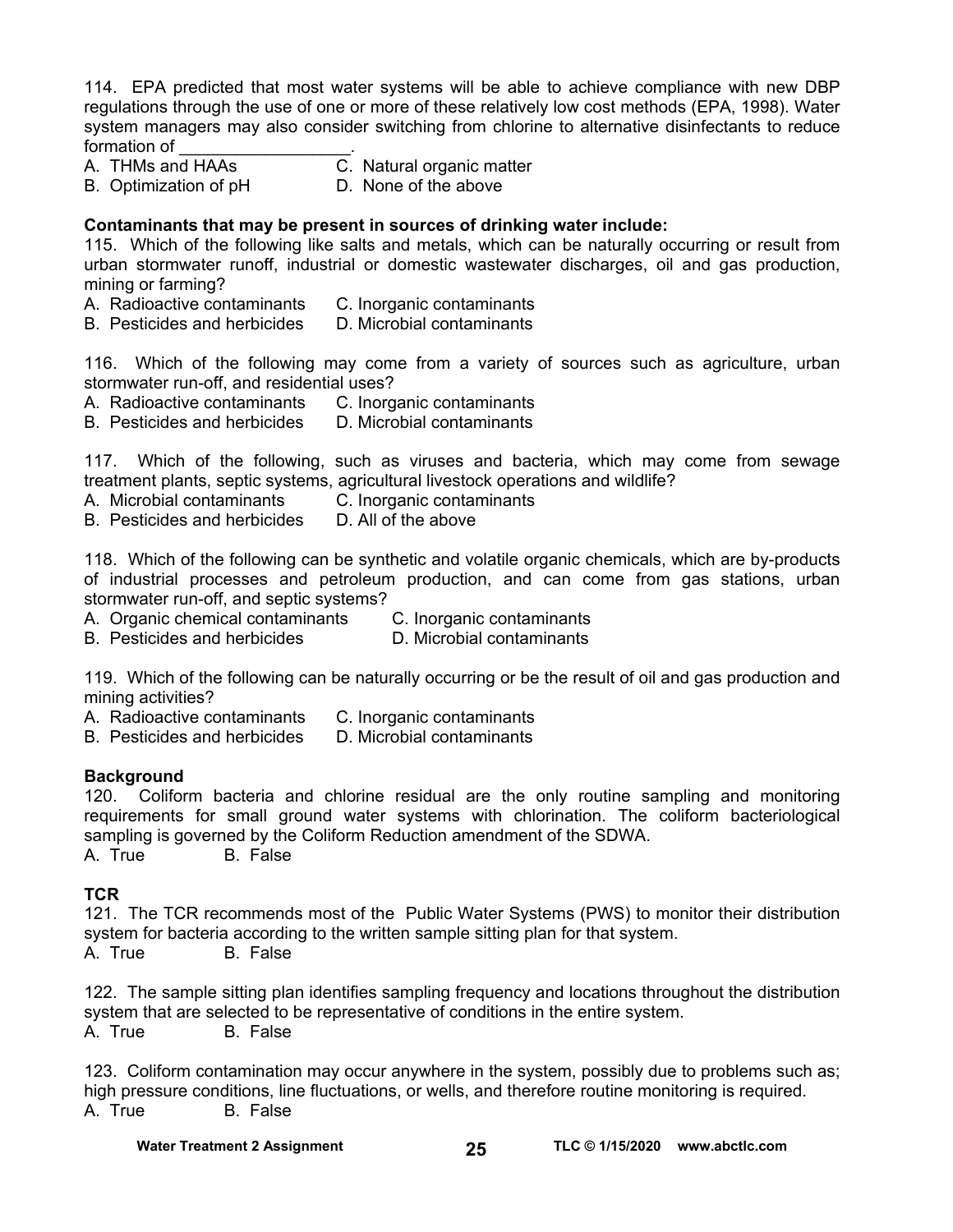#### **Routine Sampling Requirements**

124. For PWSs collecting more than one sample per month, collect total coliform samples at regular intervals throughout the month, except that ground water systems serving 4,900 or fewer people may collect all required samples on a single day if the samples are taken from different sites.<br>A True

**B.** False

125. Each total coliform-positive (TC+) routine sample must be tested for the presence of heterotrophic bacteria.

A. True B. False

126. If any TC+ sample is also E. coli-positive (EC+), then the EC+ sample result must be reported to the state by the end of the month that the PWS is notified.

A. True B. False

#### **Dangerous Waterborne Microbes**

127. Which of the following is a parasite that enters lakes and rivers through sewage and animal waste. It causes cryptosporidiosis, a mild gastrointestinal disease. The disease can be severe or fatal for people with severely weakened immune systems.

- A. Coliform Bacteria C. Giardia lamblia<br>B. Cryptosporidium D. None of the above
- B. Cryptosporidium

128. Which of the following are not necessarily agents of disease, may indicate the presence of disease-carrying organisms??

- A. Fecal coliform bacteria C. Shigella dysenteriae
- B. Cryptosporidium D. None of the above

129. Which of the following is a parasite that enters lakes and rivers through sewage and animal waste. It causes gastrointestinal illness (e.g. diarrhea, vomiting, and cramps)?

- A. Coliform Bacteria C. Protozoa
- B. Cryptosporidium D. None of the above

130. Which of the following is a species of the rod-shaped bacterial genus Shigella?

- A. Fecal coliform bacteria C. Shigella dysenteriae
- B. Cryptosporidium D. None of the above

131. Which of the following are common in the environment and are generally not harmful? However, the presence of these bacteria in drinking water are usually a result of a problem with the treatment system or the pipes which distribute water, and indicates that the water may be contaminated with germs that can cause disease.

- A. Coliform Bacteria C. Giardia lamblia
- B. Cryptosporidium D. None of the above

132. Which of the following are bacteria whose presence indicates that the water may be contaminated with human or animal wastes? Microbes in these wastes can cause short-term effects, such as diarrhea, cramps, nausea, headaches, or other symptoms.

- A. Fecal Coliform and E. coli C. Shigella dysenteriae
	-
- B. Cryptosporidium D. None of the above
	-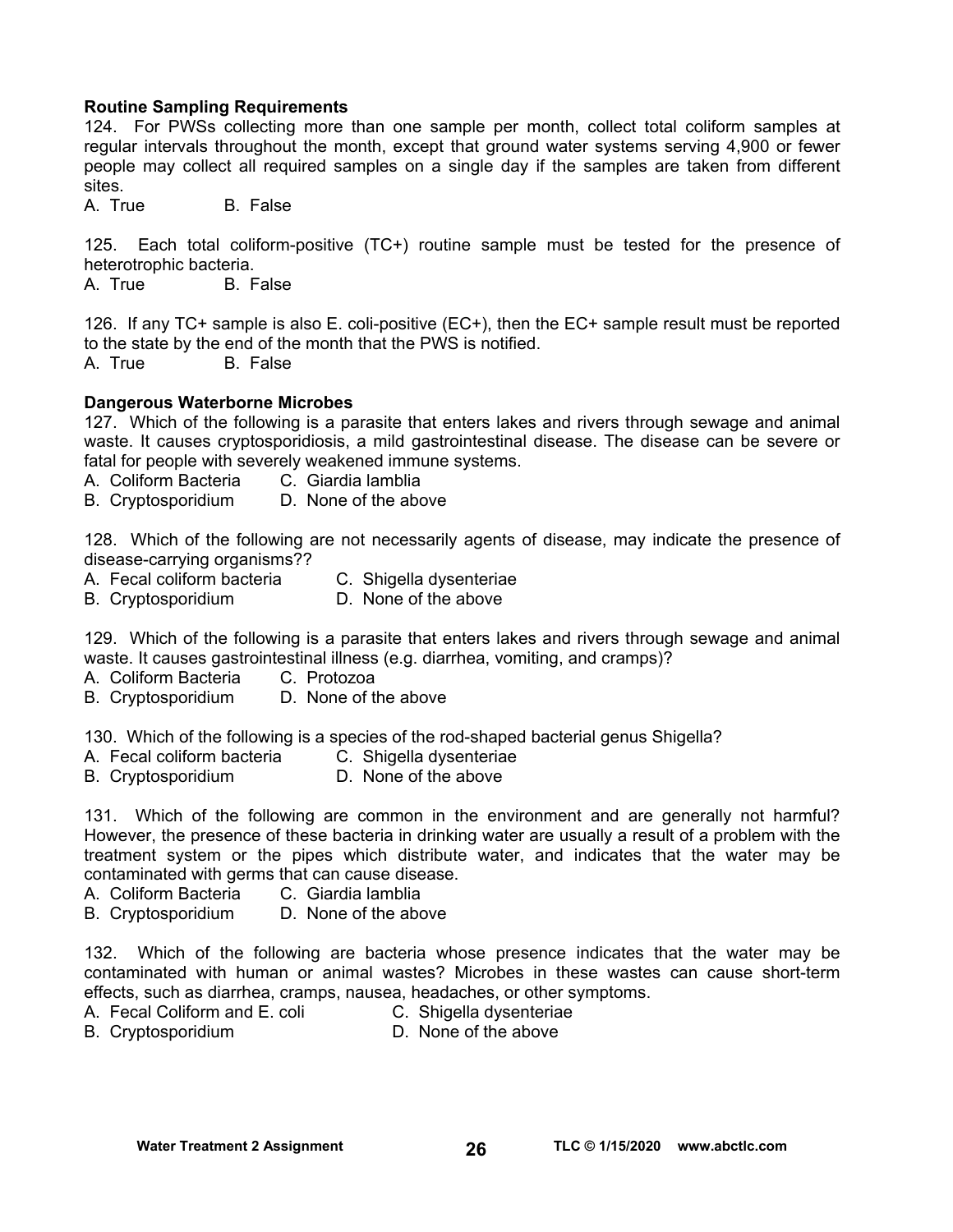#### **Bacteriological Monitoring Introduction**

133. Which of the following are usually harmless, occur in high densities in their natural environment and are easily cultured in relatively simple bacteriological media?

- A. Indicator bacteria C. Viruses
- B. Amoebas D. None of the above

134. Indicators in common use today for routine monitoring of drinking water include total coliforms,

- fecal coliforms, and? C. Escherichia coli (E. coli)
- B. Protozoa D. None of the above

135. According to the text, the routine microbiological analysis of your water is for?

- A. Contamination C. Coliform bacteria
- B. Colloids D. None of the above

#### **Bacteria Sampling**

136. Water samples for \_\_\_\_\_\_\_\_\_\_\_\_\_\_\_\_\_\_\_\_\_\_ must always be collected in a sterile container.

- A. Amoebas C. Viruses
- B. Bacteria tests D. None of the above

#### **Methods**

137. The MMO-MUG test, a product marketed as \_\_\_\_\_\_\_\_\_\_\_\_, is the most common. The sample results will be reported by the laboratories as simply coliforms present or absent.

- A. Colilert C. Total coliform analysis
- B. Coliform D. None of the above

#### **Microbial Regulations**

138. One of the key regulations developed and implemented by the United States Environmental Protection Agency (USEPA) to counter pathogens in drinking water is the Surface Water Treatment Rule.

A. True B. False

139. Among Surface Water Treatment Rule provisions, the rule requires that a public water system, using surface water (or ground water under the direct influence of surface water) as its source, have sufficient treatment to reduce the source water concentration of protozoa and coliform bacteria by at least 99.9% and 99.99%, respectively.

B. False

140. The Surface Water Treatment Rule suggests treatment criteria to assure that these performance recommendations are met; they may include turbidity limits, disinfectant residual and disinfectant contact time conditions.

A. True B. False

#### **Basic Types of Water Samples**

141. It is important to properly identify the type of sample you are collecting.

A. True B. False

#### **The three (3) types of samples are:**

142. Samples collected following a coliform present routine sample. The number of repeat samples to be collected is based on the number of election of the samples you normally collect.

- A. Repeat C. Routine
- B. Special D. None of the above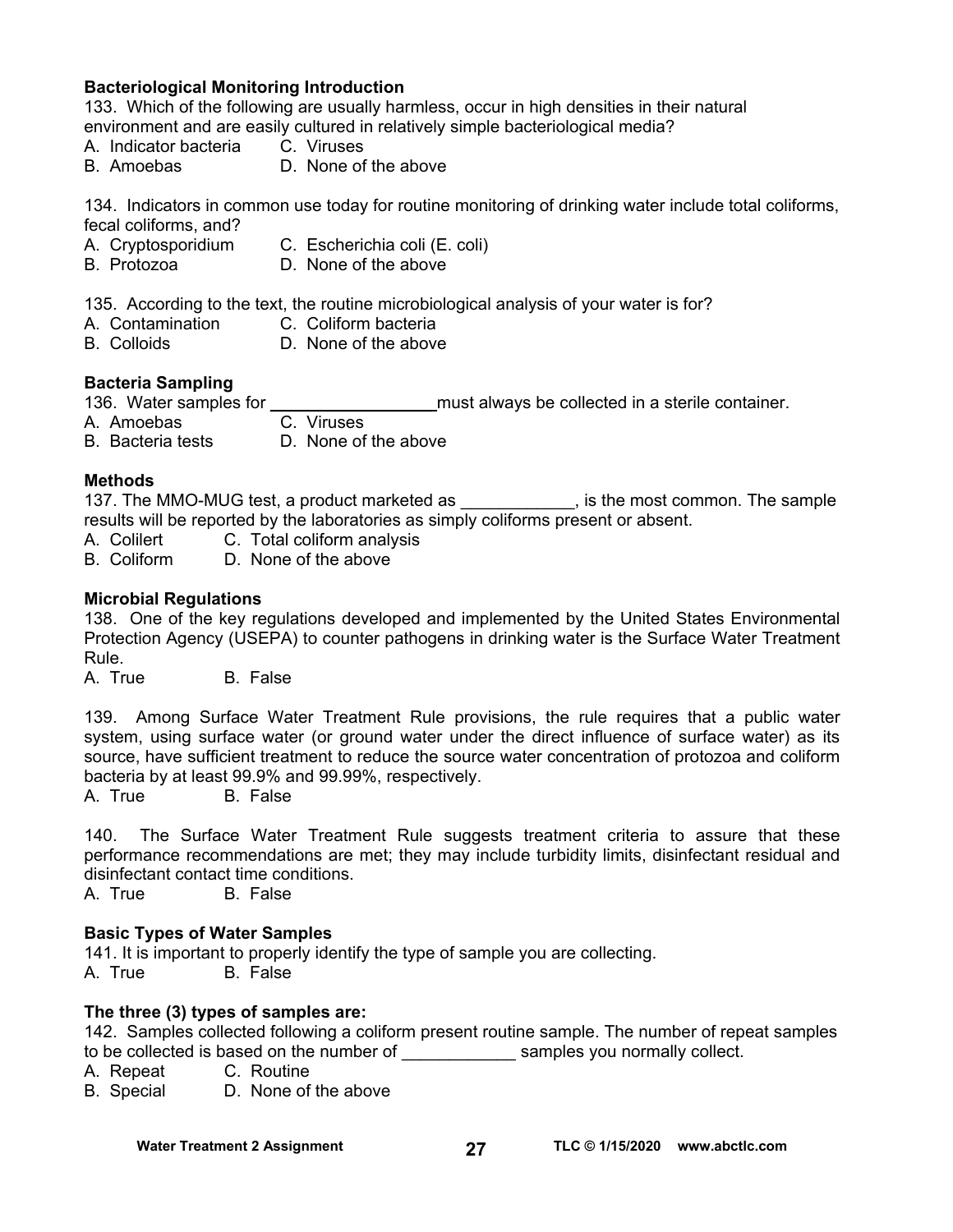143. A PWS fails to take every required repeat sample after any single TC+ sample

A. Trigger: Level 1 Assessment C. All of the above

B. Trigger: Level 2 Assessment D. None of the above

144. A PWS incurs an E. coli MCL violation.

A. Trigger: Level 1 Assessment C. All of the above

B. Trigger: Level 2 Assessment D. None of the above

145. A PWS collecting at least 40 samples per month has greater than 5.0 percent of the routine/repeat samples in the same month that are TC+.

A. Trigger: Level 1 Assessment C. All of the above

B. Trigger: Level 2 Assessment D. None of the above

146. A PWS has a second Level 1 Assessment within a rolling 12-month period.

A. Trigger: Level 1 Assessment C. All of the above

B. Trigger: Level 2 Assessment D. None of the above

147. A PWS on state-approved annual monitoring has a Level 1 Assessment trigger in 2 consecutive years.

A. Trigger: Level 1 Assessment C. All of the above

B. Trigger: Level 2 Assessment D. None of the above

148. A PWS collecting fewer than 40 samples per month has 2 or more TC+ routine/ repeat samples in the same month.

A. Trigger: Level 1 Assessment C. All of the above

B. Trigger: Level 2 Assessment D. None of the above

#### **Maximum Contaminant Levels (MCLs)**

149. State and federal laws establish standards for drinking water quality. Under normal circumstances when these standards are being met, the water is safe to drink with no threat to human health. These standards are known as maximum contaminant levels (MCL). When a particular contaminant exceeds its MCL a potential health threat may occur.

A. True B. False

150. The MCLs are based on extensive research on toxicological properties of the contaminants, risk assessments and factors, short-term (acute) exposure, and long-term (chronic) exposure. You conduct the monitoring to make sure your water is in compliance with the MCL.

A. True B. False

151. There are two types of MCL violations for coliform bacteria. The first is for total coliform; the second is an acute risk to health violation characterized by the confirmed presence of fecal coliform or E. coli.

A. True B. False

#### **Positive or Coliform Present Results**

152. If you are notified of a positive coliform test result you need to contact either the Drinking Water Program or your local county health department within 72 hours, or by the next business day after the MCL compliance violation

A. True B. False

(S) Means the answer can be plural or singular in nature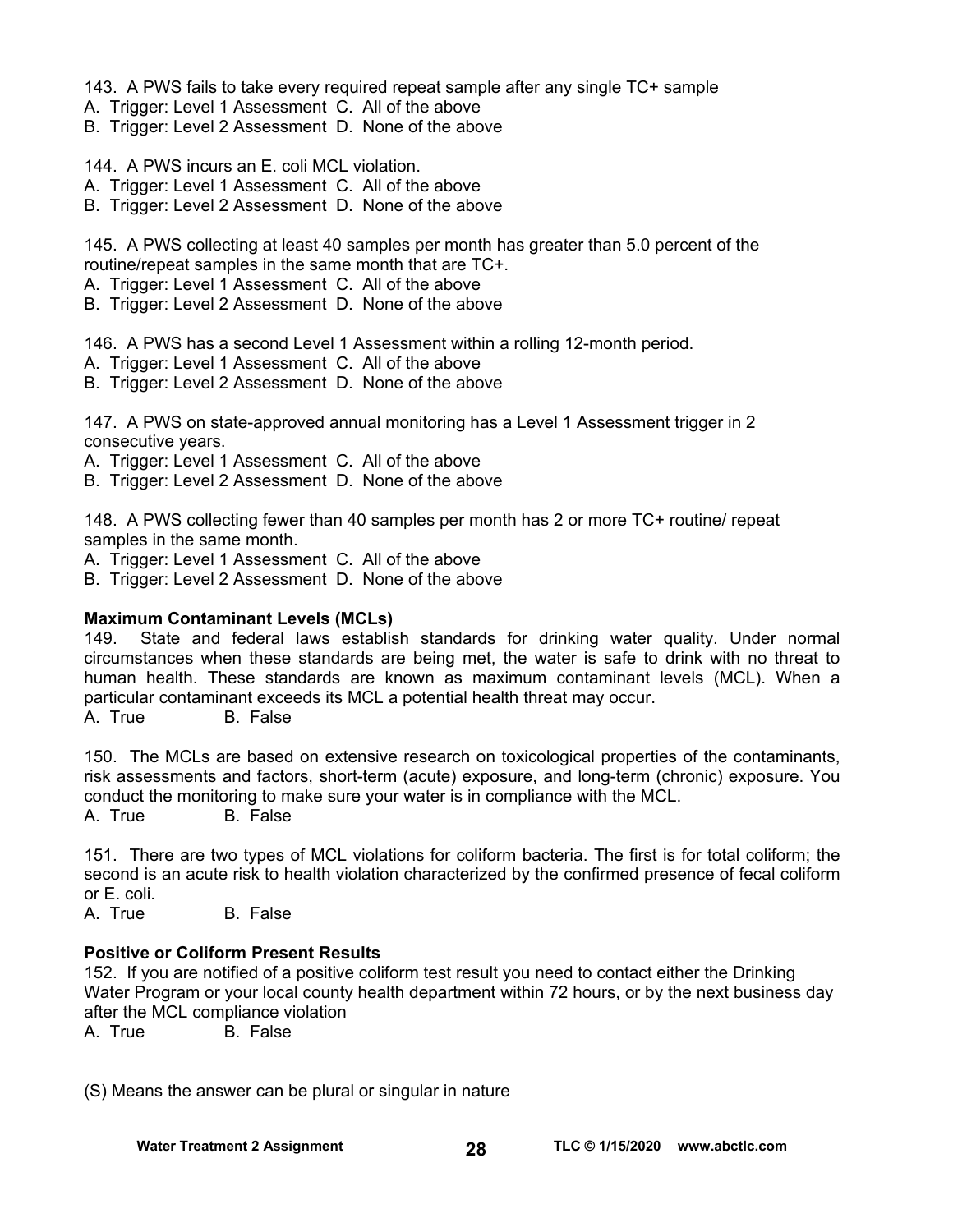153. After you have contacted an agency for assistance with a positive total coliform sample, you will be instructed as to the proper repeat sampling procedures and possible corrective measures for solving the problem. It is very important to initiate the **we are all as the corrective measures** will be based on those results.

A. Perform routine procedures C. Corrective measures

- B. Repeat sampling immediately D. None of the above
- 
- **Heterotrophic Plate Count HPC**

154. Heterotrophic Plate Count (HPC) --- formerly known as the Bac-T plate, is a procedure for estimating the number of live heterotrophic bacteria and measuring changes during water treatment and distribution in water or in swimming pools.

A. True B. False

#### **Heterotrophic Plate Count (Spread Plate Method**)

155. Which of the following provides a technique to quantify the bacteriological activity of a sample?

A. Colonies C. Heterotrophic Plate Count

B. Agar D. None of the above

#### **Total Coliforms**

156. This MCL is based on the presence of total coliforms, and compliance is on a daily or weekly basis, depending on your water system type and state rule.

A. True B. False

157. For systems which collect fewer than the samples per month, no more than one sample per month may be positive. In other words, the second positive result (repeat or routine) in a month or quarter results in a MCL violation.

A. 40 C. 200

B. 100 D. None of the above

#### **The following are acute violations:**

158. Which determines a violation of nitrate?

A. Presence C. MCLG

B. MCL D. None of the above

#### **Revised Total Coliform Rule (RTCR) Summary**

159. The RTCR establishes criteria for systems to qualify for and stay on for special increased monitoring, which could reduce water system problems for better system operation. A. True B. False

160. The water provider shall develop and follow a sample-siting plan that designates the PWS's collection schedule. This includes location of\_\_\_\_\_\_\_\_\_\_\_.

A. Routine and repeat water samples C. Microbial contamination<br>B. Reduced monitoring D. Repeat water samples

D. Repeat water samples

161. PN is required for violations incurred. Within required timeframes, the PWS must use the required health effects language and notify the public if they did not comply with certain requirements of the RTCR. The type of \_\_\_\_\_\_\_\_\_\_\_\_\_\_ depends on the severity of the violation.

A. CCR(s) C. MCL violation

B. PN D. TC+ routine or repeat sample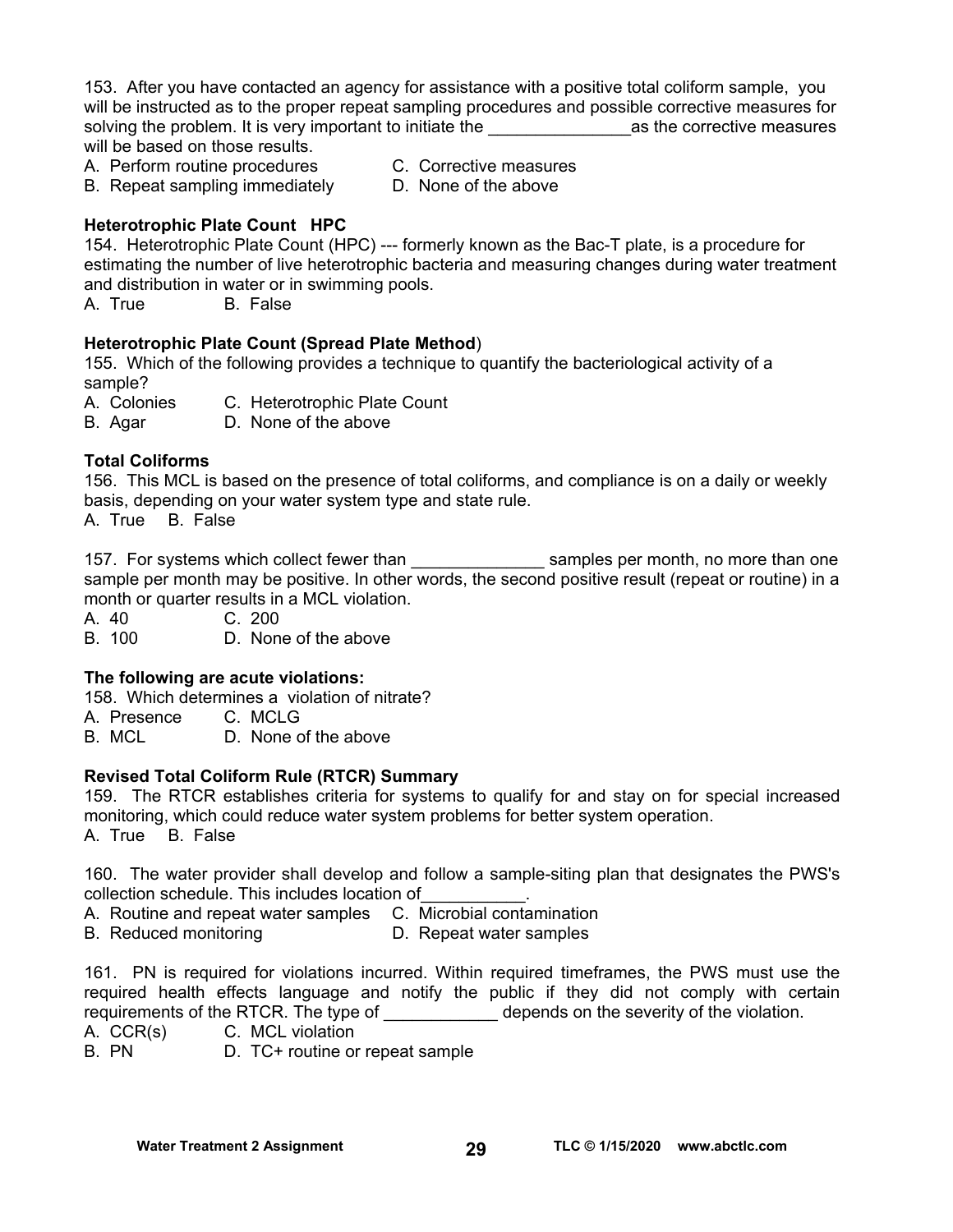162. The RTCR requires public water systems that are vulnerable to microbial contamination to identify and fix problems.

A. True B. False

163. The water provider shall collect repeat samples (at least 3) for each TC+ positive routine sample.

A. True B. False

164. For PWSs on quarterly or annual routine sampling, collect additional routine samples (at least 3) in the month after a

A. CCR(s) C. Total coliform positive samples

B. PN D. TC+ routine or repeat sample

165. PWSs incur violations if they do not comply with the requirements of the RTCR. The violation types are essentially the same as under the TCR with few changes. The biggest change is no acute or monthly MCL violation for example only.

A. CCR(s) C. Total coliform positive samples

B. PN D. TC+ routine or repeat sample

166. Community water systems (CWSs) must use specific language in their CCRs when they must conduct an assessment or if they incur\_\_\_\_\_\_\_\_\_\_\_\_\_\_\_\_.

A. CCR(s) C. An E. coli MCL violation

B. PN D. TC+ routine or repeat sample

167. The water provider shall analyze all  $\blacksquare$  that are total coliform positive (TC+) for E. coli.

A. Routine or repeat water samples C. Microbial contamination

B. Reduced monitoring **D.** None of the above

168. The RTCR requires public water systems (PWSs) to meet a legal limit for E. coli, as demonstrated by required monitoring.

A. True B. False

169. The RTCR suggests the frequency and timing of required microbial testing based on, public water type and source water type. A. True B. False

**Disinfection Key** 

| A. Enteric viruses<br>B. Crypto | 170. The RTCR requires 99.99% or 4 log inactivation of<br>C. Giardia lamblia cysts<br>D. None of the above |  |
|---------------------------------|------------------------------------------------------------------------------------------------------------|--|
|                                 | 171. The RTCR requires 99% or 2 log inactivation of                                                        |  |
|                                 | A. Enteric viruses C. Giardia lamblia cysts                                                                |  |
| B. Crypto                       | D. None of the above                                                                                       |  |
|                                 | 172. The RTCR requires 99.9% or 3 log inactivation of                                                      |  |
|                                 | A. Enteric viruses C. Giardia lamblia cysts                                                                |  |

B. Crypto D. None of the above

(S) Means the answer can be plural or singular in nature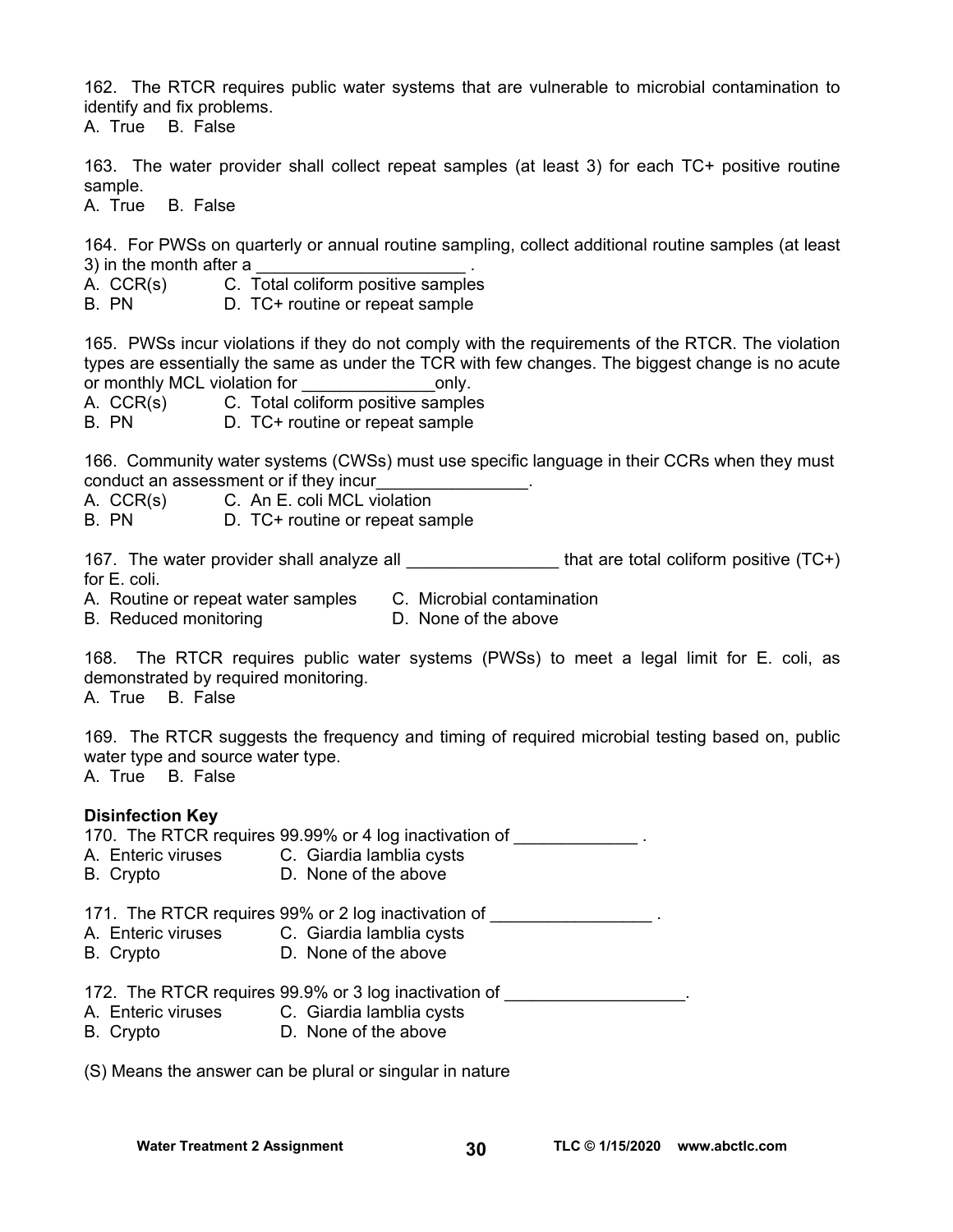173. The RTCR requires the chlorine residual leaving the plant must be  $=$  or  $\frac{mgl}{L}$ 

and measurable throughout the system.

- $A. > 0.2$  C. 0.2
- B. 2.0 D. None of the above

## **Waterborne Pathogen Section - Introduction**

#### **Pathogen Section**

174. Most pathogens are generally associated with diseases that \_\_\_\_\_\_\_\_\_\_\_and affect people in a relatively short amount of time, generally a few days to two weeks.

- A. Cause intestinal illness C. Will cause fatalities
- B. Are mild in nature D. None of the above

#### **How Diseases are Transmitted.**

- 175. Waterborne pathogens are primarily spread by the?
- A. Fecal-oral, or feces-to-mouth route C. Oral to fecal route
- B. Dermal to fecal route D. None of the above

#### **Protozoan Caused Diseases**

176. Which of the following bugs is larger than bacteria and viruses but still microscopic; they invade and inhabit the gastrointestinal tract?

- A. Hepatitis A C. Protozoan pathogens
- B. E.coli D. None of the above

177. Some of the parasites enter the environment in a dormant form, with a protective cell wall, called a?

A. Lamblia C. Cyst

B. Shell D. None of the above

#### **Giardia lamblia**

178. Which of the following bugs has been responsible for more community-wide outbreaks of disease in the U.S. than any other, and drug treatment are not 100% effective?

- A. Giardia lamblia C. Giardiasis
- B. Cryptosporidiosis D. None of the above

179. All of these diseases, with the exception of \_\_\_\_\_\_\_\_\_\_\_\_\_\_\_\_\_\_\_, have one symptom in common: diarrhea. They also have the same mode of transmission, fecal-oral, whether through person-to-person or animal-to-person contact.

A. HIV infection C. Hepatitis A

B. Giardiasis D. None of the above

#### **Primary Waterborne Diseases Section Salmonella typhi**

180. Humans are the reservoir for the Salmonella typhi pathogen, which causes diarrheal illness, and also known as?

- A. Campylobacter C. Typhoid fever
- B. Shigella dysenteriae D. None of the above

181. Shigella species, in the United States two-thirds of the shigellosis in the U.S. is caused by Shigella dysenteriae and the remaining one-third is caused by Shigella Campylobacter. A. True B. False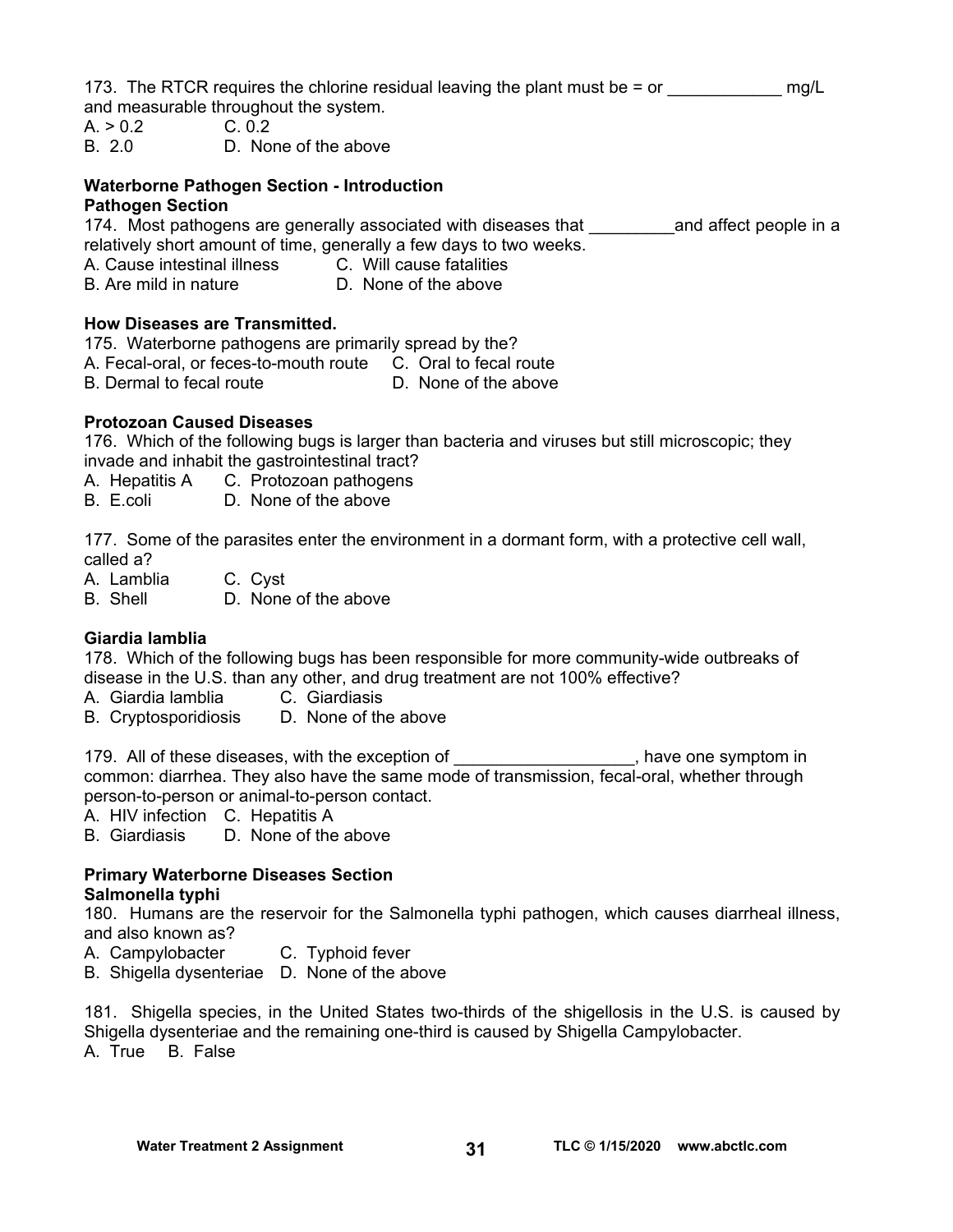182. Campylobacter, the basics. It's a bacterium. It causes diarrheal illness.

A. True B. False

183. Which of the following is typically associated with soil and water?

- A. Hepatitis A virus C. Pseudomonas
- B. Legionella D. None of the above

184. Hepatitis A virus is resistant to combined chlorines, so it is important to have an adequate free chlorine residual. Fecal matter can shield Hepatitis A virus from chlorine. A. True B. False

185. Humans are the reservoir for the Norovirus. Prevention strategies for this pathogen include? A. Internal protection C. Containment protection

B. Source protection D. None of the above

186. Schistosomatidae, the basics. It is a parasite. It is acquired through dermal contact, cercarial dermatitis. It is commonly known as?

- A. Swimmer's itch C. Hemorrhagic colitis
- B. Beaver fever D. None of the above

#### **Waterborne Bacterial Diseases**

187. Campylobacteriosis outbreaks have most often been associated with food, especially chicken and un-pasteurized milk, as well as un-chlorinated water. These organisms are also an important cause of "travelers' diarrhea." Medical treatment generally is not prescribed for campylobacteriosis because recovery is usually rapid.

A. True B. False

188. Cholera, Legionellosis, salmonellosis, shigellosis, yersiniosis, are other bacterial diseases that can be transmitted through water. All bacteria in water are readily killed or inactivated with chlorine or other disinfectants.

A. True B. False

189. Campylobacteriosis is the most common diarrheal illness caused by bacteria. Other symptoms include abdominal pain, malaise, fever, nausea and vomiting; and begin three to five days after exposure. The illness is frequently over within two to five days and usually lasts no more than 10 days.

A. True B. False

#### **Viruses**

**Coronavirus** 

190. It looks like the COVID-19 coronavirus is not able to live in water. A. True B. False

#### **Chain of Custody Procedures**

191. If both parties involved in the transfer must sign, date and note the time on the chain of custody record, this is known as?

- A. TC Plan C. Samples transfer possession
- B. Sample siting plan D. None of the above
- 

(S) Means the answer can be plural or singular in nature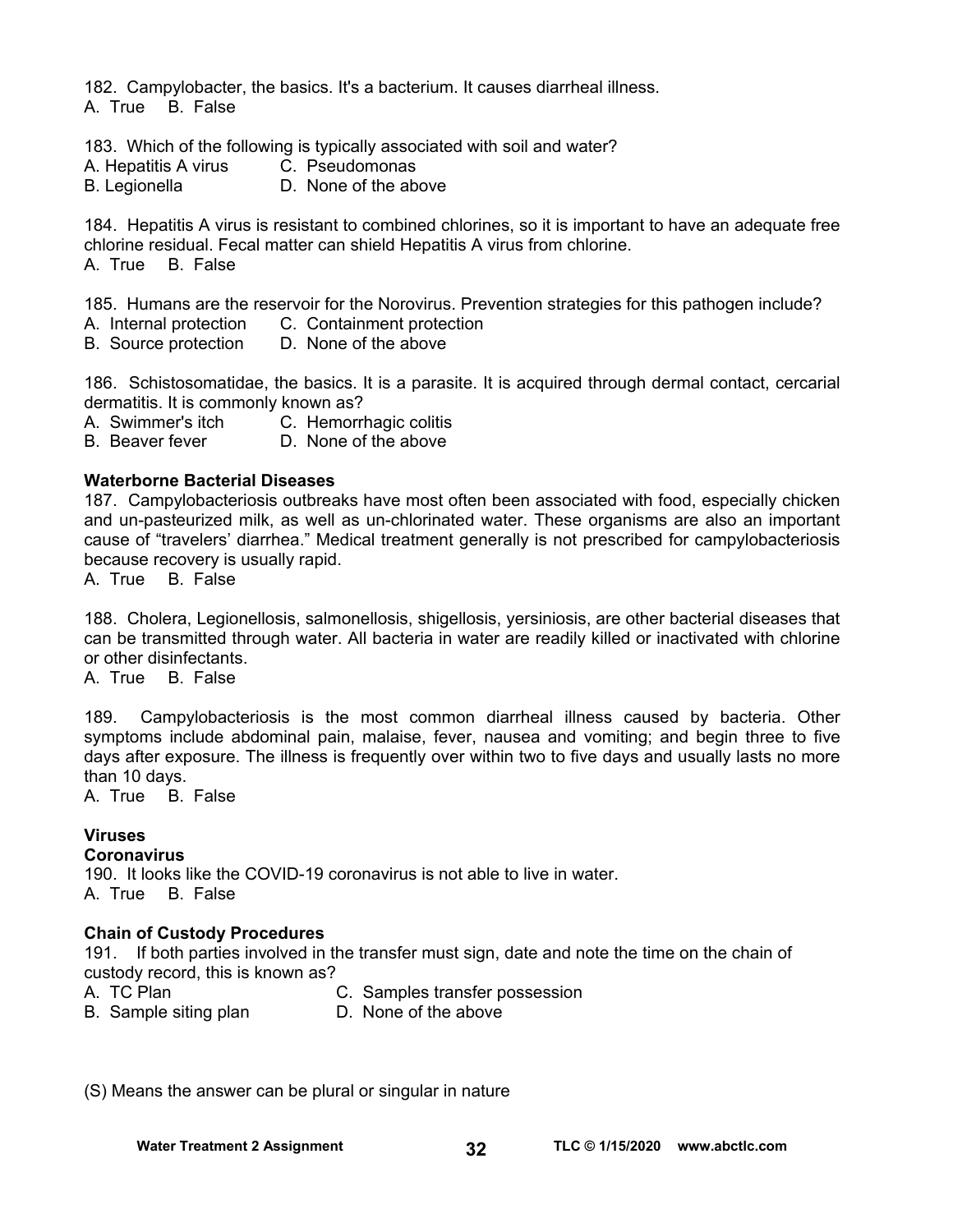192. The recipient will then attach the the showing the transfer dates and times to the custody sheets. If the samples are split and sent to more than one laboratory, prepare a separate chain of custody record for each sample.

- A. Shipping invoices **C.** Sample siting plan
- B. Chain of custody release D. None of the above

#### **Factors in Chlorine Disinfection: Concentration and Contact Time**

193. Based on the work of several researchers, CXT values [ final free chlorine concentration (mg/L) multiplied by minimum contact time (minutes)], offer water operators guidance in computing an effective combination of chlorine concentration and **Example 2** required to achieve disinfection of water at a given temperature.

- A. Chlorine concentration C. Higher strength chlorine solutions
- B. Chlorine contact time D. None of the above

194. The CXT formula demonstrates that if an operator chooses to decrease the chlorine concentration, the required end all must be lengthened.

- A. Chlorine concentration C. Contact time
- B. Temperature **D.** None of the above
- 195. As \_\_\_\_\_\_\_\_\_\_\_\_\_\_\_\_\_\_\_\_\_\_\_\_\_\_ are used, contact times may be reduced.
- A. Chlorine concentration C. Higher strength chlorine solutions
- B. Temperature **D. None of the above**

#### **Water Treatment Section - Preliminary Treatment Process**

#### **Preliminary Treatment**

196. Weeds, leaves, and trash, if not removed, these will cause problems to the treatment plant's pumps and equipment, the best way to protect the plant is?

A. Screening C. Change source

B. Super settling D. None of the above

#### **Pre-Sedimentation**

197. Sand and grit will damage plant equipment and pipes, so it must be removed with either rectangular or round shaped basin are called?

- A. Filtration basin(s) C. Sedimentation basin(s)
- B. Coagulation basin(s) D. None of the above

#### **Flights and Chains**

198. Flights and chains remove the scum from the **constant of the same of the basin.** 

- A. Scum box C. Armature
- B. Surface D. None of the above

#### **Circular Clarifiers**

199. The most common type of Circular Clarifier has a center pier or column.

A. True B. False

200. Which of the following systems use graded silica sand filter media?

- A. Traditional filter systems C. Chemical pretreatment
- B. Reconditioning cycle D. None of the above

201. Filtration occurs only within the last few inches of the coarser materials at the bottom of the bed.

A. True B. False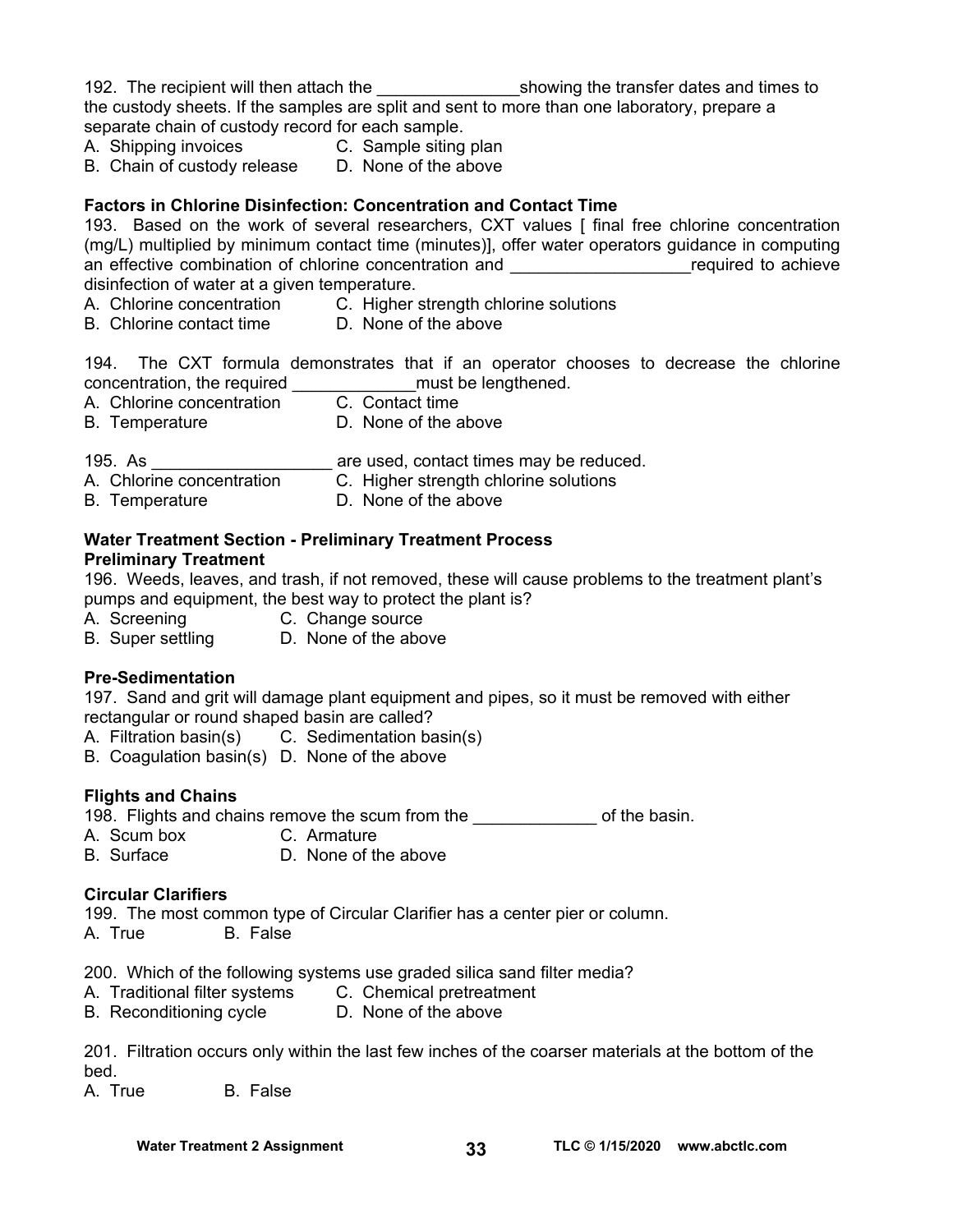202. The media become progressively finer and denser in the lower layers.

A. True B. False

203. As suspended particles accumulate in a Filter bed, the pressure drop through the filter increases.

A. True B. False

204. According to the text, when the pressure difference between filter inlet and outlet increases by 5 - 10 psi from the beginning of the cycle, the filter should be reconditioned. Operating beyond this pressure drop increases the chance of fouling - called " Mud-balling " - within the filter. A. True B. False

205. Which of the following processes uses alum and cationic polymer to neutralize the charge of colloidal particles?

- A. Filtration C. Flocculation
	-
- B. Reconditioning D. None of the above

206. Which of the following terms may increase filtered water clarity, measured in NTU, by 90% compared with filtration alone?

- A. Chemical pretreatment C. Fast rinse
- B. Reconditioning cycle D. None of the above

207. Water treatment systems use settling tanks unit to allow for\_\_\_\_\_\_\_\_\_\_\_\_\_\_\_\_.

- A. Gravity C. Settling time
- B. Particle(s) D. Sedimentation and settling

208. The main aim of tube settlers is to minimize the **constant of the settler a** that a small floc particle must settle before agglomerating into larger particles.

- A. Gravity C. Settling time
- B. Vertical distance D. Solids

209. Water treatment is a major requirement both for raw water for drinking and wastewater management, both have particles that need to sediment in order to obtain clear water. A. True B. False

#### **Conventional Water Treatment Process Introduction**

210. \_\_\_\_\_\_\_\_\_\_\_\_\_\_\_\_ along with pre-chlorination for removal of dissolved iron when present

- with small amounts relative of manganese
- A. Disinfection C. Pre-treatment
- B. Coagulation D. Aeration

211. **Example 211.** 211. can be washed and reused or by passage through a purpose- designed filter that is washable.

- A. Disinfection C. Pre-treatment
- B. Coagulation D. Filtration
- 212. **Example 212. 212. Example 212. https://graduary.org/contract/inducers/**  $\frac{1}{2}$  for killing bacteria viruses and other pathogens.
- A. Disinfection C. Pre-treatment
- B. Coagulation D. Aeration along with pre-chlorination
- 213. \_\_\_\_\_\_\_\_\_\_\_\_\_\_\_\_\_\_\_\_ or slow-sand filtration
- C. Pre-treatment
- B. Coagulation D. Coagulation or flocculation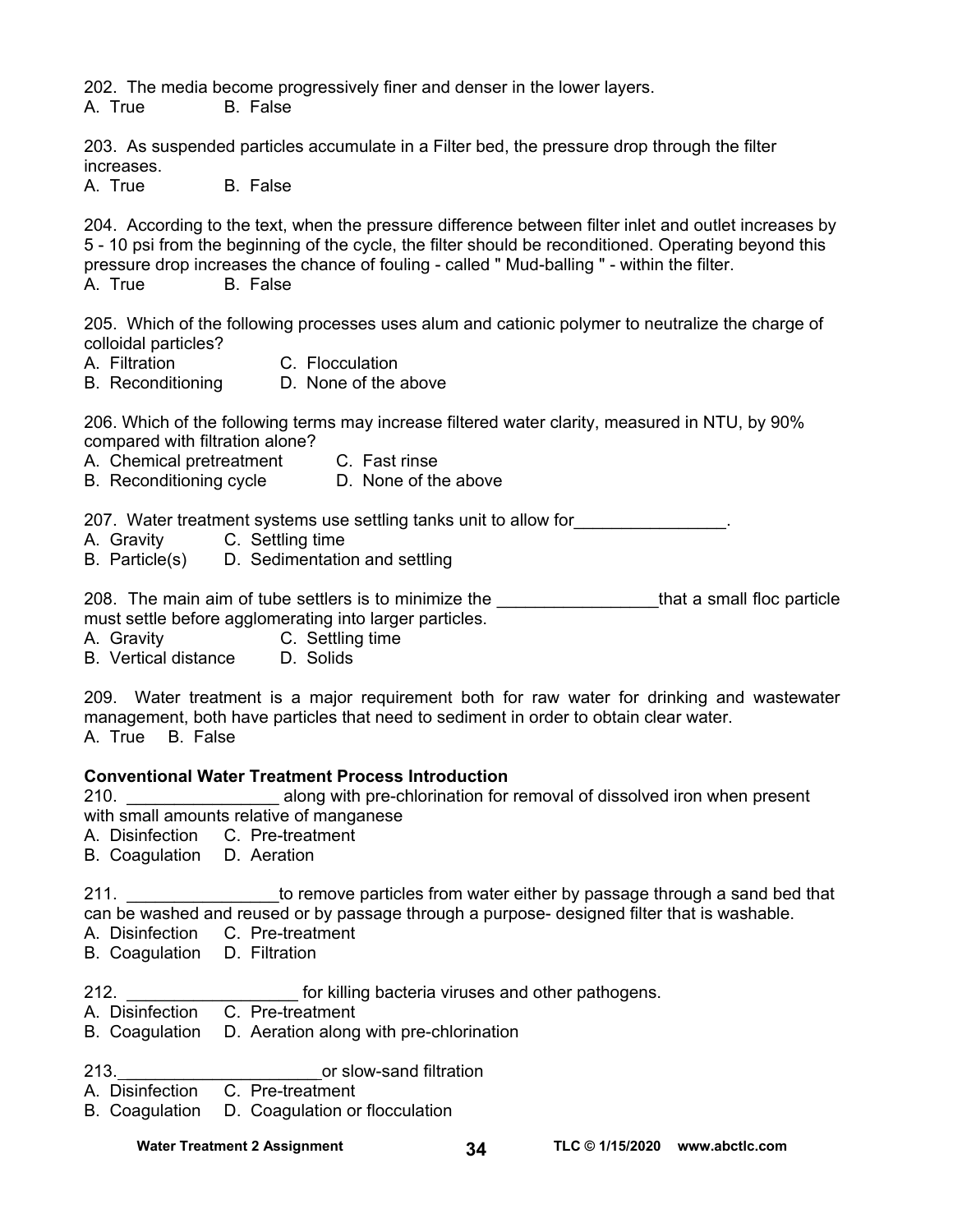214. **Example 214. 214. Example 214. html for algae control and arresting biological growth.** 

A. Sodium hydroxide C. Pre-treatment

B. UV D. Ferric Chloride

#### **Treatment Design and Plant Operation**

215. SCADA (Supervisory Control and Data Acquisition) automation of water treatment is common in the US. Source water quality through the seasons, scale, and environmental impact can dictate capital costs and operating costs. End use of the treated water dictates the necessary quality monitoring technologies.

A. True B. False

#### **SWTR Rule**

216. Turbidity is caused by particles suspended in water. These particles scatter or reflect light rays, making the water appear cloudy.

A. True B. False

217. Besides the appearance of turbidity being unpleasant to customers, turbidity in water is significant from a public health standpoint because suspended particles could shelter microorganisms from the disinfectant and allow them to still be viable when they reach the customer.

A. True B. False

218. Turbidity changes in the distribution system can indicate developing problems. Increases in turbidity may also be caused by changes in velocity or inadequate flushing following main replacement.

A. True B. False

#### **Zeta Potential Introduction**

219. Zeta potential is a physical property exhibited by all solid-liquid and liquid-liquid colloidal systems. Surrounding the surface of all dispersed particles is a thick layer of ions that have the same charge of the particle's surface called the ATP layer.

A. True B. False

220. The zeta potential is defined as the voltage at the edge of the slipping (shear) plane with respect to the bulk-dispersing medium, where ions, molecules and other agents are no longer associated with a particle's surface.

A. True B. False

221. If two adjacent particles have sufficiently high zeta potentials of the same sign, they will agglomerate due to repulsive electrostatic forces between particles with unlike charges. A. True B. False

#### **Solubility of Substances in Water**

222. Water is an excellent solvent for many compounds. Some dissolve in it as molecules while others, called electrolytes, dissociate and dissolve not as neutral molecules but as charged species called ions.

A. True B. False

223. Compounds which exist as solid ionic crystals dissolve in water as ions, and most of them are highly soluble in water. "Highly soluble" is a somewhat elastic description, but generally means soluble to at least the extent of forming 0.1 to 1.0 molar aqueous solutions.

A. True B. False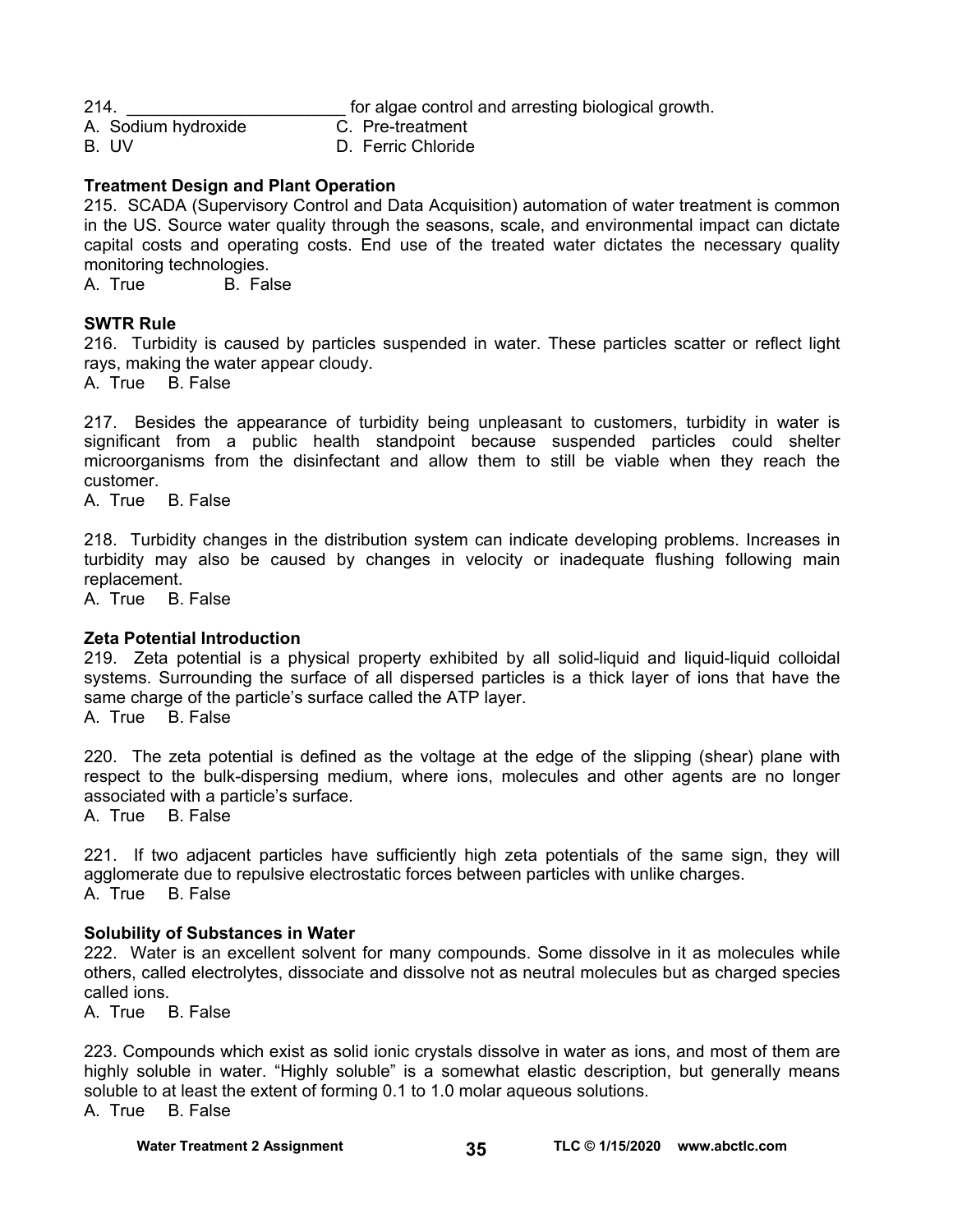224. Salts which are very soluble in water than this at room temperature are called highly soluble salts.

A. True B. False

#### **Purpose of Coagulation**

225. Chemical Coagulation in the water/wastewater treatment is the process of bringing suspended matter in untreated water together for the purpose of settling and for the preparation of the water for filtration.

A. True B. False

#### **Turbidity Particles**

226. The ability of particles to remain suspended in water is a function of hydrogen ion activity. A. True B. False

227. Turbidity particles can range in size from molecular to 50 microns (a tremendous range). A. True B. False

228. Particles that are greater than one micron in diameter are considered silt, and settle out due to their relatively large size and density in a matter of days with the need to coagulation. A. True B. False

#### **Olation**

229. Olation involves the bridging of two or more of these large molecules to form even larger, positively charged ions. A typical molecule can contain eight aluminum ions, twenty hydroxide ions, and will have a +4 charge.

A. True B. False

#### **Zeta Potential**

230. The Zeta Potential is reduced to zero in order for coagulation to occur, because the forces of attraction are predominant.

A. True B. False

#### **Coagulants – Alum and Ferric Aluminum Sulfate (Alum)**

231. Aluminum Sulfate is also known as alum, filter alum, and alumina sulfate. Alum is the most widely used coagulant. Alum is available in dry form as a powder or in lump form. It can also be purchased and fed as a liquid.

A. True B. False

232. Alum has an exact formula due to the constant water molecules of hydration that may be attached to the aluminum sulfate molecule.

A. True B. False

233. Once in water, alum can react with hydroxides, carbonates, bicarbonates, and other anions to form  $\overline{\phantom{a}}$ 

- A. pH C. Large, positively charged molecules
- B. Alkalinity D. None of the above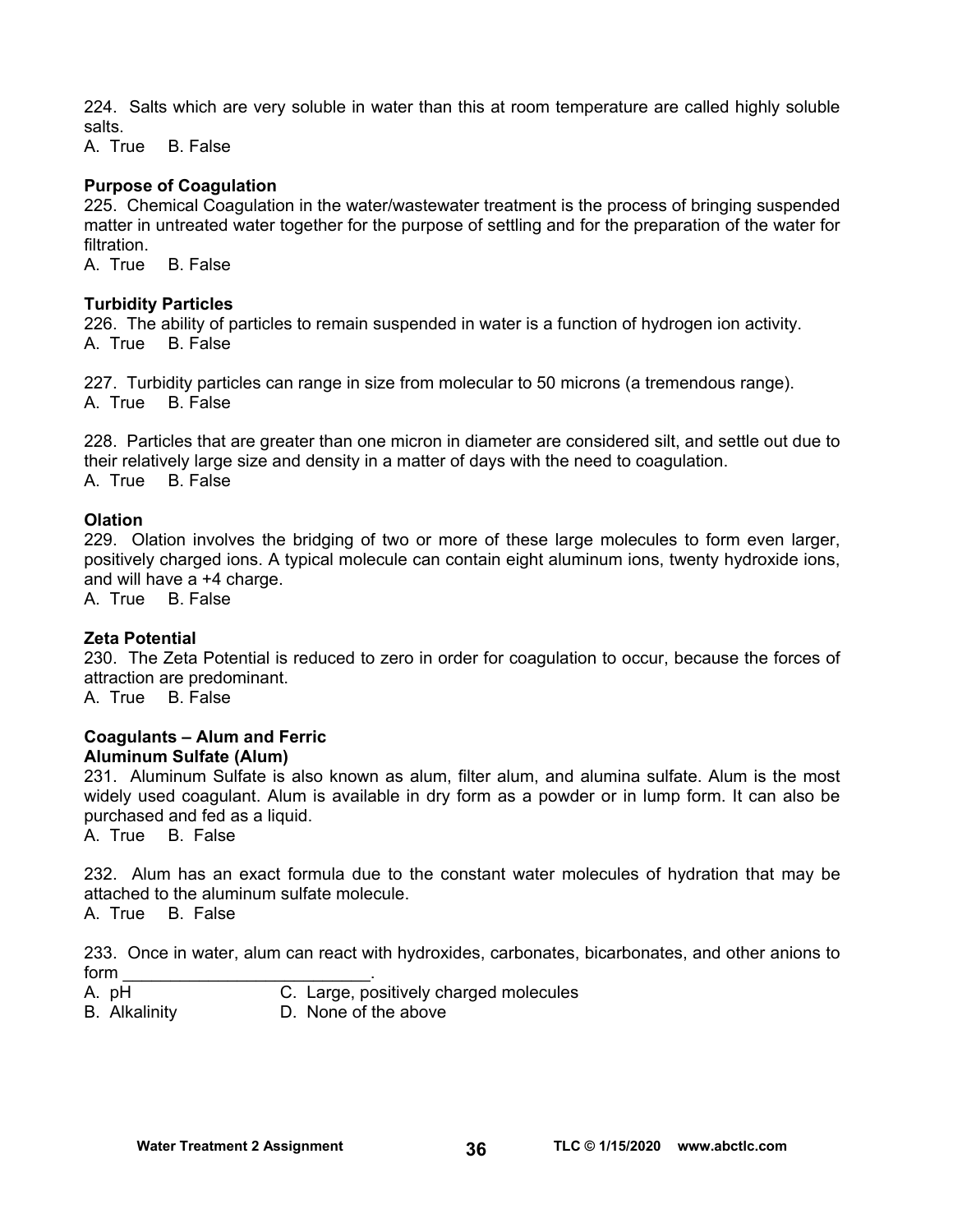234. Carbon dioxide and sulfate are generally byproducts of these reactions. During the reactions, alum acts as **Exercice** and a seque the pH and alkalinity of the water supply. It is important that sufficient alkalinity be present in the water supply for the various reactions to occur. A. Inorganic coagulant(s) C. Byproducts of these reactions

B. An acid D. None of the above

235. Alum can be effective in the pH range of 5.5 to 7.8, but seems to work best in most water supplies in a pH range of 6.8 to 7.5. Below a pH range of 5.5, alkalinity in the water supply is generally insufficient.

A. True B. False

236. The aluminum ions become soluble rather than insoluble and do not participate in the hydration and **the contract of the set of the alum effective** as a coagulant. In these instances the plant may experience higher than normal filtered water turbidities, and much of the aluminum will pass through the filters.

A. Post filtration alum coagulation C. Byproducts of these reactions

B. Olation reaction(s) D. None of the above

237. When the pH level of the water is above 7.8 after the addition of the alum, the aluminum ions again become soluble, and the efficiency of coagulation is decreased. Under these conditions, aluminum ions again penetrate the filters, and \_\_\_\_\_\_\_\_\_\_\_\_\_\_can occur in the clear well and in the distribution system in some cases.

- A. Post filtration alum coagulation C. Byproducts of these reactions
- B. Olation reaction(s) D. None of the above
- 

#### **Ferric Chloride (Ferric)**

238. Ferric chloride is becoming more extensively used as a coagulant due partially to the fact that the material can be purchased as a liquid.

A. True B. False

239. Ferric chloride may also be purchased as an anhydrous solid. Liquid ferric chloride is highly corrosive, and must be isolated from all corrodible metals.

A. True B. False

240. Like ferric sulfate, ferric chloride exhibits a wide \_\_\_\_\_\_\_\_\_\_\_\_\_\_\_\_ range for coagulation, and the ferric ion does not easily become soluble.

A. pH C. Olation

B. Alkalinity D. None of the above

241. As a result, many plants are replacing alum with ferric chloride to eliminate the penetration of aluminum ions through the plant filters. Ferric chloride also reacts as an acid in water to reduce

| A. pH | C. Olation |
|-------|------------|

B. Alkalinity D. None of the above

242. \_\_\_\_\_\_\_\_\_\_\_\_\_\_\_\_\_\_\_\_\_\_\_\_\_\_are available, such as potash alum, ammonia alum, ferrous sulfate (copperas), and chlorinated copperas.

- A. Other inorganic coagulants C. Byproducts of these reactions
- B. Olation reaction(s) D. None of the above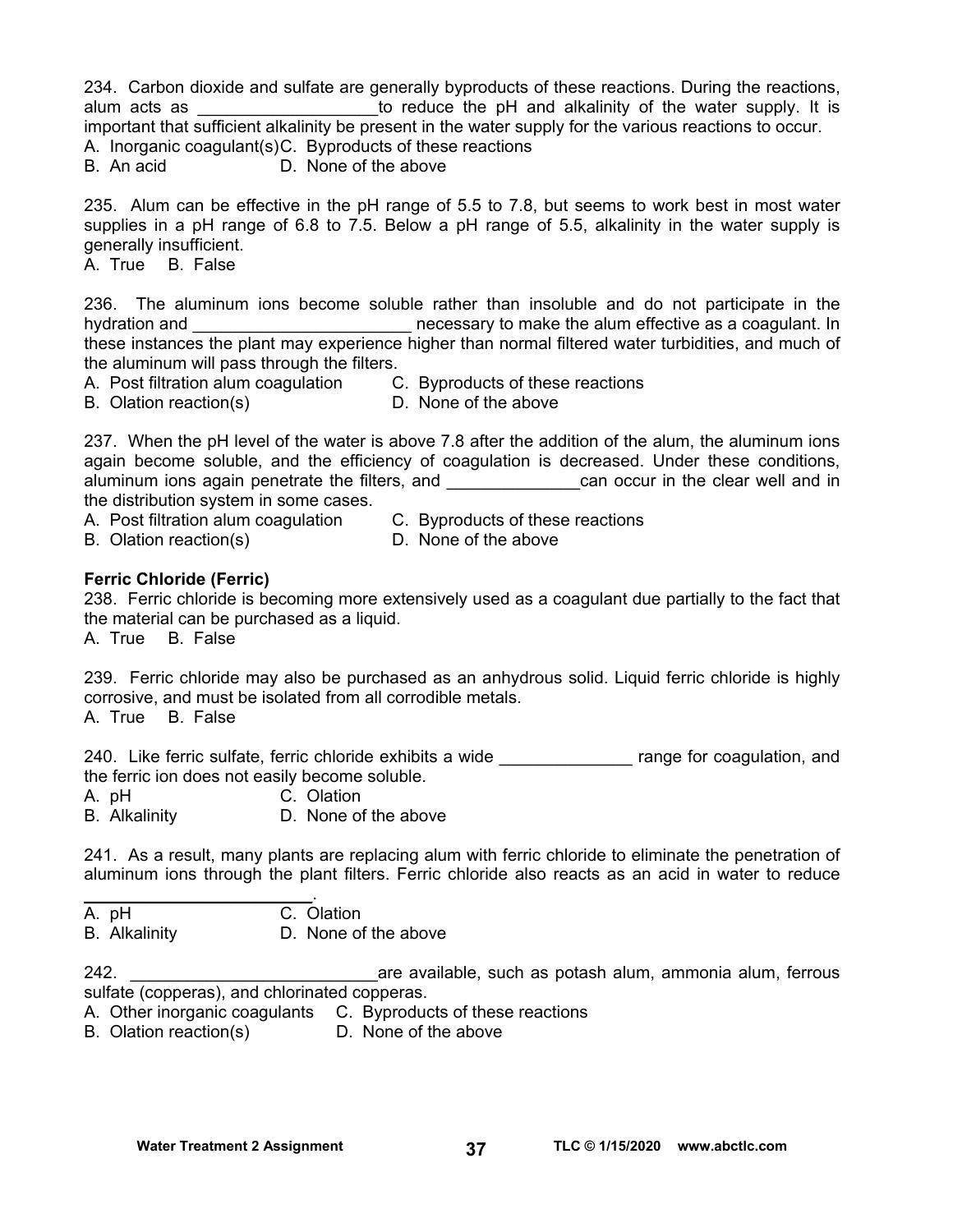243. Typical dosages of the inorganic coagulants range from 50 pounds per million gallons of water treated under ideal conditions to as high as 800 to 1000 pounds per million gallons of water treated under enditions.

- A. Worst case C. Increased
- B. Decreased D. None of the above

#### **Factors Influencing Coagulation Effects of pH**

244. The pH range in which a coagulation process occurs may be the single most important factor in **the coagulation.** The vast majority of coagulation problems are related to improper pH levels.

- A. Improper C. Proper
- B. Optimum D. None of the above

245. Whenever possible, coagulation should be conducted in Theorem 245. When this is not done, lower coagulation efficiency results, generally resulting in a waste of chemicals and a lowered water quality.

- A. The optimum pH zone C. Collision between the colloids
- B. The coagulation process D. None of the above

246. Each of the inorganic salt coagulants has its own characteristic **permaned by pH** range.

- A. Improper C. Little or no effect
- B. Optimum D. None of the above

247. In many plants, it is necessary to adjust the pH level in the coagulation process. In most cases, this involves the addition of lime, caustic soda, or soda ash to maintain a minimum pH level. In some cases, however, acids may be necessary to raise or lower the pH level to an range.

- A. Improper C. Little or no effect
- B. Optimum D. None of the above

248. In some water plants, the acidic reactions of the inorganic salts are taken advantage of when the raw water pH levels are the state of the coagulant of the coagulant in these instances, overfeed of the coagulant is intentionally induced in order for the coagulation process to occur in the optimum range.

- A. Improper C. Higher than desired
- B. Optimum D. None of the above

#### **Effects of Salts**

249. Since no natural waters are completely pure, each will have various levels of cations and anions such as calcium, sodium, magnesium, iron, manganese, sulfate, chloride, phosphate, and others. Some of these ions may affect the efficiency of

- A. All chemical reactions C. Collision between the colloids
- B. The coagulation process D. None of the above

250. Generally, mono and divalent cations such as sodium, calcium, and magnesium have on the coagulation process.

- A. Improper C. Little or no effect
- B. Optimum D. None of the above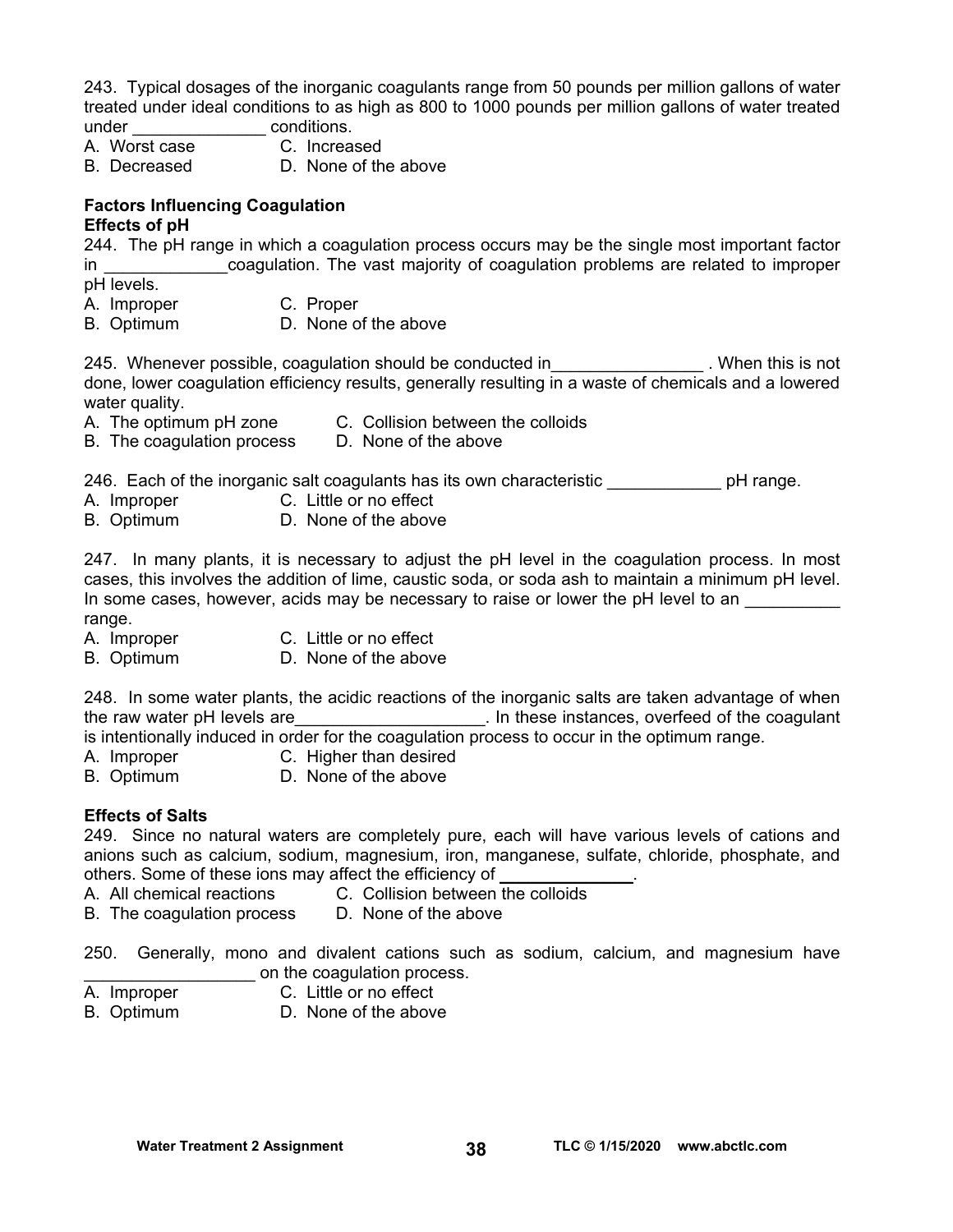251. Trivalent cations do not have an adverse effect on the process in most instances. In fact, significant concentrations of naturally occurring iron in a water supply has resulted in the ability to feed **the contract of inorganic salt coagulants.** 

- A. Improper C. Lower than normal
- B. Optimum D. None of the above

#### **Nature of Turbidity**

252. Conversely, low turbidity waters can be very difficult to coagulate due to the difficulty in inducing **inducing**  $\qquad \qquad$  In this instance, floc formation is poor, and much of the turbidity is carried directly to the filters.

- A. All chemical reactions C. Collision between the colloids
	-
- B. The coagulation process D. None of the above

253. Organic colloids may be present in a water supply due to pollution, and these colloids can be difficult to remove in the coagulation process. In this situation, the state of coagulant dosages are generally required.

A. Improper C. Slowly

B. Higher D. None of the above

#### **Water Temperature**

254. Cold water temperatures can cause two factors which add to the difficulty of the coagulation process. As water temperatures approach freezing, almost all chemical reactions occur more

 $\mathcal{L}_\text{max}$  and  $\mathcal{L}_\text{max}$  and  $\mathcal{L}_\text{max}$ A. Improper C. Slowly

B. Higher D. None of the above

255. It can be difficult to evenly disperse the coagulants into the water. In addition, floc settling characteristics become poor due to the higher density of the water during near freezing temperatures. As a result, the coagulant process becomes less efficient, and higher coagulant dosages are generally used to compensate for these effects.

A. True B. False

#### **Mixing Effects**

256. Poor or inadequate mixing results in an uneven dispersion of the coagulant. Unfortunately, many older plants were designed with mixing facilities which generally do not accomplish mixing in the most efficient manner. As a result, it becomes necessary to use higher than necessary dosages of coagulant to achieve an optimum level of efficiency in the process.

A. True B. False

257. The effects of high turbidity and warm water temperatures can tend to aggravate the lack of adequate mixing facilities in some plants.

A. True B. False

#### **Effect of the Coagulant**

258. The choice of the proper coagulant for the given conditions is of critical importance in maintaining an efficient coagulation scheme under widely varying conditions. The chemicals most commonly used in the coagulation process are Aluminum Sulfate, Ferric Chloride, Ferric Sulfate, and Cationic Polymers.

A. True B. False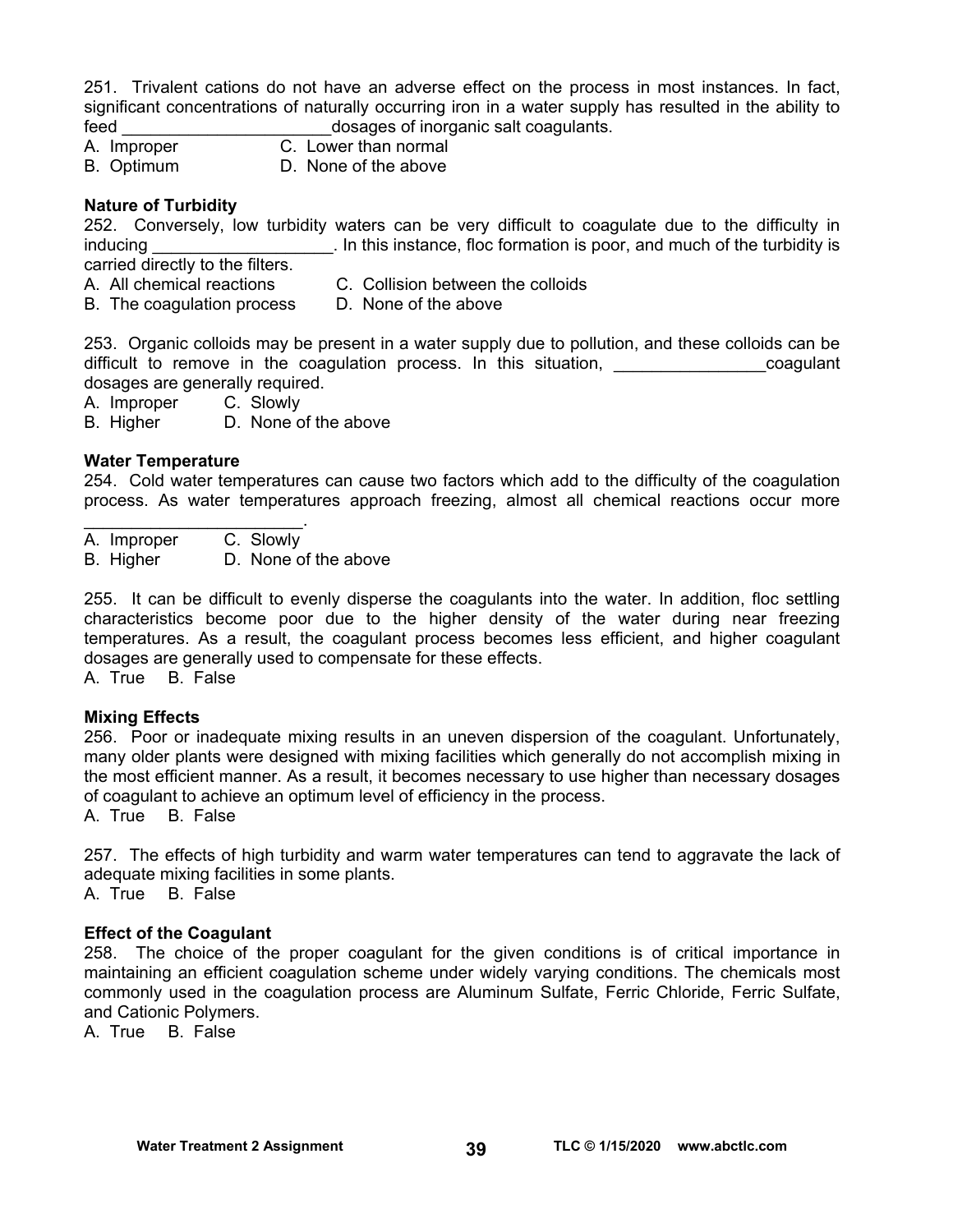#### **Corrosion Control Introduction**

259. Corrosion is the deterioration of a substance by chemical action. Lead, cadmium, zinc, copper and iron might be found in water when metals in water distribution systems corrode. Drinking water contaminated with certain metals (such as \_\_\_\_\_\_\_\_\_\_\_\_\_\_\_\_\_) can harm human health.

- A. Lead C. Lead and cadmium
- B. Lead and copper D. None of the above

## **Cathodic Protection**

#### **Sacrificial Anode Systems**

260. Sacrificial anodes are pieces of metal more electrically active than the steel piping system. Because these anodes are more active, the corrosive current will exit from them rather than the piping system.

A. True B. False

#### **Coagulation and Flocculation Summary Rapid Sand Filtration**

261. Which terms is the most prevalent form of water treatment technology in use today?

- A. Conventional technology C. Rapid Sand filtration
	-
- B. Sedimentation process **D.** None of the above

262. Rapid Sand filtration process employs a combination of \_\_\_\_\_\_\_\_\_\_\_\_\_\_\_\_\_\_\_\_\_\_in order to achieve maximum effectiveness.

- A. Filtration C. Physical and chemical processes
- B. Sedimentation process **D.** None of the above

#### **Coagulation**

263. At the Water Treatment Plant, alum is added to the water in the "flash mix" to cause microscopic impurities in the water to clump together.

A. True B. False

264. The alum and the water are mixed rapidly by the?

- A. Cationic polymers C. Shaker
- B. Flash mixer D. None of the above

265. What is the process of joining together particles in water to help remove organic matter called?

- A. Cationic binding C. Flocculation
- B. Coagulation **D. None of the above**

266. Aluminum Sulfate is also excellent for removing nutrients such as phosphorous in wastewater treatment.

A. True B. False

267. Fine particles must be coagulated, or "stuck together" to form larger particles that can be filtered, this is achieved through the use of?

- A. Sedimentation chemicals C. Flocculation chemicals
- B. Coagulant chemicals D. None of the above

268. Which of the following terms are required since colloidal particles by themselves have the tendency to stay suspended in water and not settle out?

- A. Sedimentation chemicals C. Flocculation chemicals
- B. Coagulant chemicals D. None of the above

Water Treatment 2 Assignment **TLC © 1/15/2020** www.abctlc.com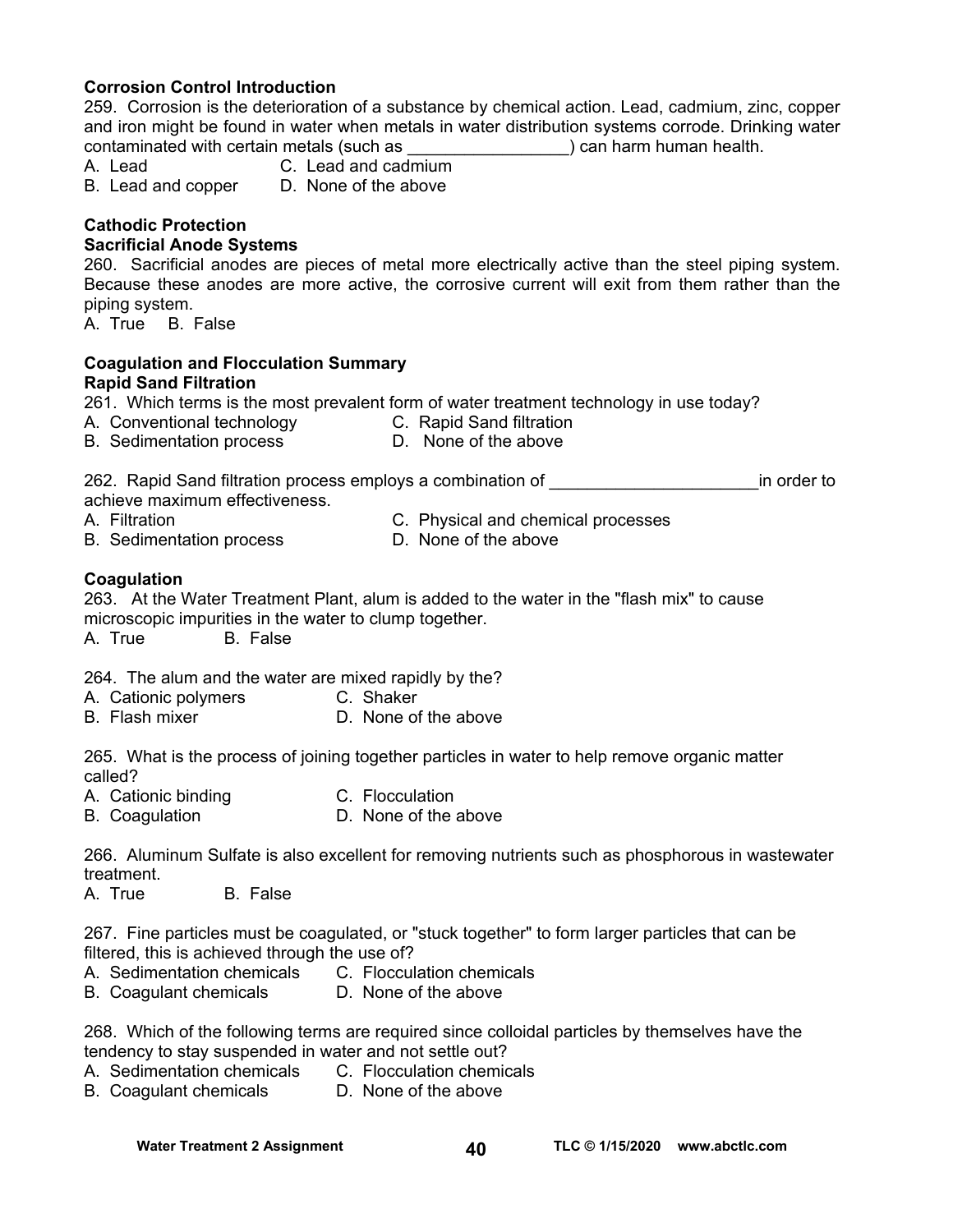269. Which of the following terms are so small, their charge per volume is significant?

A. Aluminum Sulfate molecules C. Colloidal particles

B. Coagulant chemicals D. None of the above

270. Coagulation is necessary to meet the current regulations for almost all potable water plants using surface water.

A. True B. False

271. Coagulant chemicals such as alum work by neutralizing the negative charge, which allows the particles to come together.

A. True B. False

- 272. Liquid **Example 272.** Liquid **Example 272.** Liquid
- A. Cationic polymers C. Aluminum Sulfate
- B. Soda ash D. None of the above

273. Which of the following terms can be thought of as positively charged strings that attract the particles to them, and in the process, form a larger particle?

A. Cationic polymers C. Lime

B. Coagulation helpers D. None of the above

274. Which of the following is the most widely used coagulant in water treatment?

- A. Cationic polymers C. Aluminum Sulfate
- B. Salts D. None of the above

#### **Flocculation**

275. Flocculation is the process of bringing together destabilized or coagulated particles to form larger masses which can be settled and/or filtered out of the water being treated. A. True B. False

276. Flocculation is the process where the suspended particles can collide, **with the summand of the set of the s** and form heavier particles called "floc".

- A. Equalization C. Destabilized or coagulated particles
- B. Agglomerate **D. None of the above**

277. Gentle **Example 2008** and appropriate detention times (the length of time water remains in the basin) help facilitate the flocculation process.

A. Equalizing C. Settling

B. Agitation of the water D. None of the above

278. Inside the contact chambers, water is slowly mixed allowing the coagulated particles, called "floc," and the particles become larger and stronger.

A. True B. False

279. Which of the following happens in the water when bacteria and other microorganisms are caught in the floc structure?

- 
- A. Equalize the basin C. Agitate the water<br>B. Floc particles mix D. None of the above
- B. Floc particles mix
-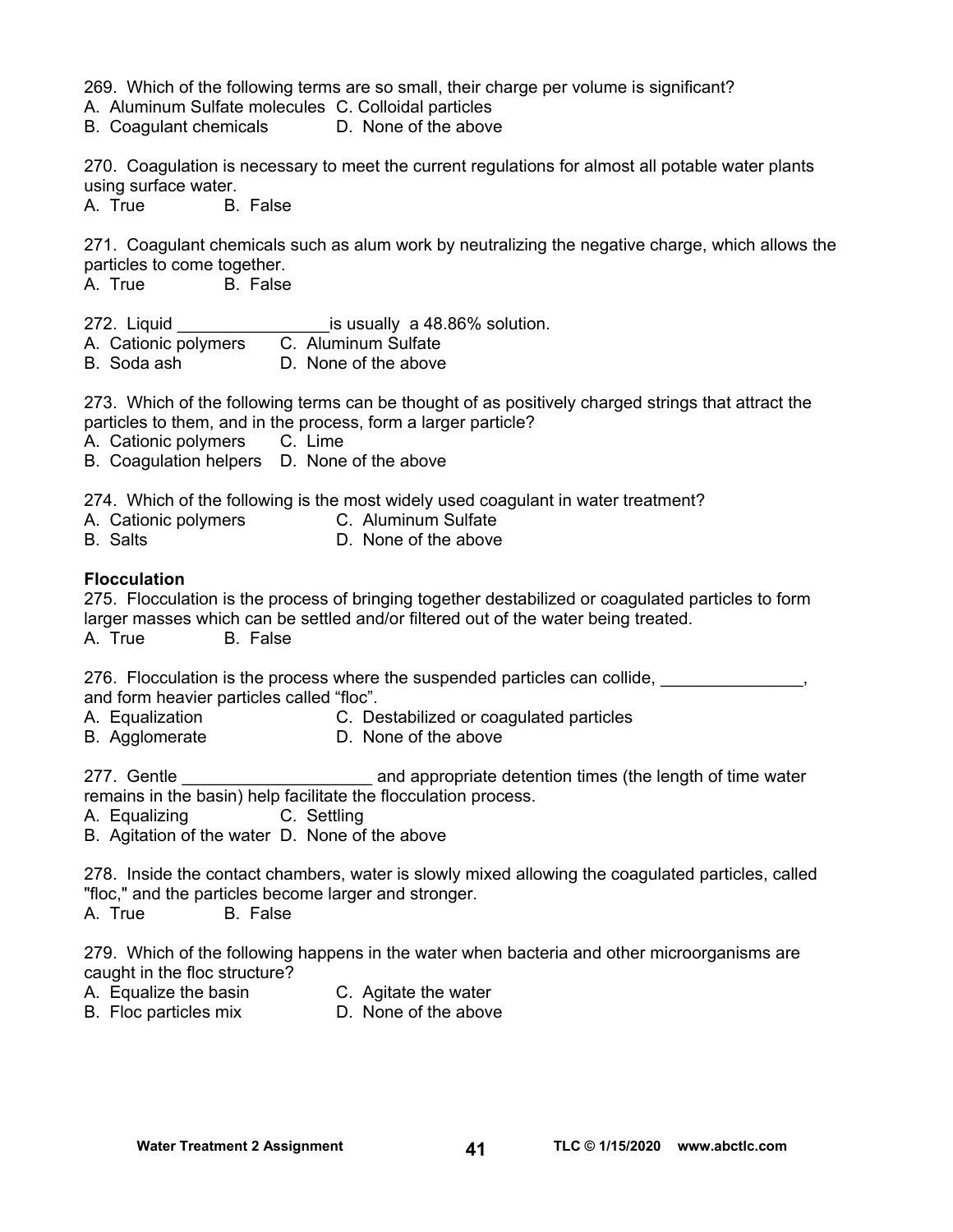#### **Pre-Sedimentation**

280. Contingent on the quality of the source water, some plants have pre-sedimentation, which allows larger  $\blacksquare$  in a reservoir or lake reducing solid removal loads.

- A. Equalization of the basin C. Floc particles mix
	-
- B. Particles time to settle D. None of the above

#### **Sedimentation**

281. In which process does the velocity of the water is decreased so that the suspended material, including flocculated particles, can settle out by gravity?

- A. Sedimentation C. Rapid Sand filtration
- B. Flocculation D. None of the above

#### **Water Filtration Key Terms Declining Rate Filters**

282. The filter flow rate will vary with?

- 
- A. Head loss C. Effluent control
- B. Uniform media **D. None of the above**

283. Declining Rate Filters system often requires \_\_\_\_\_\_\_\_\_\_\_\_\_\_\_\_\_\_\_\_\_\_\_\_\_\_\_\_\_ to provide adequate media submergence.

- A. Head loss C. Effluent control structure<br>B. Uniform media D. None of the above
- D. None of the above

#### **Detention Time**

284. Detention time is actual time required for a small amount of water to pass through a Sedimentation basin at a given rate of flow, or the calculated time required for a small amount of liquid to pass through a tank at a given rate of flow.

A. True B. False

#### **Disinfection**

285. Chlorine kills or "inactivates" harmful microorganisms in water. A. True B. False

286. Chlorine is added again after filtration for?

- A. Residual C. Post-disinfection
- B. Contact time D. None of the above

#### **Jar Testing**

287. Jar testing traditionally has been done on an infrequent basis in most water treatment plants to control THMs.

A. True B. False

#### **pH**

288. According to the text, pH is an expression of a basic or acid condition of a liquid. The range is from 0-14, zero being the most acid and 14 being the most alkaline. A pH of 7 is considered to be neutral.

A. True B. False

289. According to the text, which of the following has a pH between 6.0 and 8.5?

- A. Acids C. Natural water
- B. Disinfectants D. None of the above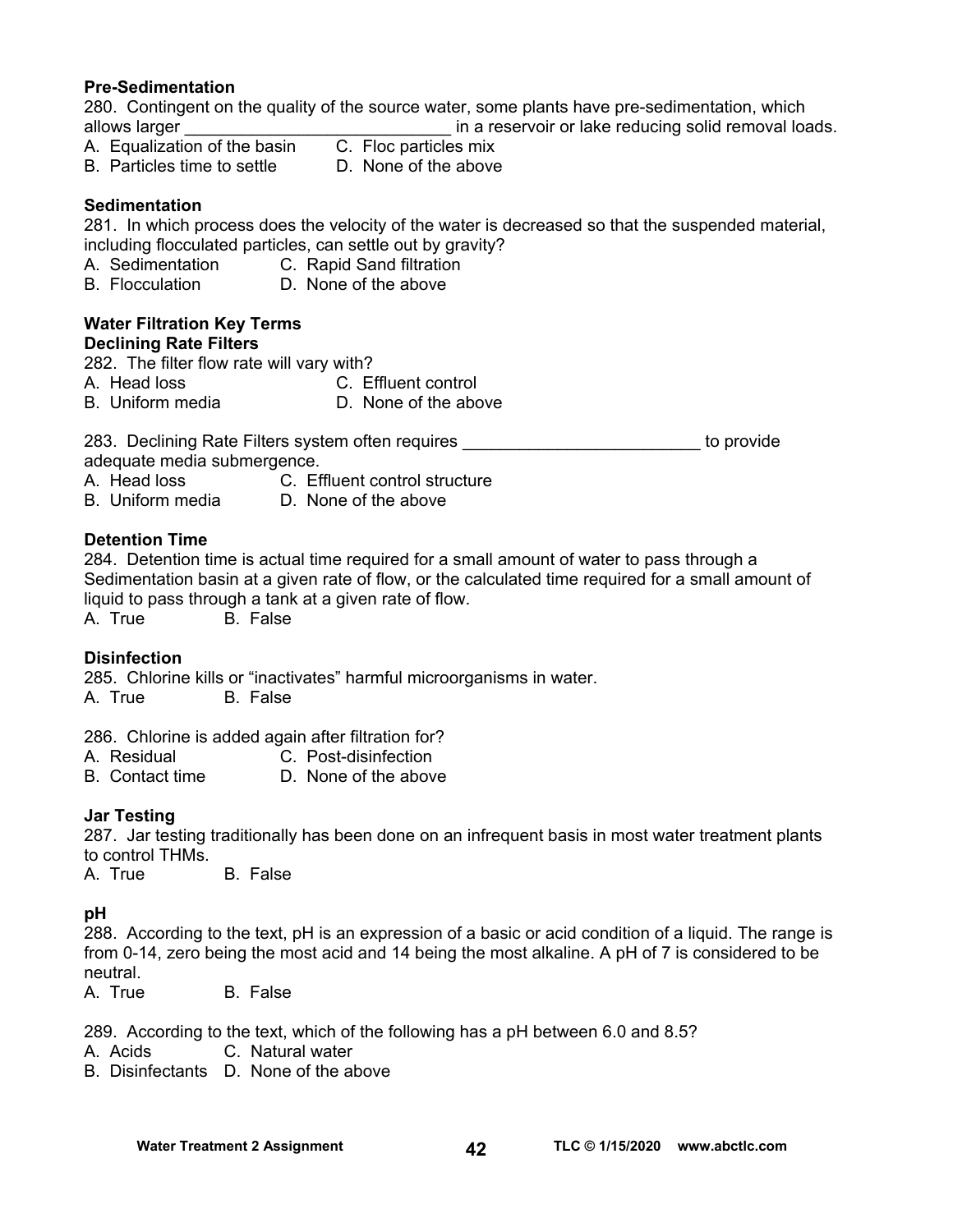#### **Caustic**

290. A strong chemical - NaOH is used in the treatment process to neutralize acidity, and to lower the pH value.

A. True B. False

#### **Polymer**

291. Polymer is a water treatment chemical that when combined with other types of coagulants, aids in binding small suspended particles to larger particles to help in the settling and filtering processes.

A. True B. False

#### **Post-Chlorine**

292. The operator should make sure that the chlorinated water holds a residual in the distribution system.

A. True B. False

#### **Pre-Chlorination**

293. Before the filtration process, chlorination helps control fish and vegetation. A. True B. False

#### **Hydrofluosilicic Acid**

294.  $H_2$ SiF<sub>6</sub> a clear fuming corrosive gas, with a pH ranging from 8 to 9 and used in water treatment to fluoridate drinking water.

A. True B. False

#### **Water Quality**

295. Water quality testing needs to be conducted throughout the water treatment process. **B.** False

#### **Chemical Feed and Rapid Mix**

296. To improve the subsequent treatment processes, chemicals may be added to the water, and may include pH adjusters and coagulants.

A. True B. False

297. Alum is a coagulant chemical, that neutralize negative charges on small particles, allowing them to stick together and form larger particles that are more easily removed by sedimentation or filtration.

A. True B. False

#### **Short-Circuiting**

298. Short-Circuiting is a condition that occurs in tanks or basins when some of the water travels faster than the rest of the flowing water.

A. True B. False

299. Short-Circuiting is usually undesirable, since it may result in shorter contact, reaction, or settling times in comparison with the?

- A. Presumed detention times C. Modification of the conventional process
- B. Sedimentation/clarification process D. None of the above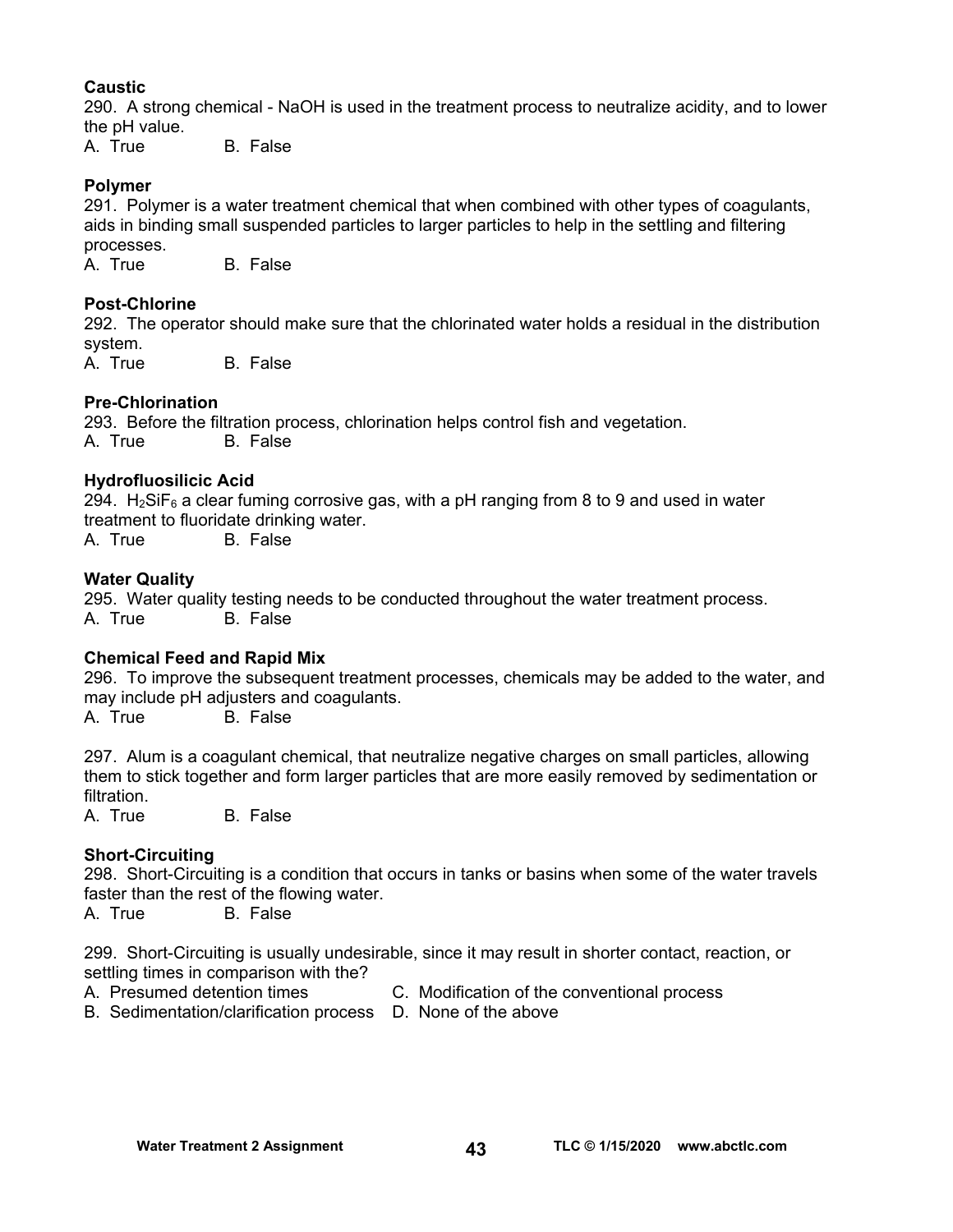#### **Tube Settlers**

300. Tube settlers are a modification of the conventional process contains many metal "tubes" that are normally placed in?

- 
- A. Flocculation basin C. An up-flow clarifier
- B. Sedimentation basin or clarifier D. None of the above

301. The slope of the tube settlers facilitates gravity settling of the solids to the bottom of the basin, where they can be?

- A. Adjusted for detention times C. Collected and removed
- B. Modified **D. None of the above**

302. The large surface settling area also means that adequate clarification can be obtained with detention times of 45 minutes or more.

A. True B. False

#### **Adsorption Clarifiers**

303. In the sedimentation/clarification process, turbidity is \_\_\_\_\_\_\_\_\_\_\_\_\_\_\_\_\_\_ of the coagulated and flocculated solids.

- A. Increased by adsorption C. Decreased by adsorption
- B. Reduced by adsorption D. None of the above

304. Water scouring cleans adsorption clarifiers followed by air flushing is a must.

A. True B. False

305. Cleaning of the clarifier is initiated less often than filter backwashing because the clarifier removes less solids.

A. True B. False

306. In the tube-settler type of package plant, the Sedimentation/clarification process is followed by mixed-media filtration and disinfection to complete the water treatment.

A. True B. False

#### **Clearwell**

307. The clearwell provides temporary storage for the treated water, which is the final step in the conventional treatment process.

A. True B. False

#### **Sampling**

308. Care should be taken not to disturb the bottom of the water source or along the sides. So as not to stir up any settled solids. This would create erroneous results. There are different techniques for both bacteriological and disinfection byproduct samplings. Collect the water sample at least 6 inches under the surface by plunging the container mouth down into the water and turning the mouth towards the current by dragging the container slowly horizontal.

A. True B. False

#### **Filtration Overview**

309. Filtration is a water treatment process step used to remove turbidity, dissolved organics, odor, taste and color.

A. True B. False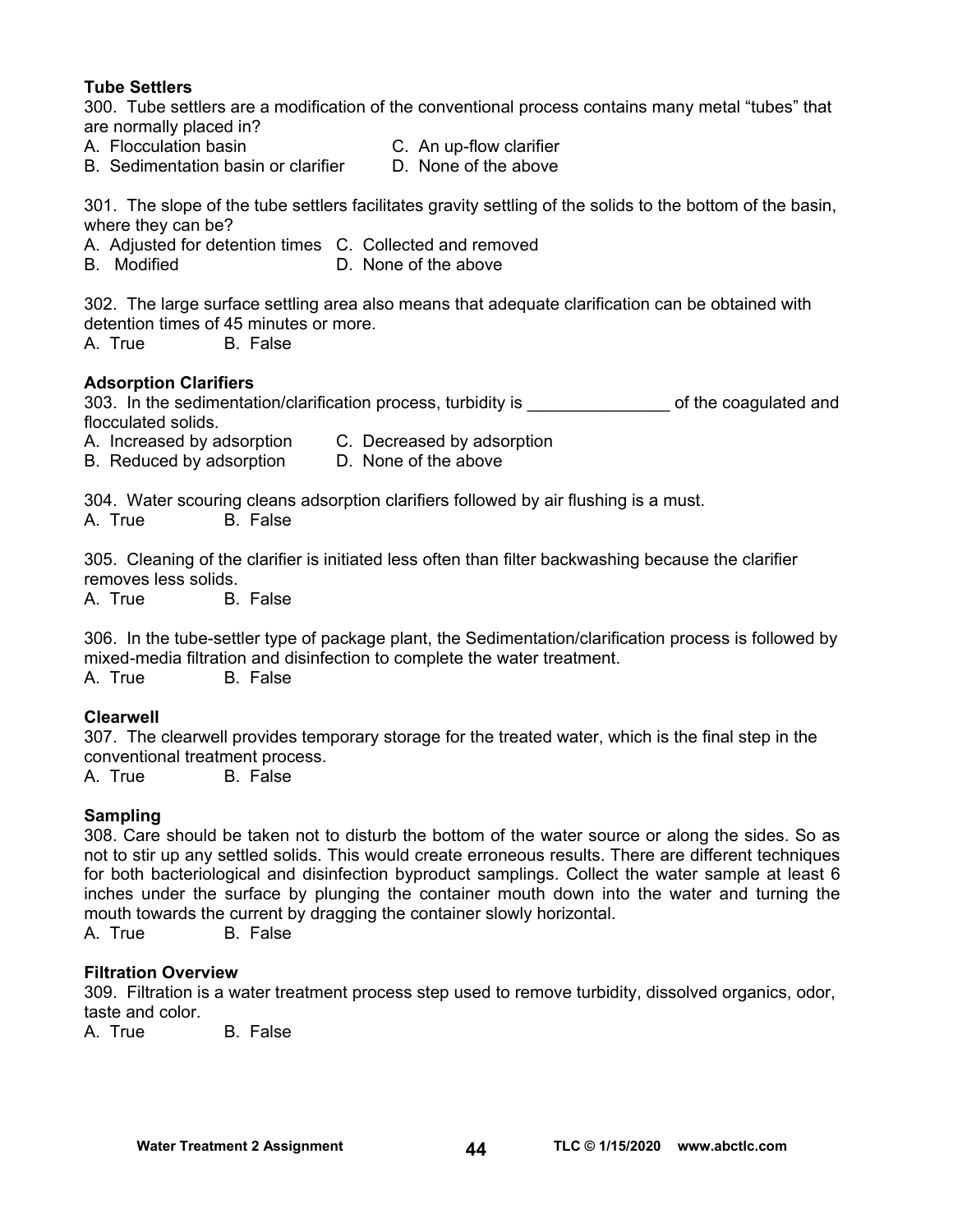310. According to the text, the filter is periodically cleaned by a reversal of flow and the into a drain.

- A. Activated carbon filters C. Rapid-sand filters
- B. Anthracite coal **D.** None of the above

#### **Anthracite Coal or Activated Carbon**

311. Water is normally filtered at a rate of between 10 and 2 gpm per square foot, the water is filtered through an approximate 36" depth of graded sand.

A. True B. False

312. Sodium hydroxide may also be included in the sand to improve the filtration process, especially for the removal of organic contaminants and taste and odor problems. A. True B. False

313. For a filter which of the following should be conducted on a routine basis, at least once per day?

A. Filtration process performance C. Post-disinfection performance

B. Effluent control measurement D. None of the above

314. Good chemical treatment management can often result in either early turbidity breakthrough or rapid head loss buildup.

A. True B. False

315. All water treatment plants that use surface water are governed by the U.S. EPA's Surface Water Treatment Rules or SWTR.

A. True B. False

316. The rapid sand filter or rapid gravity filter is a type of filter used in water purification and is commonly used in municipal drinking water facilities as part of a

A. Rapid gravity filter(s) C. Multiple-stage treatment system(s)

B. Rapid sand filter(s) D. None of the above

#### **EPA Filter Backwash Rule- Introduction**

317. The U.S. Environmental Protection Agency (EPA) has finalized the Long Term 1 Enhanced Surface Water Treatment Rule and Filter Backwash Rule (LT1FBR) to increase protection of finished drinking water supplies from contamination by Cryptosporidium and other microbial pathogens.

A. True B. False

#### **Background**

318. If finished water supplies contain microbiological contaminants, disease outbreaks may result. Disease symptoms may include diarrhea, cramps, nausea, possibly jaundice, headaches and fatigue.

A. True B. False

319. The EPA has set enforceable drinking water treatment requirements to reduce the risk of waterborne disease outbreaks. Treatment technologies such as filtration and disinfection remove or inactivate microbiological contaminants.

A. True B. False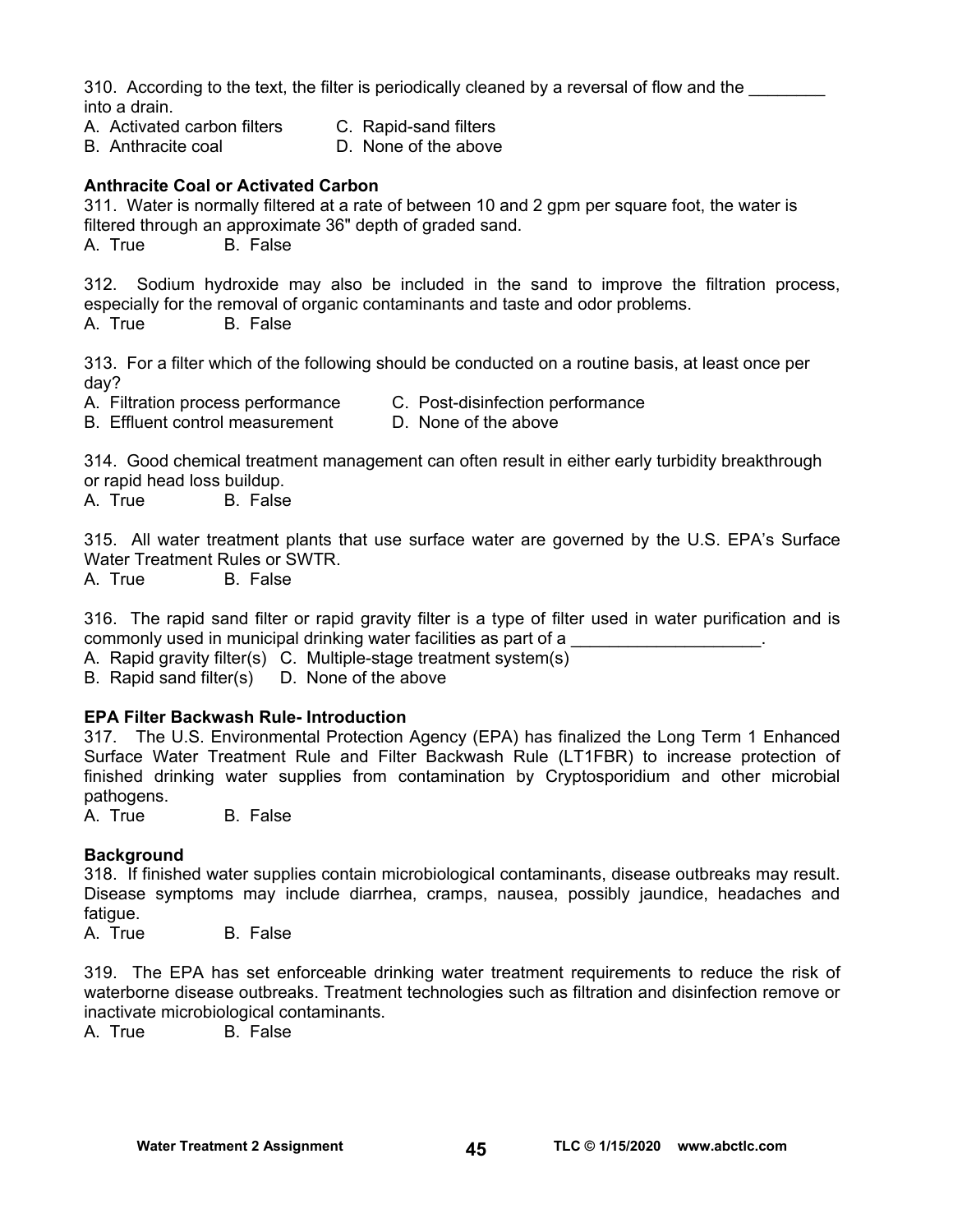#### **LT1FBR Required**

320. The LT1FBR provisions does not apply to public water systems using surface water or ground water under the direct influence of surface water systems.

A. True B. False

#### **Turbidity**

321. Which of the following must comply with specific combined filter effluent turbidity requirements?

- A. Watershed C. Conventional and Direct filtration systems
- B. Disinfection profile **D.** None of the above
- 

#### **Disinfection Benchmarking**

322. Public water systems will be required to develop a **Example 2** by the unless they perform applicability monitoring which demonstrates their disinfection byproduct levels are less than 80% of the maximum contaminant levels.

- A. Disinfection profile C. Disinfection benchmark
- B. Direct filtration system D. None of the above

323. According to the text, if a system considers making a significant change to their disinfection practice they must develop  $a(n)$  and receive State approval for implementing the change.

- 
- A. Disinfection profile C. Disinfection benchmark
- B. Direct filtration systems D. None of the above
- 

324. Which of the following that practice direct recycle, employ 20 or fewer filters to meet production requirements during a selected month, and recycle spent filter backwash water, thickener supernatant, and/or liquids from the dewatering process within the treatment process must perform a one month, one-time recycle self-assessment?

- A. Recycle systems C. Direct filtration systems
	-
- B. Conventional systems D. None of the above

325. Which of the following will be required to return spent filter backwash water, thickener supernatant, and liquids from the dewatering process prior to the point of primary coagulant addition unless the State specifies an alternative location?

- 
- A. Recycle systems C. Direct filtration systems
- B. Conventional systems D. None of the above

326. Which of the following recycling to the treatment process must provide detailed recycle treatment information to the State, which may require that modifications to the recycle practice be made?

- A. Recycle systems C. Direct filtration systems
- B. Conventional systems D. None of the above

#### **Filtration Process- Detailed**

327. Removal of plays an important role in the natural treatment of groundwater as it percolates through the soil.

- A. Suspended solids by filtration C. Coagulation and flocculation processes
- B. Serious problems in filter operation D. None of the above

328. Groundwater that has been softened or treated through iron and manganese removal will require filtration to remove floc created by?

- A. Suspended solids by filtration C. Coagulation and oxidation processes
- B. Serious problems in filter operation D. None of the above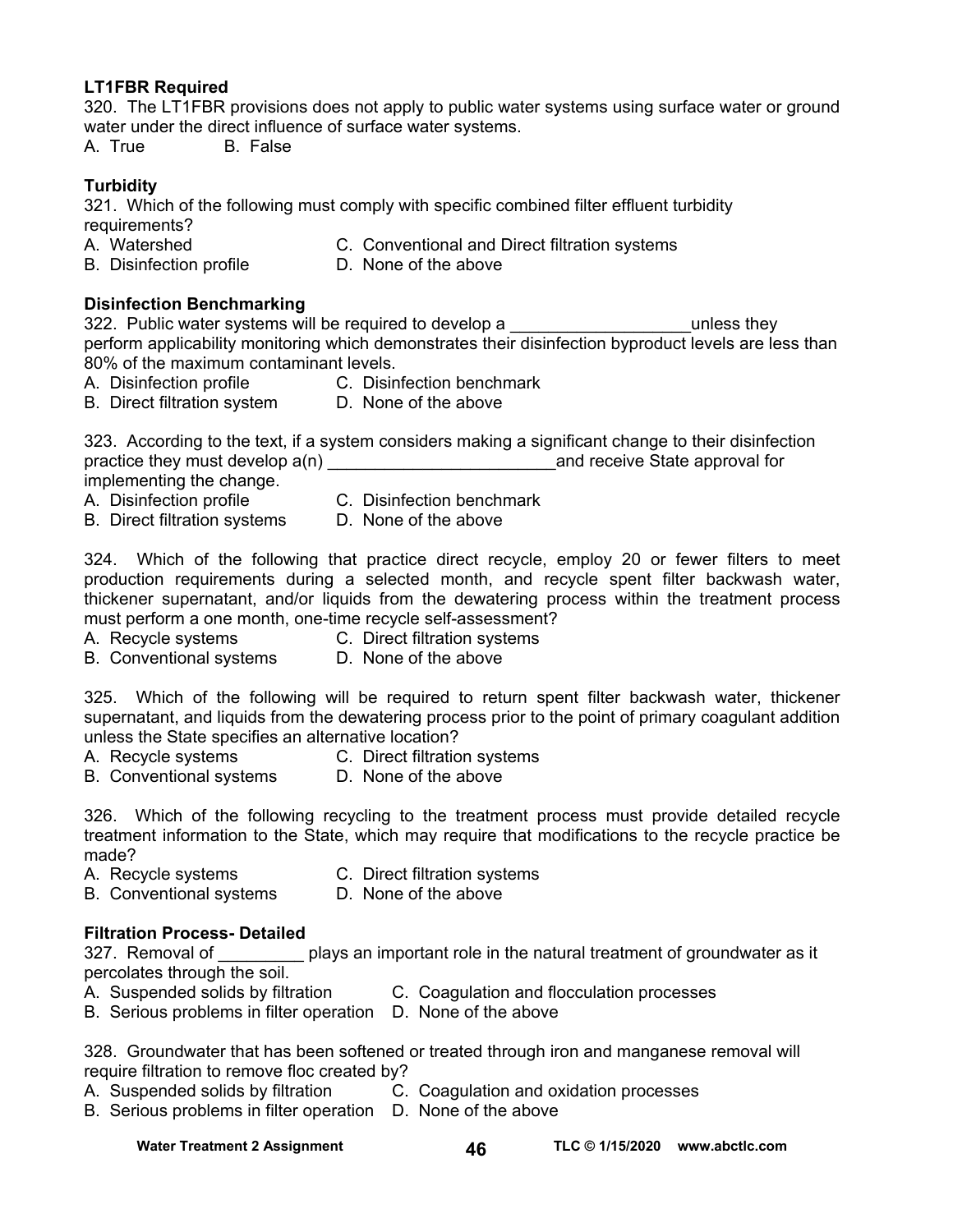329. According to the text, since surface water sources are subject to run-off and do not undergo natural filtration, it must be filtered to?

- A. Remove particles and impurities
- B. Filtration process can be compared to a sieve or microstrainer
- C. Suspended particles can easily pass
- D. None of the above

330. Which of the following traps suspended material between the grains of filter media?

- A. Remove particles and impurities
- B. Filtration process can be compared to a sieve or microstrainer
- C. Suspended particles can easily pass
- D. None of the above

331. Which of the following will easily pass through the spaces between the grains of the filter media, making straining the least important process in filtration?

- A. Remove particles and impurities
- B. Filtration process can be compared to a sieve or microstrainer
- C. Suspended particles can easily pass
- D. None of the above

332. Adsorption is the process of particles sticking onto the surface of the individual filter grains or onto the previously deposited materials. The forces that attract and hold the particles to the grains are the same as those that work in

- A. Coagulation and flocculation C. Flocculation
- B. Filter operation D. None of the above

333. Which of the following may occur in the filter bed will happen especially if coagulation and flocculation of the water before filtration was not properly controlled?

- A. Coagulation and flocculation C. Flocculation
- B. Filter operation **D.** None of the above

#### **Direct Filtration Plant vs. Conventional Plant**

334. The primary difference between Direct Filtration Plant vs. Conventional Plant is that the \_\_\_\_\_\_\_\_\_\_\_\_\_\_\_\_\_\_\_\_\_\_\_\_or step is omitted from the Direct Filtration plant.

- A. Sedimentation process C. Fast rinse
	-
- B. Reconditioning cycle D. None of the above

#### **Types of Filters**

335. The oldest water filters developed were the slow sand filters, these have filter rates of around 0.05 gpm/ft<sup>2</sup> of surface area. This type of filter requires large filter areas.

A. True B. False

336. What is the term for the mass of growing material that collects on the surface of the filter?

- A. Schmutzdecke C. Mud balls
- B. Zoological growth D. None of the above

337. Most water filters are classified by filtration rate, type of \_\_\_\_\_\_\_\_\_\_\_, or type of operation.

- A. Schmutzdecke C. Filter media
	-
- B. Backwash capabilities D. None of the above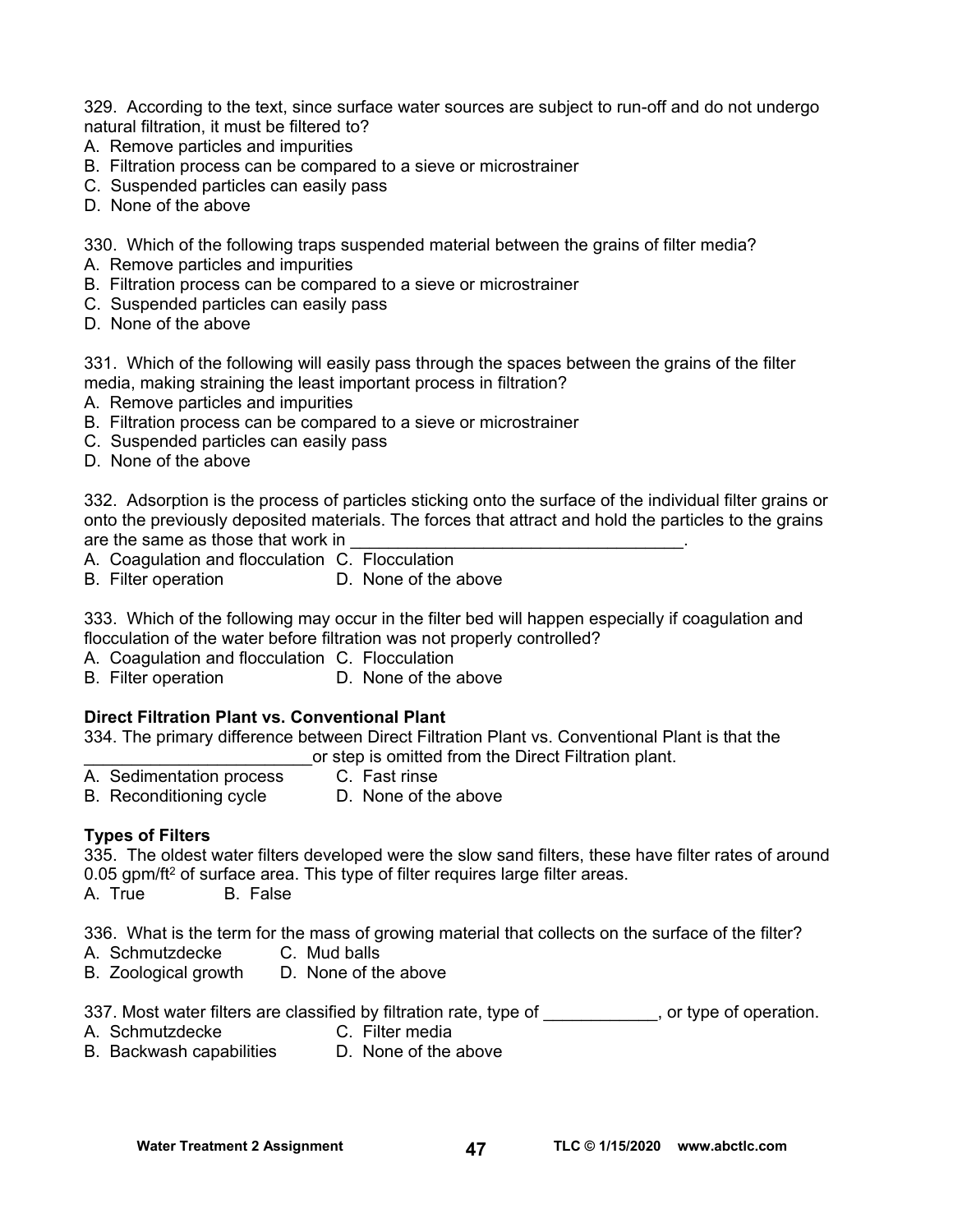#### **Rapid Sand Filters**

338. Rapid sand filters can accommodate filter rates 40 times more than?

- A. Fixed film C. Mixed media
- B. Slow sand filters D. None of the above

339. Filters in large water treatment plants are usually constructed next to each other in a row, allowing the piping from the Sedimentation basins to feed the filters from a central pipe gallery. A. True B. False

#### **Filter Sand**

340. The filter sand used in rapid sand filters is normally play sand. A. True B. False

341. In a filter the gravel supports the filter sand and is usually graded in three to five layers, each generally 6-18 inches in thickness, depending on the type of underdrain used. A. True B. False

342. Which of the following will contain 24-30 inches of sand, but some newer filters are deeper?

- A. Rapid sand filters C. Sedimentation basins
	-
- B. Slow rate filters D. None of the above
- 

343. The coarser sand in the \_\_\_\_\_\_\_\_\_\_\_\_\_ has larger voids that do not fill as easily.

- A. Rapid filters C. Sedimentation basin
- B. Backwash trough D. None of the above

#### **False floor**

344. The false floor design of a \_\_\_\_\_\_\_\_\_\_\_\_\_\_\_\_\_\_\_\_\_\_\_\_\_ is used together with a porous plate design or with screens that retain the sand when there is no undergravel layer.

- A. Backwash system **C. Filter underdrain**
- B. Leopold system D. None of the above

#### **Filtration Processes**

345. The traditional design for many years is conventional filtration; this method provides effective treatment for just about any range of tastes and odors.

A. True B. False

346. Conventional filtration success is due partially to the high quality raw water that precedes filtration steps.

A. True B. False

347. Many treatment plants have converted rapid sand filters in to multi-media filters in an attempt to?

A. Control raw-water turbidity C. Increase plant capacity

B. Lower capital cost **D.** None of the above

348. Direct filtration = no sedimentation follows the coagulation phase.

A. True B. False

349. According to the text, dual and multi-media filters are often used with Conventional Filtration. A. True B. False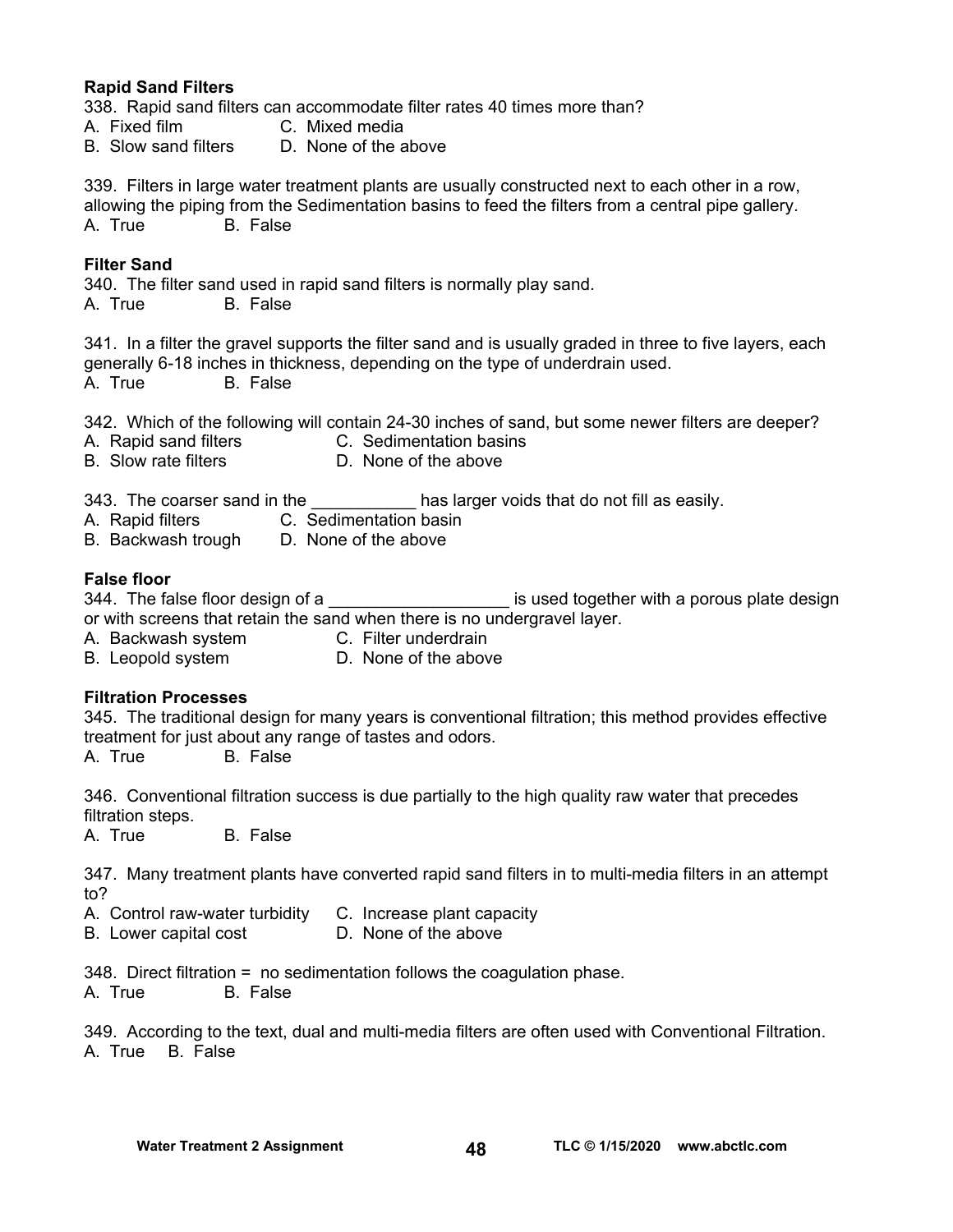350. One of the benefits of this method is that it has a lower capital cost, but this method or process cannot handle large variations in raw water turbidity.

- A. Direct Filtration C. Flocculation
- B. Sand Filtration D. None of the above

#### **High Rate Filters**

351. High rate filters, which operate at a rate up to ten times that of a rapid sand filter. A. True B. False

352. Multi-media or mixed-media filters use three or four different materials, sand, anthracite coal, and garnet.

A. True B. False

353. In the design of the high rate filter, the top layers consist of a fine material with the course material farther down, allowing the suspended material to penetrate less into the filter. A. True B. False

354. The filter bed material forms layers in the filter, depending on their weight and specific gravities.

A. True B. False

#### **Pressure Sand Filters**

355. Filtration rates are twice as good as gravity filters. A. True B. False

356. Which of the following terms or methods cracking of the filter bed can occur quite easily, allowing the iron and manganese particles to go straight through the filter?

- A. Slow sand/RO C. Pressure filters
- B. Gravity filters D. None of the above

357. Which of the following filtration types is contained under pressure in a steel tank?

- A. Slow sand/RO C. Pressure sand filter
- B. Gravity filters D. None of the above

358. In which of the following filtration types is the media usually sand or a combination of media?

- A. Slow sand/RO C. Fast sand
- B. Gravity filters D. None of the above

359. Which of the following filter types has a major disadvantage in that the backwash cannot be observed?

- A. Slow sand/RO C. Pressure filters
- B. Gravity filters **D. None of the above**

360. Filtration operation is divided into three steps: filtering, backwashing, and?

- A. Filter run C. Return to waste
- B. Filtering to waste D. None of the above

361. Which of the following is a low-pressure membrane filtration process that removes suspended solids and colloids generally larger than 0.1-micron diameter?

- A. Nanofiltration C. Semi-permeable
- B. Microfiltration D. None of the above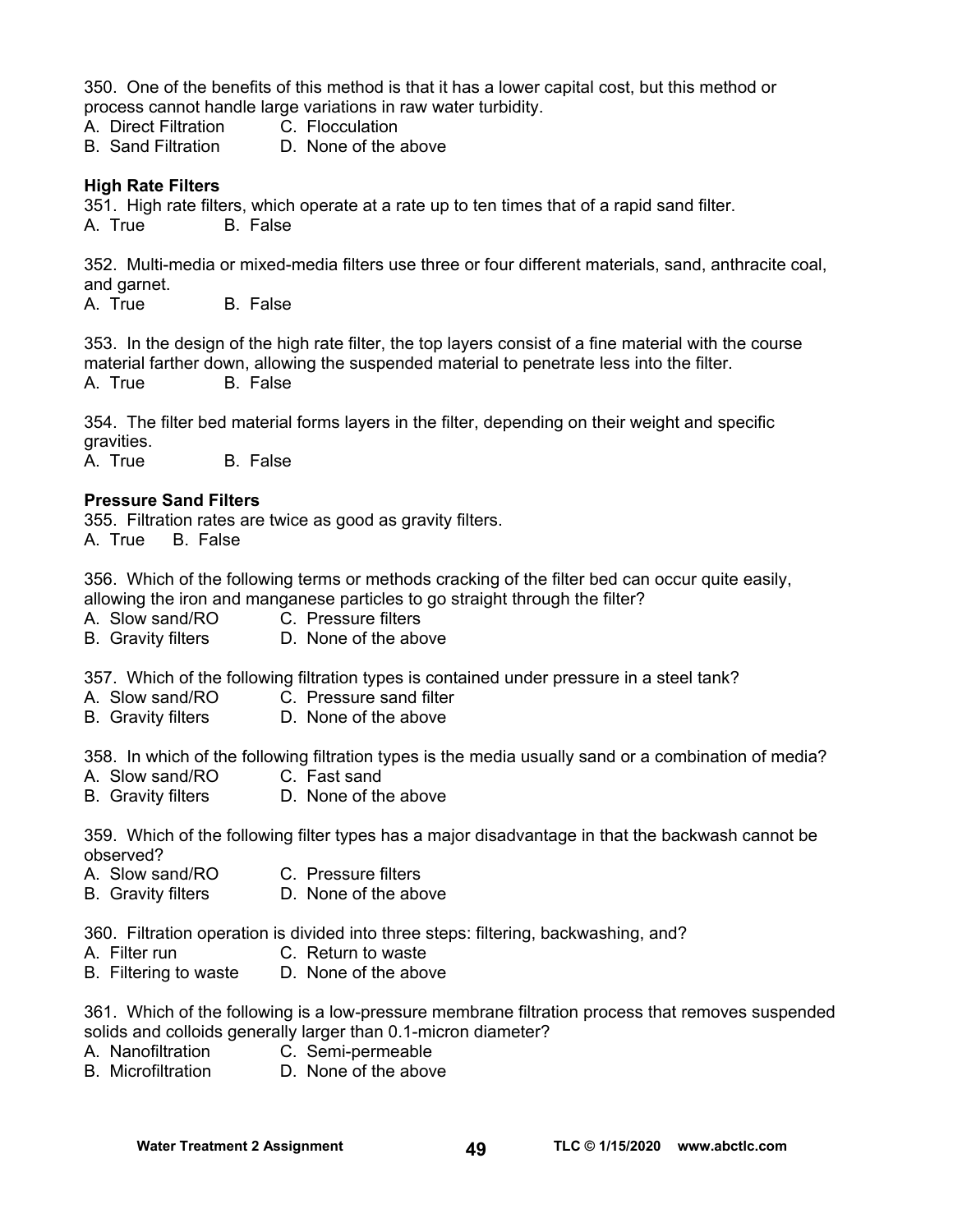362. Which of the following is a relatively recent membrane process used most often with low total dissolved solids water such as surface water and fresh groundwater?

- A. Nanofiltration C. Semi-permeable
- B. Microfiltration D. None of the above

#### **Declining Rate**

363. According to the text, which of the following methods of control is used where the largest head loss occurs in the filtration process?

- A. Declining Rate C. Fast sand
- B. Gravity filters D. None of the above

364. The rate through the declining filter is much greater in the beginning of a filter run than at the end when the?

- 
- A. Filter run C. Head loss is low<br>B. Filter is dirty B. None of the above D. None of the above

365. According to the text, which of the following allows the filter head to increase until the filter becomes plugged with particles and the Head loss is too great to continue operation of the filter?

- A. Declining Rate C. Fast sand
- B. Gravity filters D. None of the above

#### **Loss of Head Indicator**

366. Which of the following is required to force the water through the filter?

- A. Filter run C. Head loss
- B. Force D. None of the above

367. Which of the following should be continuously measured to help determine when the filter should be backwashed?

- A. Filter run C. Head loss
- B. Force D. None of the above

368. Which of the following is measured in the difference by a piezometer connected to the filter above the media and the effluent line?

- A. Filter flow C. Head
- B. Force D. None of the above

#### **In-line Turbidimeter**

369. Continuous turbidity monitors provide information about when the filter is approaching this point so that the operators can start the backwash before the turbidity is too great. A. True B. False

#### **Filtration Process**

370. A rapid sand filter will have a flow of two-to-three gpm/square foot of filter area. The high rate filter may have four-to-six gpm/square foot applied to the surface.

A. True B. False

371. Water from the source or, more commonly, from pre-treatment processes is applied to the top of the filter; it then flows downward. The water level above the filter bed is usually kept at two-to-six feet.

A. True B. False

372. When the filter is started after being backwashed, there will be great head loss.

A. True B. False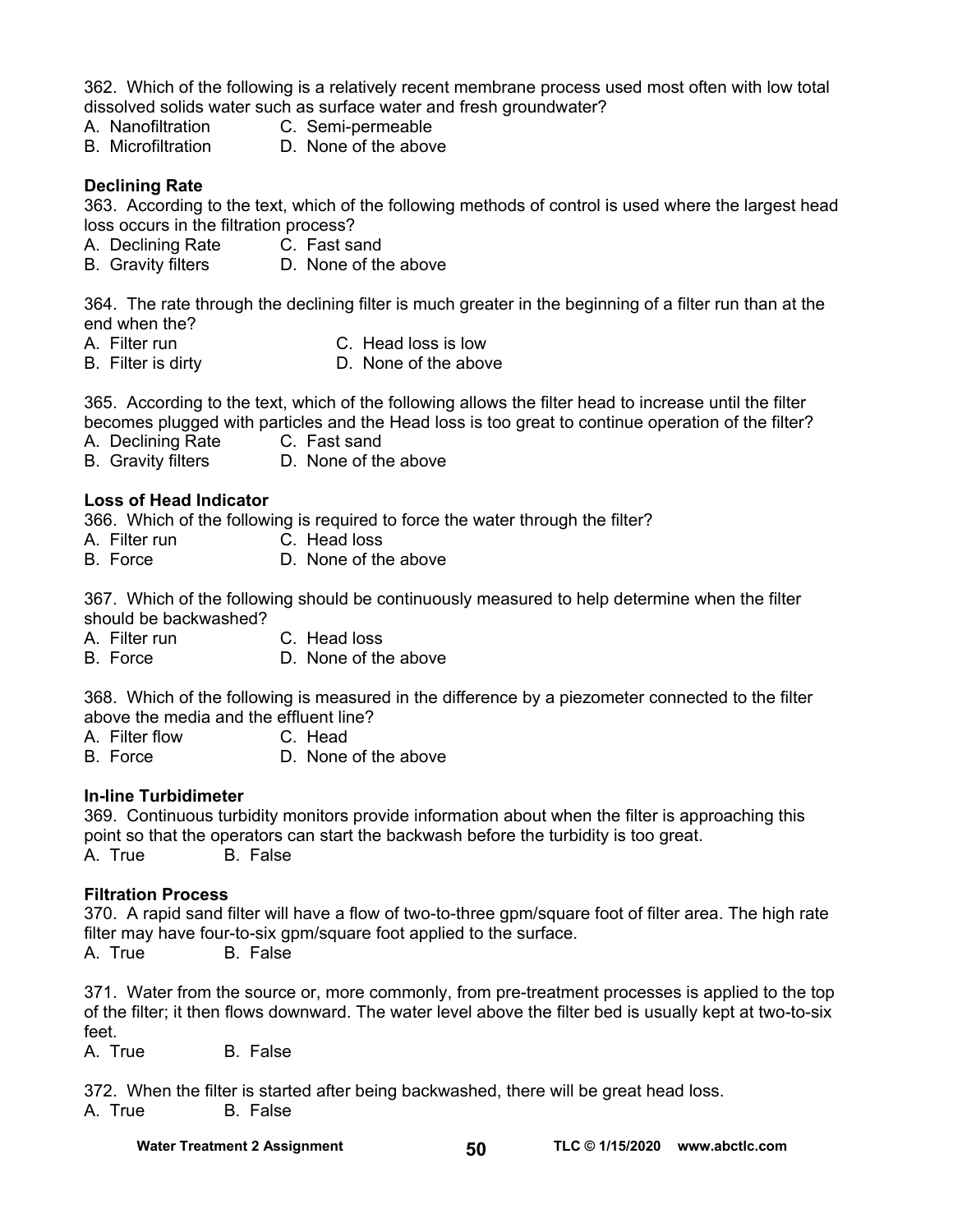373. Which of the following is restricted in filters with a control valve installed on the filter effluent pipe?

- A. Filter flow C. Head
- B. Force D. None of the above

374. Which of the following is the term for the water rate through the filter depending on the type of media?

A. Flow C. Head

B. Force D. None of the above

375. Which of the following is almost fully closed when a filter is clean so that the desired water level on top of the filter is maintained?

- A. Headloss valve C. Flow restrictor
- B. Constant rate flow valve D. None of the above

376. As the filter becomes dirty, the valve opens gradually until the increase in the water level above the filter indicates that the filter needs?

- A. Headloss C. Backwashing
- B. Flow redistributes D. None of the above

377. As the filter becomes dirty, the flow through the filter becomes less and, if the plant has more than one filter, additional the state of the control of the other filters.

- A. Headloss C. Backwashing
- B. Flow redistributes D. None of the above

378. Which of the following is placed in the filter effluent pipe to prevent a filter inflow that is too great for the filter?

- A. Headloss valve C. Flow restrictor
- B. Flow valve **D.** None of the above

379. The filter eventually fills with suspended material, usually after 15 to 30 hours, it will need to be \_\_\_\_\_\_\_\_\_\_\_\_\_\_\_\_\_\_\_\_\_ to clean the media.

- A. Bumped C. Backwashed
- B. Jetted D. None of the above

#### **Back Washing**

380. A normal backwash rate is between 1.2 to 1.5 gpm per square foot of filter surface area. A. True B. False

381. Proper backwashing is a very important step in the operation of a filter.

A. True B. False

382. Treated water from storage is used for the backwash cycle. This treated water is taken from elevated storage tanks or pumped in from the raw water reservoir.

A. True B. False

383. Which of the following must be expanded to clean the filter during the backwash?

- A. Media C. Backwash rate
- B. Floc(s) D. None of the above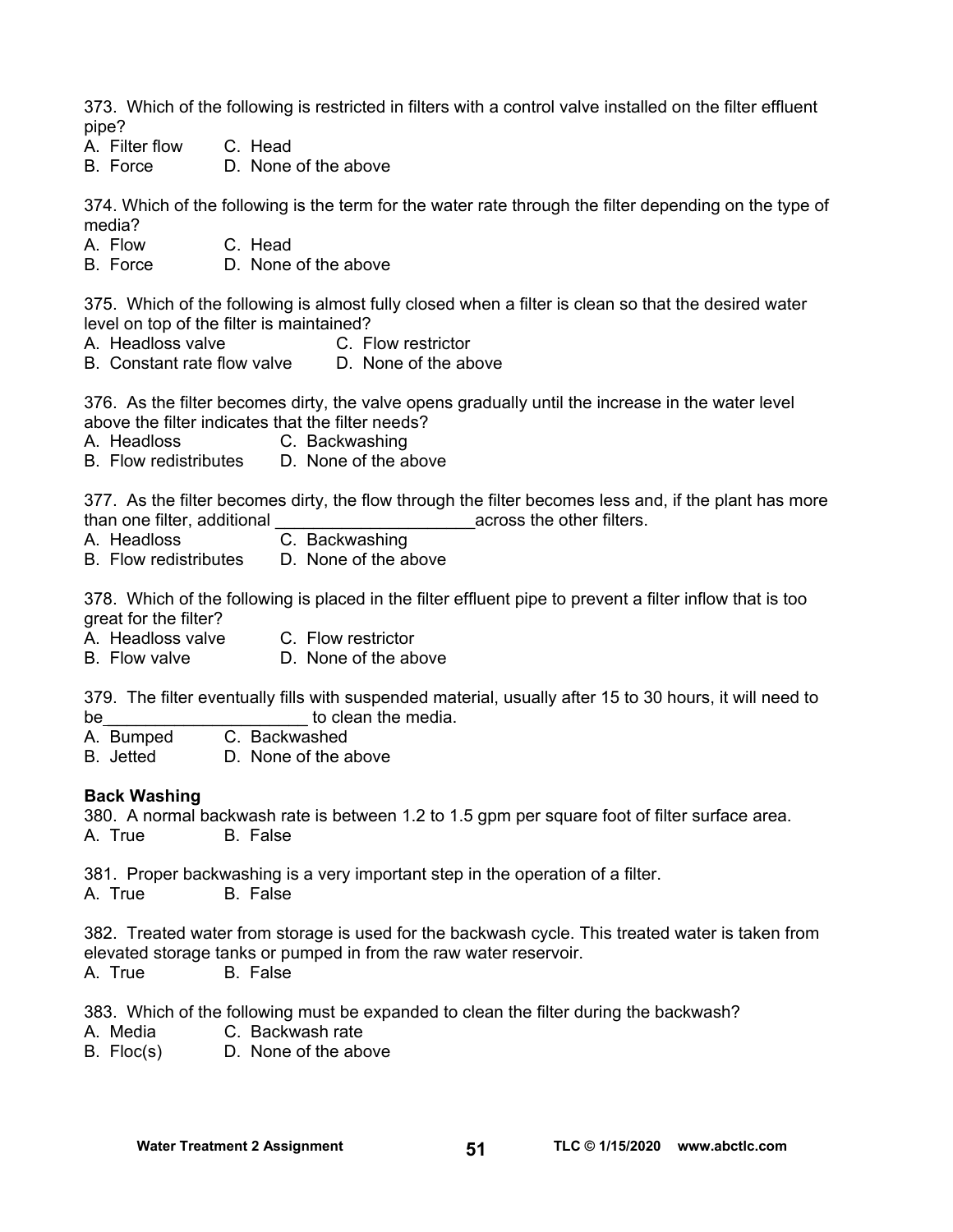384. Filter expansion causes the filter grains to rub actively against each other, dislodging the from the media.

- A. Media C. Backwash rate
- B. Floc(s) D. None of the above

385. During filter backwash, the media expands upwards and around the washing arms. A. True B. False

386. According to the text, a newer method of surface wash involves using before the water wash.

- A. Air washing C. Backwash cycle
- B. Air scour D. None of the above

387. Which of the following needs two-to-five cubic feet of air per square foot of filter area?

- A. Air washing C. Backwash cycle
- B. Air scour D. None of the above

388. Which of the following if it is too high that the filter will no longer produce water at the desired rate?

- A. Air washing C. Backwash rate
- B. Air scour D. None of the above

389. Which of the following starts to break through the filter and the turbidity in the filter effluent increases; and/or a filter run reaches a given hour of operation?

A. Headloss C. Backwash rate

B. Floc(s) D. None of the above

390. If a filter is taken out of service for some reason, it does not need to backwashed prior to be putting on line.

A. True B. False

391. If a filter is not backwashed until the headloss exceeds a certain number of feet, the turbidity may break through and cause the filter to exceed the standard of 0.5 NTU of turbidity. A. True B. False

392. Filter effluent- turbidity alone can cause high head loss and decreased filter flow rate, causing the pressure in the filter to drop below atmospheric pressure and cause the filter to

- and stop filtering. A. Prevent headloss C. Lock
- B. Air bind D. None of the above

393. Some filters can operate longer than one week before needing to be?

- A. Bumped C. Backwashed
- B. Jetted D. None of the above

394. Long filter runs can cause the filter media to pack down so that it is difficult to during the backwash.

- A. Control headloss C. Expand the bed
- B. Control floc(s) D. None of the above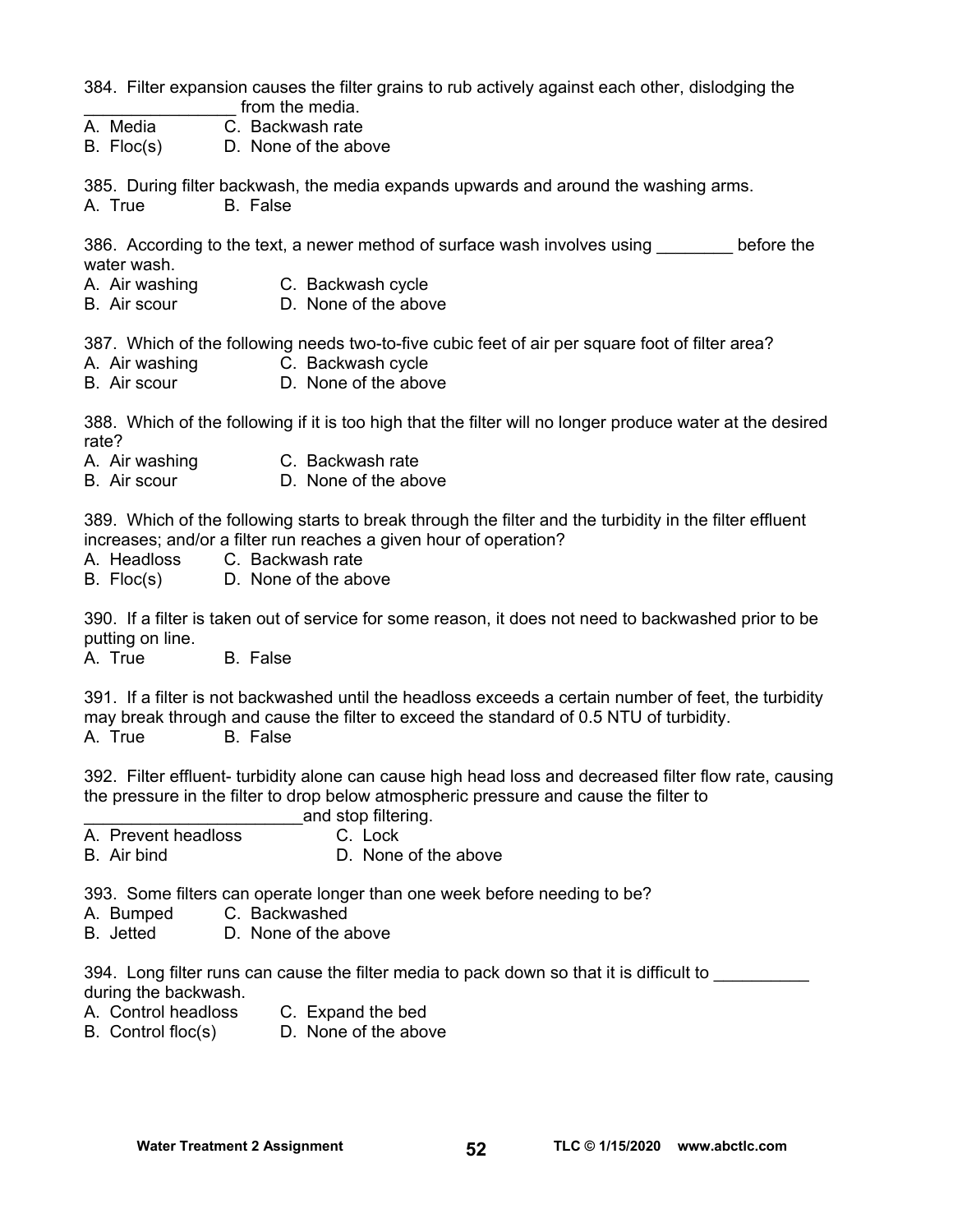#### **Backwashing Process**

395. The normal method for opening the filter backwash valve involves draining the water level above the filter to a point six inches above the filter media.

A. True B. False

396. The backwash valve is opened, allowing backwash water to start flowing into the filter and start carrying example away from the filter.

- A. Headloss C. Suspended material
- B. Crust on the filter D. None of the above

397. When the surface wash is turned on it should be allowed to operate for several minutes to break up the ?

- A. Headloss C. Suspended material away from the filter
- B. Crust on the filter D. None of the above

398. The time elapsed from when the filter wash is started until full flow is applied to the filter should be greater than one minute.

A. True B. False

399. According to the text, with a multi-media filter, the rate must be high enough to scrub the interface between the coal and the sand, where the highest amount of suspended solids will be removed from the media.

A. True B. False

#### **Disposal of Filter Backwash Water**

400. Water from the filter backwash can be returned directly to the environment.

A. True B. False

401. The supernatant pumped back to the head of the treatment plant at a rate not exceeding ten percent of the?

- A. Daily flow C. Raw water flow entering the plant
- B. Backwash water D. None of the above

## **Filter to Waste**

402. When filtration is started after backwash, suspended material remains in the filter media until the turbidity in the effluent meets standards. Depending on the type of filter, this may last from 20- 40 minutes.

A. True B. False

#### **Filter Aids**

403. A normal dose of polymer for filter aiding will be less than 0.1 ppm, but the exact dose will be decided by the result of a jar test and by experimentation in the treatment plant. A. True B. False

#### **Filter Operating Problems**

404. According to the text, there are three major types of filter problems. They can be caused by chemical treatment before the filter, the state of the state of filters.

- 
- A. Filter aid C. Coagulation and flocculation stages
- B. Control of filter flow rate D. None of the above
	-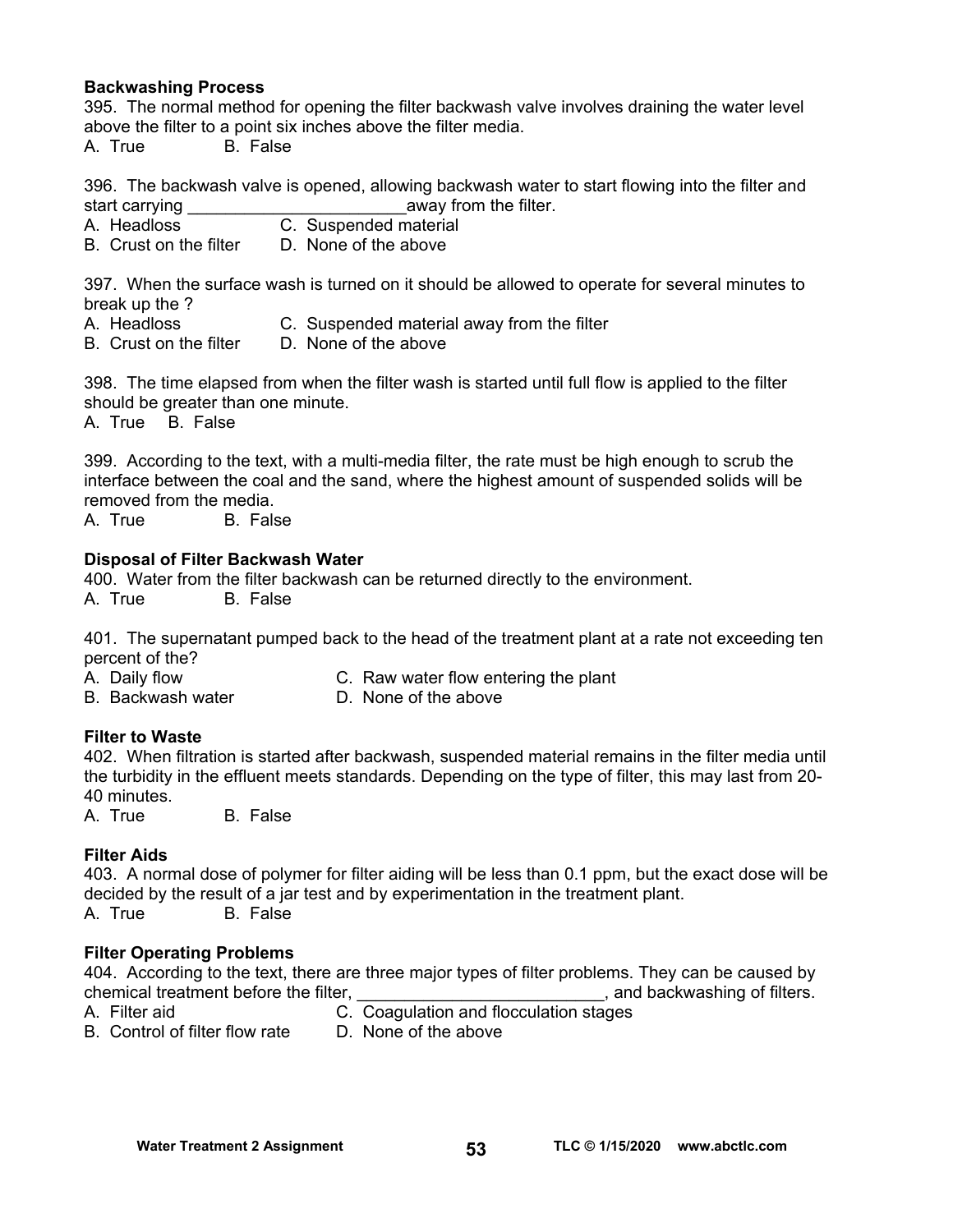#### **Chemical Treatment before the Filter**

405. Which of the following terms of the water treatment must be monitored continuously?

- A. Filter aid C. Coagulation and flocculation stages
	-
- B. Backwash storage basin D. None of the above

#### **Control of Filter Flow Rate**

406. When a filter is subjected to rapid changes in flow rate, the turbidity of the effluent will not be affected; the dirtier the coagulation and flocculation stages, the greater the effect. A. True B. False

### **Advanced Water Treatment Section**

407. Water contains **Exercise 2018** of which impart a quality known as hardness?

A. TDS C. Various amounts of dissolved minerals

B. Conductivity D. None of the above

408. The precipitation process is generally known as the?

- A. Softening C. Lime process or lime soda process
- B. Chemical pretreating D. None of the above

409. Which of the following can be accomplished using membrane technology, electrodialysis, distillation, and freezing. Of these, the membrane methods seem to have the greatest use potential.

- A. Alkalinity C. Softening
- B. Precipitation D. None of the above

#### **Occurrence of Hard Water**

410. Magnesium is dissolved as water passes over and through the meand other magnesium-bearing minerals.

- A. Hardness ions C. Dolomite
- B. Calcium and magnesium D. None of the above

#### **Types of Hardness**

411. Hardness can be categorized by either of two methods: calcium versus magnesium hardness and?

- A. Carbonate hardness C. Carbonate versus non-carbonate hardness
- B. Temporary hardness D. None of the above

#### **Carbonate-Noncarbonate Distinction**

412. Which of the following when combined with carbonate  $(CO<sub>3</sub>)$  also contribute to carbonate hardness?

- A. CaCO<sub>3</sub> C. Carbonate-noncarbonate
- B. Calcium and magnesium D. None of the above
- 413. Because it can be removes by heating, carbonate hardness is sometimes called?
- A. Carbonate hardness C. Temporary hardness
- B. Water hardness D. None of the above

#### **Types of Processes**

414. Which of the following terms operate without heating and therefore use less energy than conventional thermal separation processes such as distillation, sublimation or crystallization?

- A. Thermal separation process(es) C. Membrane separation processes
	-
- B. Fractional distillation **D. None of the above**
-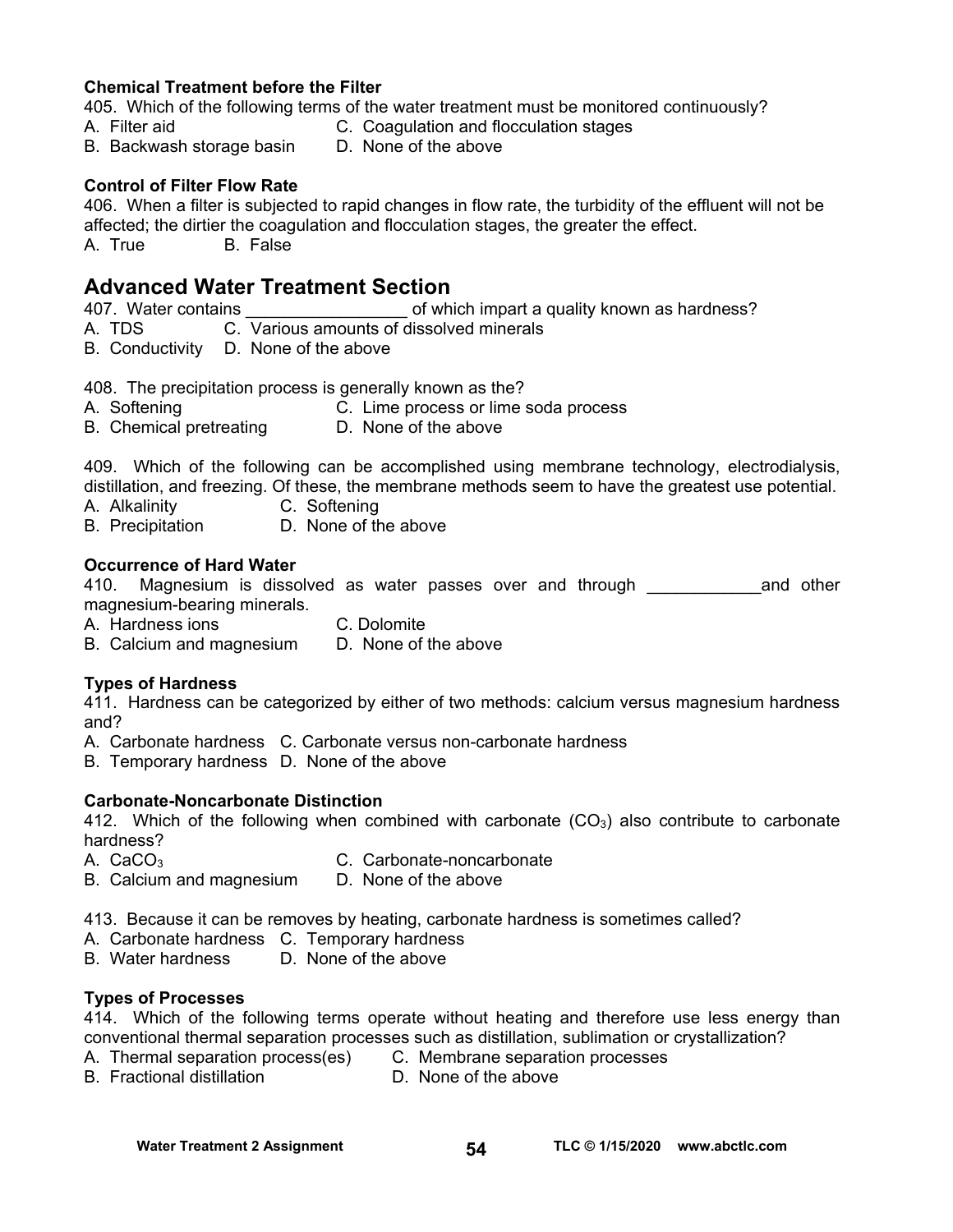415. Which of the following uses membrane technology and is widely used in the food technology, biotechnology and pharmaceutical industries?

- A. Cold separation C. Thermal separation method(s)
	-
- B. Fractional distillation D. None of the above

#### **Ultrafiltration**

416. The smaller pore size is designed to remove colloids and substances that have larger molecules, which are called?

- A. High-molecular-weight materials C. Low-molecular-weight materials
- B. Average-molecular-weight materials D. None of the above

#### **Driving Force, Retentate Stream and Permeate Streams**

417. Which of the following can be distinguished by three major characteristics; Driving force, retentate stream and permeate streams?

- A. Membrane filtration processes C. Batch or semi-continuous filtration
- B. Retentate and product streams D. None of the above

#### **Fouling**

418. Fouling of the membrane during the filtration processes decreases the flux and thus overall efficiency of the operation. This is indicated when the pressure drop increases to a certain point. It occurs even when operating parameters are constant (pressure, flow rate, temperature and concentration)

A. True B. False

#### **Nanofiltration (NF) Section**

419. Nanofiltration is a relatively recent membrane filtration process used most often with low total dissolved solids water with the purpose of softening (polyvalent cation removal) and removal of such as natural organic matter and synthetic organic matter.

A. Process liquid C. Disinfection by-product precursors

B. Chloride and sodium D. None of the above

420. Nanofiltration is also becoming more widely used in food processing applications and for and partial (monovalent ion) demineralization.

A. Process liquid C. Natural organic matter and synthetic organic matter

B. Simultaneous concentration D. None of the above

#### **Advantages and Disadvantages**

421. One of the main advantages of nanofiltration as a method of softening water is that during the process of retaining calcium and magnesium ions while passing smaller hydrated monovalent ions, filtration is performed without adding extra sodium ions, as used in Ion exchangers. A. True B. False

422. This type of filter process uses a membrane with a pore size generally below 0.1 µm.

- A. Ultrafiltration C. Direct filtration process
- B. Potable water treatment D. None of the above

423. This type of membranes can be designed to pass material that weigh less than or equal to a certain molecular weight.

- A. Microfiltration or MF C. Ultrafiltration
	-
- B. Potable water treatment D. None of the above

(S) Means the answer can be plural or singular in nature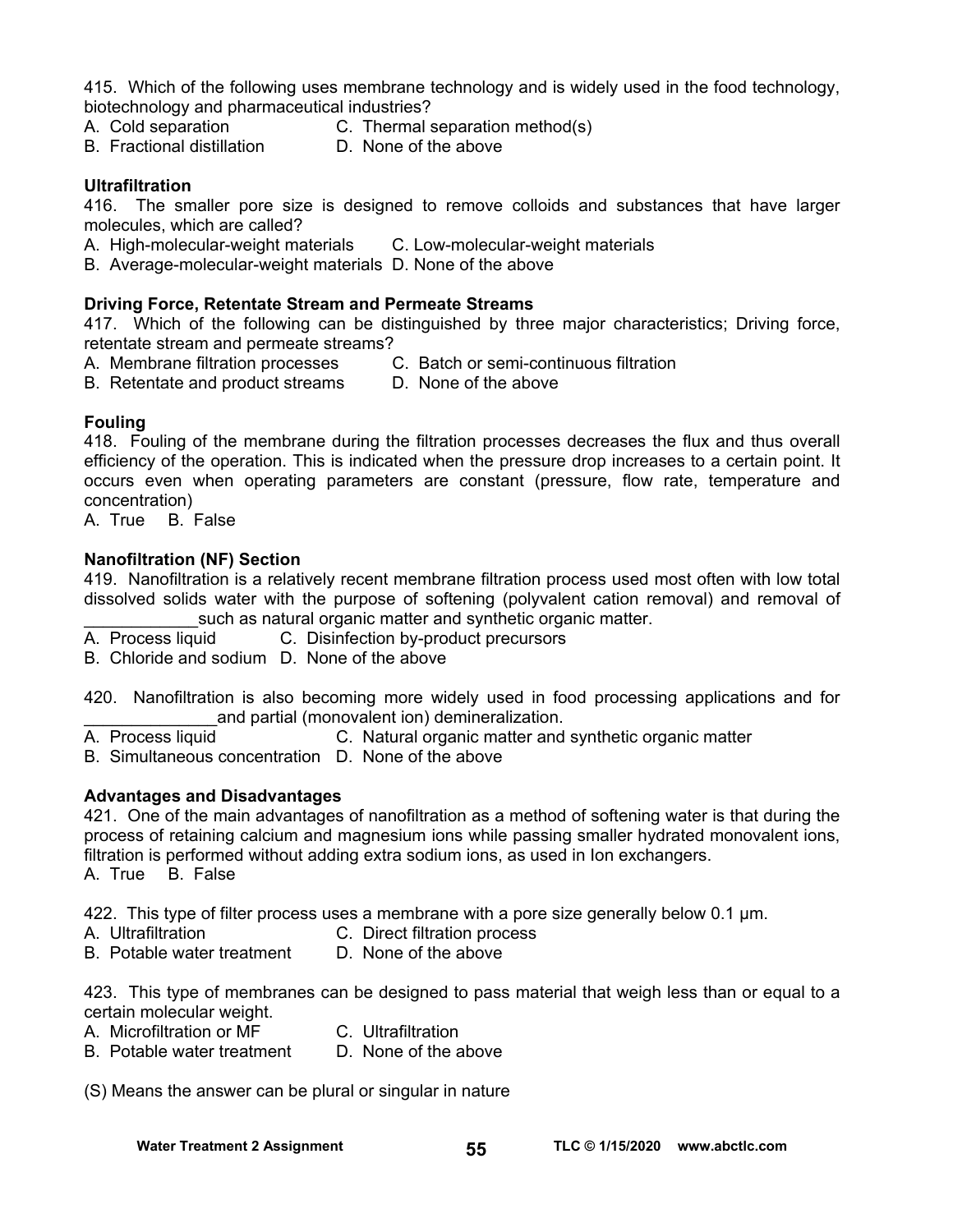**Water Laboratory Analysis Section pH Testing Section** 

424. When an atom loses and thus has more protons than electrons, the atom is a positively-charged ion or cation.

- A. A proton C. An electron
- B. Charge D. None of the above

425. Measurement of pH for aqueous solutions can be done with a glass electrode and a pH meter, or using indicators like strip test paper.

A. True B. False

426. \_\_\_\_\_\_\_\_\_\_\_\_\_\_\_\_\_\_\_\_\_\_\_\_\_\_\_\_\_ are determined using a concentration cell with transference, by measuring the potential difference between a hydrogen electrode and a standard electrode such as the silver chloride electrode.

A. Primary pH standard values C. pH measurement(s)

B. Alkalinity D. None of the above

427. Mathematically, pH is the negative logarithm of the activity of the (solvated) hydronium ion, more often expressed as the measure of the?

- A. Electron concentration C. Hydronium ion concentration
- B. Alkalinity concentration D. None of the above

428. Which of the following terms for aqueous solutions can be done with a glass electrode and a pH meter, or using indicators?

- A. Primary sampling C. Determining values
- B. Measurement of pH D. None of the above

429. The pH scale is logarithmic and therefore pH is?

- A. An universal indicator C. An excess of alkaline earth metal concentrations
- B. A dimensionless quantity D. None of the above

430. Measuring alkalinity is important in determining a stream's ability to neutralize acidic pollution from rainfall or wastewater. It is one of the best measures of the sensitivity of the stream to acid inputs. There can be long-term changes in the **constantly all actual constants** of rivers and streams in response to human disturbances.

- A. Acid C. pH measurement(s)
- B. Alkalinity D. None of the above

431. pH is defined as the decimal logarithm of the reciprocal of the  $a_H +$ , in a solution.

- A. Hydrogen ion activity C. Brønsted–Lowry acid–base theory
- B. Acid-base behavior **D. None of the above**

432. Which of the following terms may be used to measure pH, by making use of the fact that their color changes with pH?

- 
- A. Indicators C. A set of non-linear simultaneous equations
- B. SpectrophotometerD. None of the above
- 

433. Alkalinity is the name given to the quantitative capacity of an aqueous solution to neutralize an?

- A. Acid C. Bond formation
- B. Base D. None of the above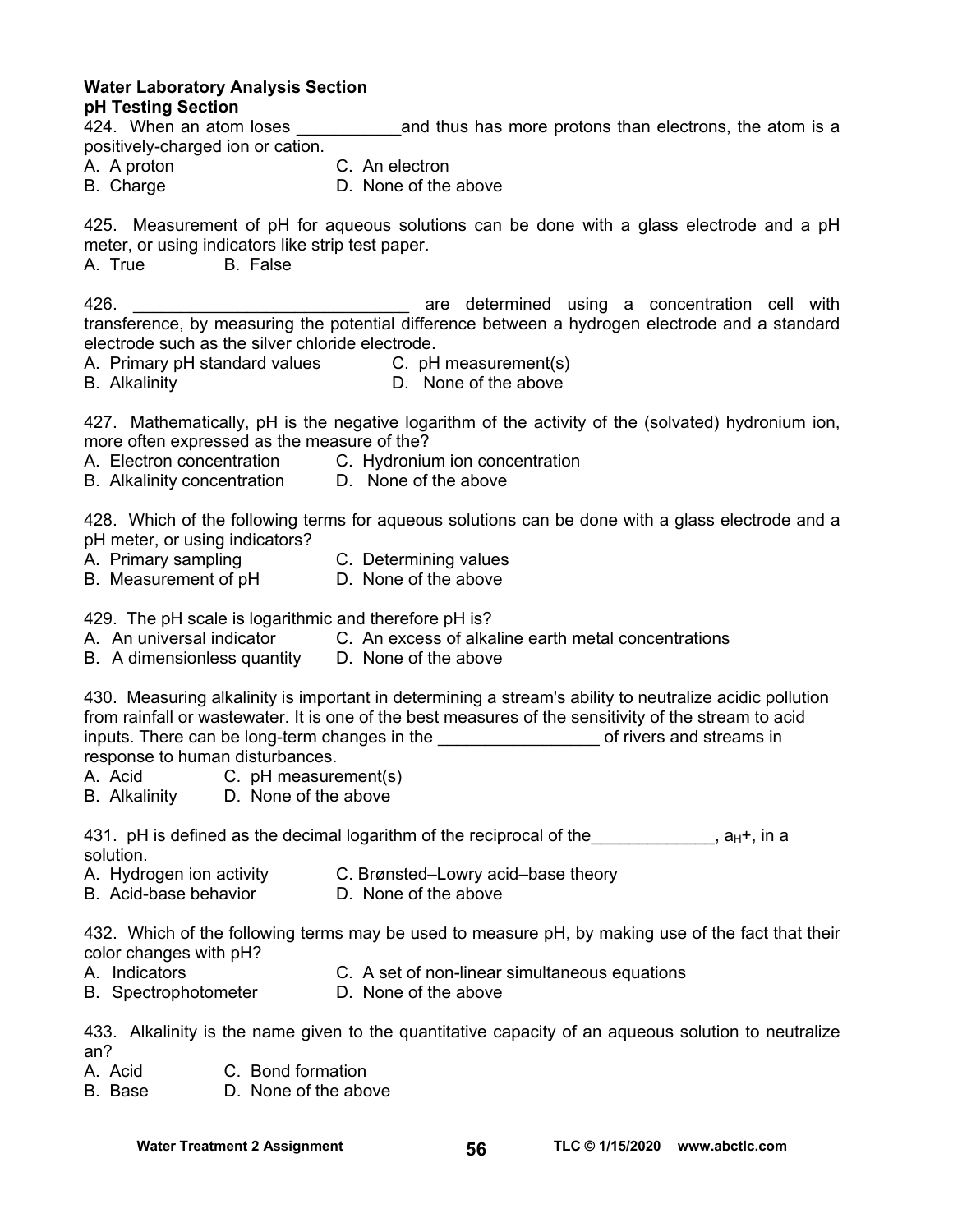434. Which of the following terms of the color of a test solution with a standard color chart provides a means to measure pH accurate to the nearest whole number?

- A. Universal indicator C. Visual comparison
- B. Colorwheel measurement D. None of the above

435. The pH scale is traceable to a set of standard solutions whose pH is established by US EPA. A. True B. False

436. The calculation of the pH of a solution containing acids and/or bases is an example of a chemical speciation calculation, that is, a mathematical procedure for calculating the concentrations of all chemical species that are present in the solution. The complexity of the procedure depends on the?

- A. Nature of the solution C. Alkaline earth metal concentrations
- B. pH **D.** None of the above

437. Under normal circumstances this means that the concentration of hydrogen ions in acidic solution can be taken to be equal to the concentration of the acid. The pH is then equal to minus the logarithm of?

- A. The concentration value C. A set of non-linear simultaneous equations
- B. The pH **D. None of the above**

438. Alkalinity of water is its acid-neutralizing capacity. It is the sum of all the titratable bases. The measured value may vary significantly with the?

- A. End-point pH C. pH measurement(s)
- B. Alkalinity D. None of the above

439. For strong acids and bases no calculations are necessary except in extreme situations. The pH of a solution containing a weak acid requires the solution of a quadratic equation. The pH of a solution containing a weak base may require the?

A. Solution of a cubic equation C. Excess of alkaline earth metal concentrations

B. Non-linear simultaneous equations D. None of the above

440. Alkalinity is a measure of this missing term and can be interpreted in terms of specific substances only when the chemical composition of the sample is known.

- A. Universal indicator C. Excess of alkaline earth metal concentrations
- B. An aggregate property of water D. None of the above

441. More precise measurements are possible if the color is measured spectrophotometrically, using a?

- A. Universal indicator C. Set of non-linear simultaneous equations
- B. Colorimeter of spectrophotometer D. None of the above

442. Because the alkalinity of many surface waters is primarily a function of carbonate, bicarbonate, and hydroxide content, it is taken as an indication of the concentration of these constituents.

A. True B. False

443. For strong acids and bases no calculations are necessary except in extreme situations. The pH of a solution containing a weak acid requires?

- 
- A. The concentration value **C.** Excess of alkaline concentrations
- B. The solution of a quadratic equation **D.** None of the above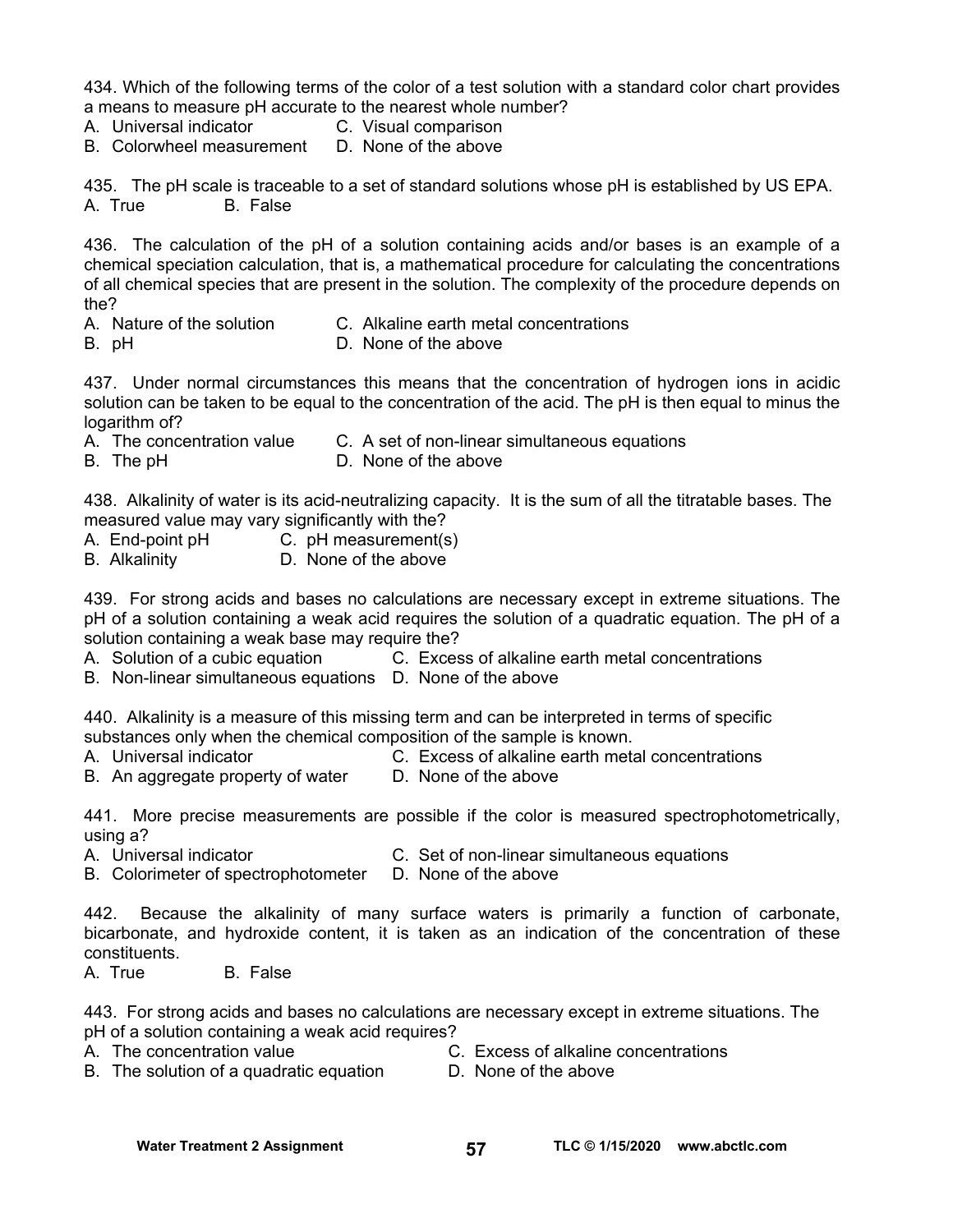444. Alkalinity in excess of which term is significant in determining the suitability of water for irrigation?

- 
- A. 8 C. Alkaline earth metal concentrations
- B. pH of 7D. None of the above

445. The calculation of the pH of a solution containing acids and/or bases is an example of a \_\_\_\_\_\_\_\_\_\_\_\_\_\_ calculation, that is, a mathematical procedure for calculating the concentrations of

- all chemical species that are present in the solution
- A. Chemical speciation C. Visual comparison
- B. Spectrophotometer D. None of the above

446. Since pH is a logarithmic scale, a difference of one pH unit is equivalent to difference in hydrogen ion concentration

- A. 1 C. 10
- B. .1 D. None of the above

447. Which of the following terms measurements is used in the interpretation and control of water and wastewater treatment processes?

- A. Acid C. Hydrogen bond formation
- B. Alkalinity D. None of the above

448. Which of the following terms are compounds that, for practical purposes, are completely dissociated in water.

- A. Strong acids and bases C. Strong bases and weak acids
- B. Chemical ions in chains D. None of the above
	-

449. The pH of a solution containing a \_\_\_\_\_\_\_\_\_\_\_\_\_\_\_ may require the solution of a cubic equation.

- A. Strong acids and bases C. Weak base
- B. Strong base D. None of the above

450. Sodium hydroxide, NaOH, is an example of a?

- A. Weak base C. Strong acid
- B. Strong base D. None of the above

#### **Pump and Motor Section Common Hydraulic Terms**

451. Which of the following definitions is the engineering science pertaining to liquid pressure and flow?

- A. Hydraulics C. Hydrokinetics
- B. Hydrology D. None of the above

452. Which of the following definitions is the pressure exported by the atmosphere at any specific location?

- A. Pressure, Atmospheric C. Pressure, Gauge
- B. Pressure, Static D. None of the above

453. Which of the following definitions is pressure above zero absolute, i.e. the sum of atmospheric and gauge pressure?

- A. Pressure, Atmospheric C. Pressure, Gauge
- B. Pressure, Static D. None of the above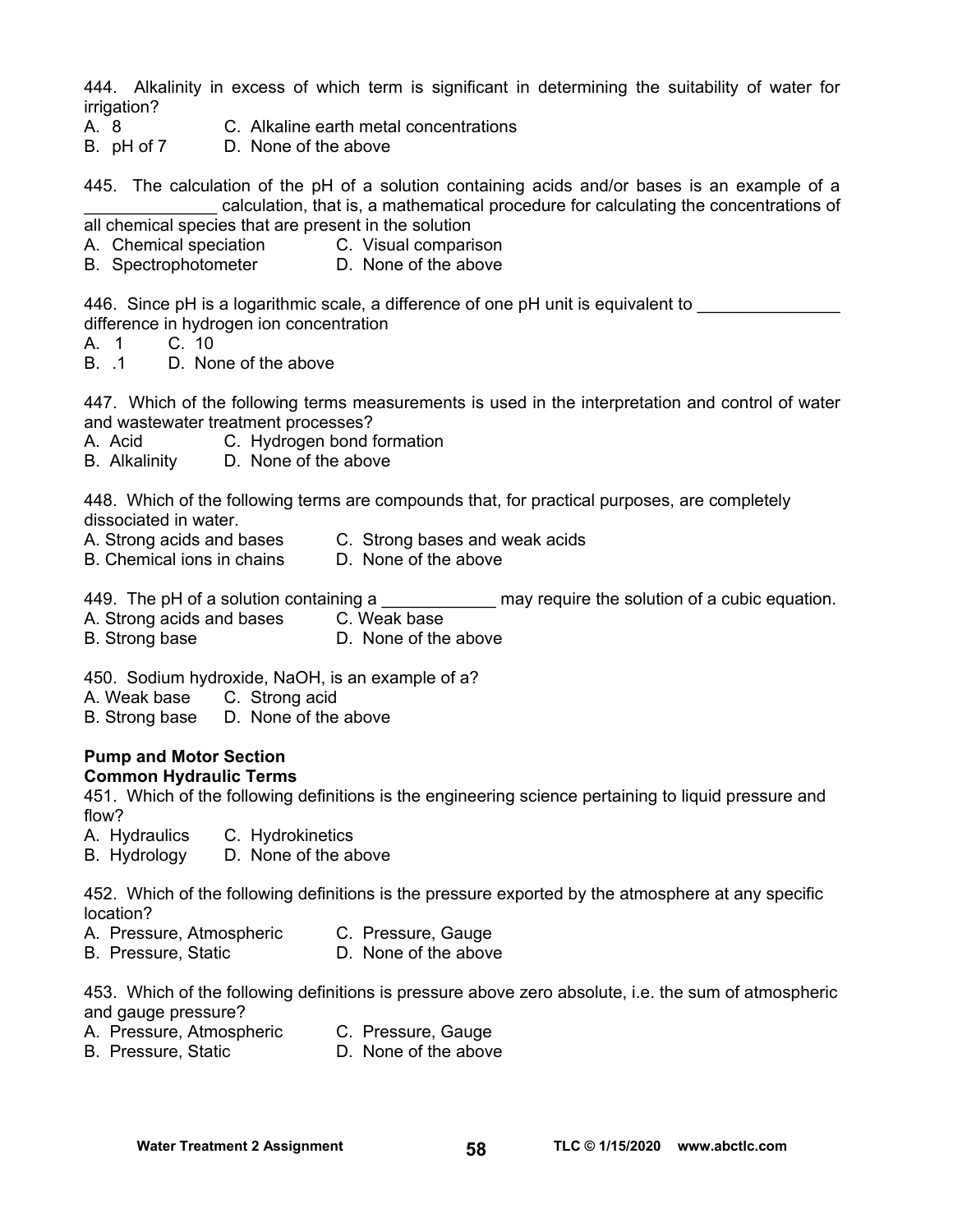454. Which of the following definitions is the force per unit area, usually expressed in pounds per square inch?

- A. Pressure, Absolute C. Pressure, Gauge
- B. Pressure D. None of the above

455. Which of the following definitions is the pressure differential above or below ambient atmospheric pressure?

- A. Pressure, Absolute C. Pressure, Gauge
- B. Pressure D. None of the above

456. Which of the following definitions is height of a column or body of fluid above a given point expressed in linear units?

- A. Head, Friction C. Head
- B. Head, Static D. None of the above

457. Which of the following definitions is required to overcome the friction at the interior surface of a conductor and between fluid particles in motion?

- A. Head, Friction C. Head
- B. Head, Static D. None of the above

458. Which of the following definitions is the pressure in a fluid at rest?

- A. Head, Friction C. Head
- B. Pressure, Static D. None of the above

459. Which of the following definitions is the height of a column or body of fluid above a given point?

- A. Head, Friction C. Head
- B. Head, Static D. None of the above

460. Sea level pressure is approximately 2.31 pounds per square inch absolute, 1 bar = .433psi. A. True B. False

#### **General Pumping Fundamentals**

461. Here are the important points to consider about suction piping when the liquid being pumped is below the level of the pump: Sometimes suction lift is also referred to as 'positive suction head'. A. True B. False

462. According to the text, suction lift is when the level of water to be pumped is below the?

- A. Impeller C. Centerline of the pump
- B. Suction D. None of the above

463. The suction side of pipe should be one diameter smaller than the pump inlet.

A. True B. False

464. The required eccentric reducer should be turned so that the top is flat and the bottom tapered. A. True B. False

#### **Pumps**

465. Pumps are excellent examples of?

- A. Hydrostatics **C. Multi-stage pumps**<br>
B. Quasi-static devices **C. None of the above**
- B. Quasi-static devices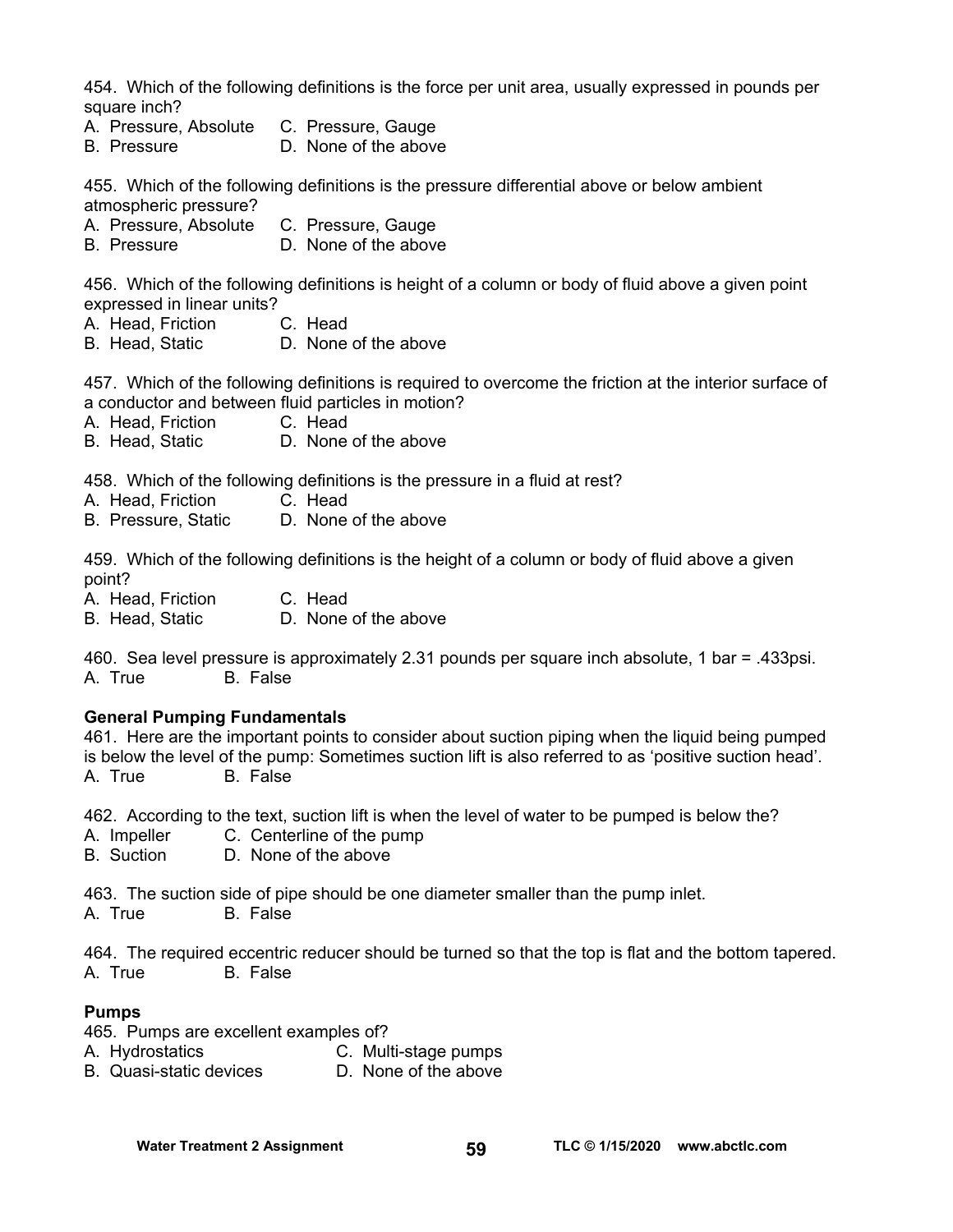466. Positive displacement pumps have a piston (or equivalent) moving in a closely-fitting cylinder and forces are exerted on the fluid by motion of the piston.

A. True B. False

467. More complicated pumps have valves check valves that open to allow \_\_\_\_\_\_\_\_, and close automatically to prevent reverse flow.

- A. Pistons C. Passage in one direction
- B. Diaphragms D. None of the above

468. According to the text, the force pump has **Example 20** in the cylinder, one for supply and the other for delivery.

- A. Two check valves C. Rotors
- B. Diaphragms D. None of the above

469. Ina positive displacement pump, supply valve opens when the cylinder  $\qquad \qquad$ , the delivery valve when the cylinder volume decreases.

- A. Volume increases C. Air space increases
- B. Volume decreases D. None of the above

470. Diaphragm pumps are force pumps in which the oscillating diaphragm takes the place of the piston.

A. True B. False

#### **Pump Categories**

471. The key to understanding a pump's operation is that a pump is to move water and generate the we call pressure.

- A. Delivery force C. Diaphragm pressure
- B. Impeller force D. None of the above

472. With a centrifugal pump the pressure is not referred to in pounds per square inch but rather as the equivalent in elevation

- A. Inward force  $\overline{C}$ . Delivery force
- B. Head D. None of the above

473. According to the text, pumps may be classified based on the application they serve. A. True B. False

#### **Basic Water Pump**

474. The centrifugal pumps work by spinning water around in a circle inside a?

- A. Vortex **C. Cylindrical pump housing**
- B. Cylinder D. None of the above

475. As the water slows down and its kinetic energy decreases, that water's pressure potential energy increases.

A. True B. False

476. As the water spins, the pressure near the outer edge of the pump housing becomes much lower than near the center of the impeller.

A. True B. False

477. The impeller blades cause the water to move faster and faster.

A. True B. False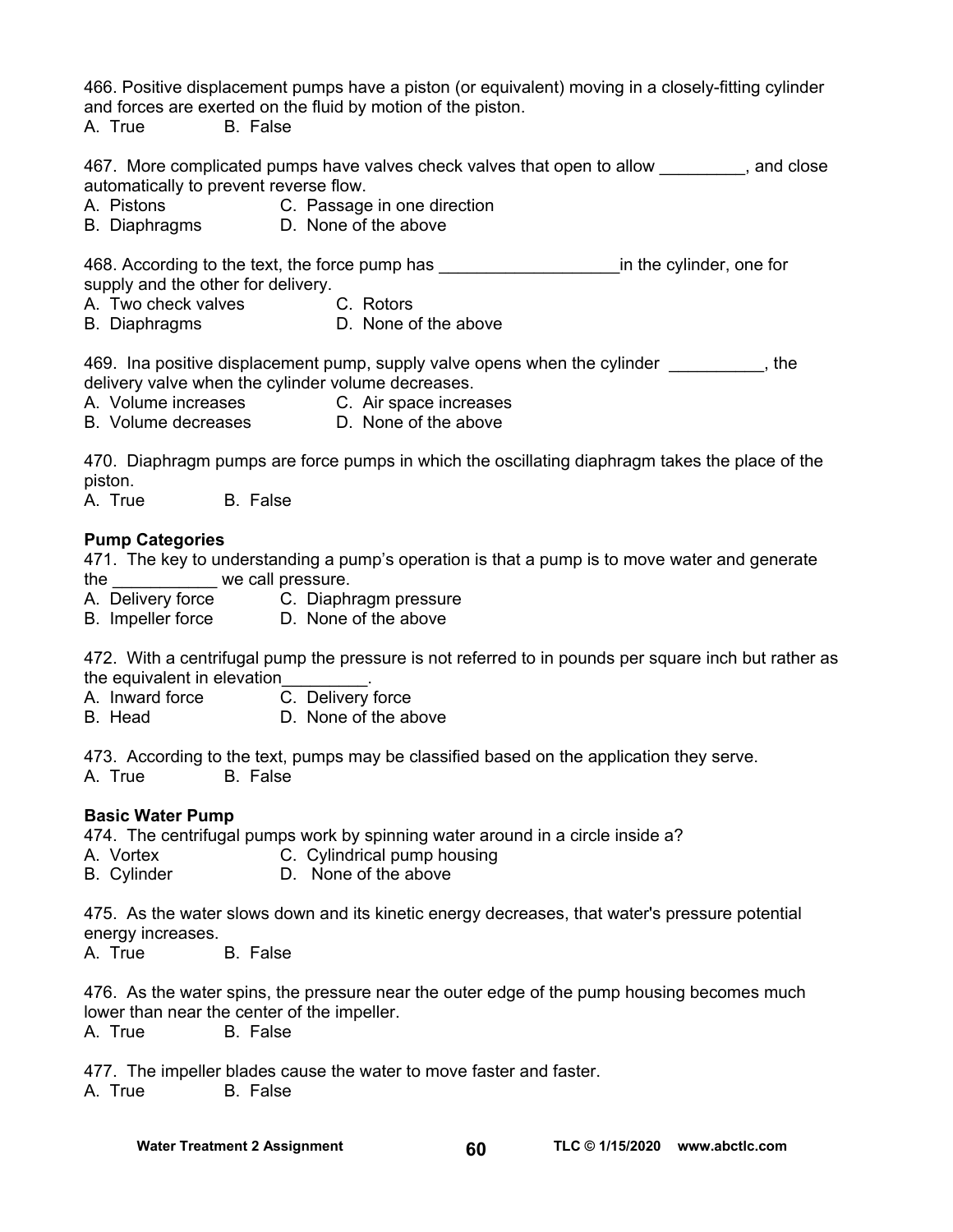478. The impellers may be of either a semi-open or closed type.

A. True B. False

#### **Types of Water Pumps**

479. The water production well industry almost exclusively uses Turbine pumps, which are a type of centrifugal pump.

A. True B. False

480. Which of the following will produce at different rates relative to the amount of pressure or lift the pump is working against?

- A. Pump's lifting capacity C. Variable displacement pump
- B. Atmospheric pressure D. None of the above

481. Impellers are rotated by the pump motor, which provides the meeded to overcome the pumping head.

- A. Pump's lifting capacity C. Horsepower
- B. Atmospheric pressure D. None of the above
	-

482. The size and number of stages, horsepower of the motor and **with any care the key** components relating to the pump's lifting capacity.

- A. Pumping head C. Horsepower
- B. Atmospheric pressure D. None of the above

483. Which of the following terms are variable displacement pumps that are by far used the most? A. Axial flow C. Turbine pumps

- 
- B. Centrifugal pumps D. None of the above

484. According to the text, the turbine pump utilizes impellers enclosed in single or multiple bowls or stages to?

- A. Pump head C. Horsepower
- B. Lift water D. None of the above

485. Vertical turbine pumps are commonly used in groundwater wells. These pumps are driven by a shaft rotated by a motor on the surface.

A. True B. False

486. The shaft turns the impellers within the pump housing while the?

A. Desired pumping rate is obtained C. Water moves up the column

B. Horsepower turns the shaft D. None of the above

487. The rotating shaft in a line shaft turbine is actually housed within the column pipe that delivers the water to the surface.

A. True B. False

488. The size of the \_\_\_\_\_\_\_\_\_\_\_\_\_\_\_\_\_\_\_\_\_\_\_\_are selected based on the desired pumping rate and lift requirements.

- A. Impeller(s) C. Column, impeller, and bowls
- B. Lantern ring D. None of the above

489. According to the text, column pipe sections can be threaded or coupled together while the drive shaft is coupled and suspended within the column by?

- A. Column pipe C. Lantern ring
- B. Spider bearings D. None of the above

Water Treatment 2 Assignment **61 TLC © 1/15/2020** www.abctlc.com